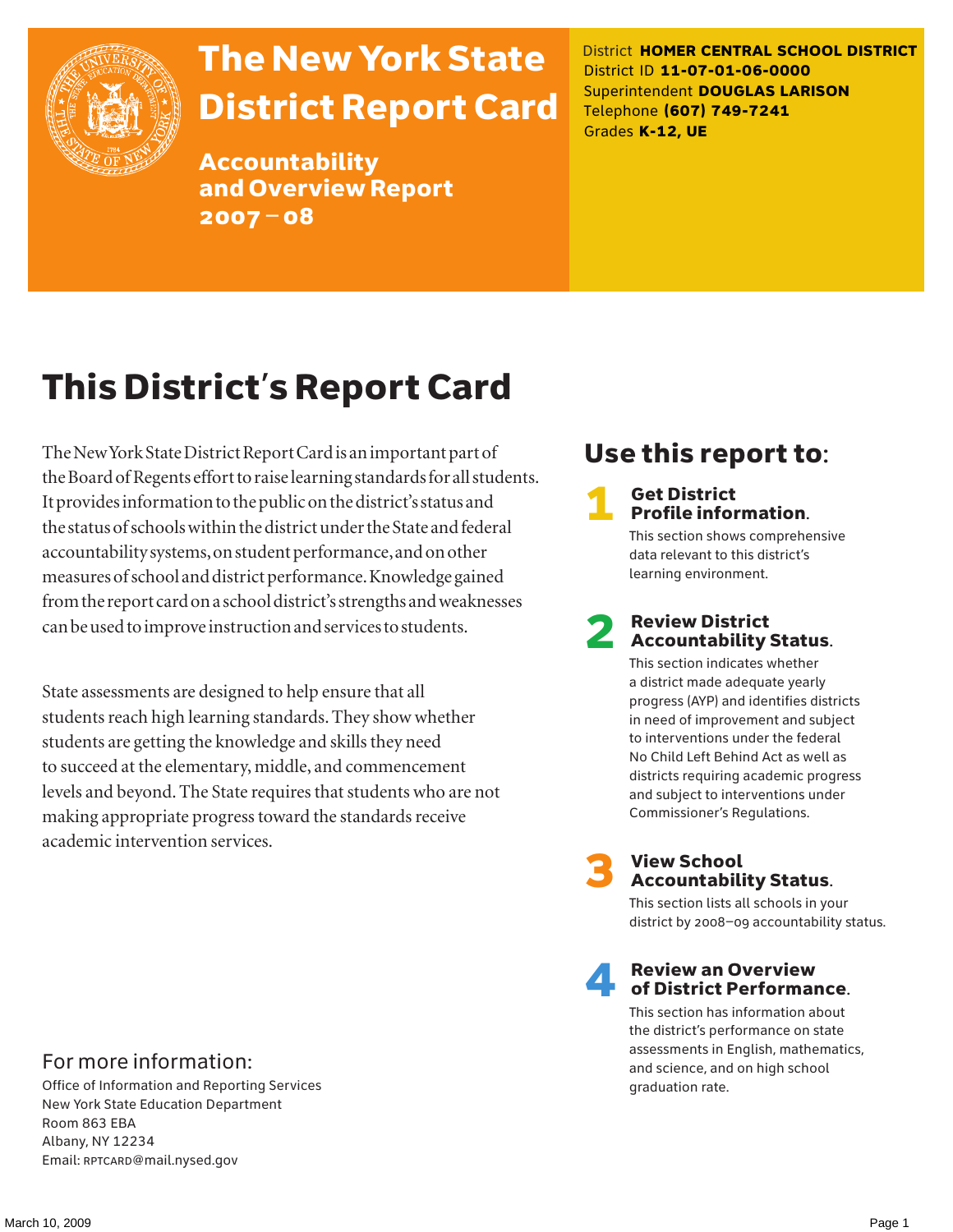### District Profile

This section shows comprehensive data relevant to this school district's learning environment, including information about enrollment, average class size, and teacher qualifications.

### Enrollment

|                            | $2005 - 06$ | $2006 - 07$ | $2007 - 08$ |
|----------------------------|-------------|-------------|-------------|
| Pre-K                      | 0           | $\mathbf 0$ | 0           |
| Kindergarten               | 146         | 134         | 123         |
| Grade 1                    | 136         | 137         | 133         |
| Grade 2                    | 149         | 136         | 147         |
| Grade 3                    | 171         | 158         | 150         |
| Grade 4                    | 148         | 173         | 162         |
| Grade 5                    | 177         | 153         | 172         |
| Grade 6                    | 178         | 176         | 158         |
| <b>Ungraded Elementary</b> | 40          | 36          | 36          |
| Grade 7                    | 191         | 193         | 179         |
| Grade 8                    | 191         | 187         | 190         |
| Grade 9                    | 207         | 205         | 205         |
| Grade 10                   | 195         | 180         | 184         |
| Grade 11                   | 179         | 181         | 160         |
| Grade 12                   | 177         | 177         | 186         |
| <b>Ungraded Secondary</b>  | 0           | 0           | 0           |
| Total K-12                 | 2285        | 2226        | 2185        |

### Enrollment Information

*Enrollment* counts are as of Basic Educational Data System (BEDS) day, which is typically the first Wednesday of October of the school year. Students who attend BOCES programs on a part-time basis are included in a district's enrollment. Students who attend BOCES on a full-time basis or who are placed full time by the district in an out-of-district placement are not included in a district's enrollment. Students classified by districts as "pre-first" are included in first grade counts.

### Average Class Size

|                      | $2005 - 06$ | $2006 - 07$ | $2007 - 08$ |
|----------------------|-------------|-------------|-------------|
| <b>Common Branch</b> | 20          | 19          | 20          |
| Grade 8              |             |             |             |
| English              | 19          | 18          | 19          |
| <b>Mathematics</b>   | 18          | 18          | 19          |
| Science              | 20          | 18          | 19          |
| Social Studies       | 19          | 18          | 19          |
| Grade 10             |             |             |             |
| English              | 20          | 17          | 17          |
| <b>Mathematics</b>   | 15          | 15          | 15          |
| Science              | 20          | 20          | 17          |
| Social Studies       | 20          | 17          | 21          |

### Average Class Size Information

*Average Class Size* is the total registration in specified classes divided by the number of those classes with registration. *Common Branch* refers to self-contained classes in Grades 1–6.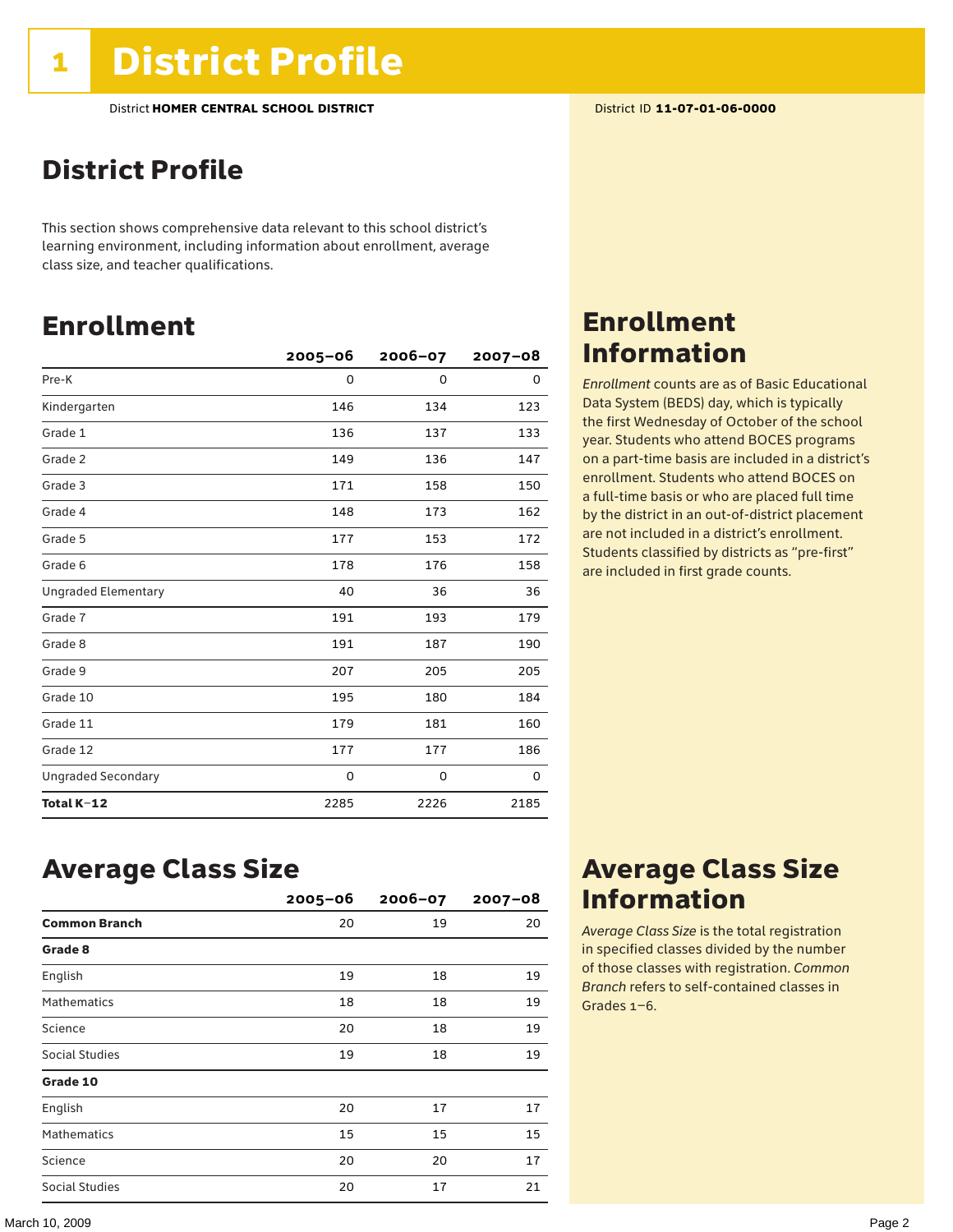### Demographic Factors

|                                  | $2005 - 06$ |     | 2006-07        |     | $2007 - 08$ |     |
|----------------------------------|-------------|-----|----------------|-----|-------------|-----|
|                                  | #           | %   | #              | %   | #           | %   |
| Eligible for Free Lunch          | 400         | 18% | 385            | 17% | 396         | 18% |
| Reduced-Price Lunch              | 177         | 8%  | 163            | 7%  | 156         | 7%  |
| Student Stability*               |             | N/A |                | N/A |             | N/A |
| Limited English Proficient       | 4           | 0%  | $\overline{7}$ | 0%  | 5           | 0%  |
| <b>Racial/Ethnic Origin</b>      |             |     |                |     |             |     |
| American Indian or Alaska Native | 5           | 0%  | $\mathbf{1}$   | 0%  | 0           | 0%  |
| <b>Black or African American</b> | 13          | 1%  | 12             | 1%  | 11          | 1%  |
| Hispanic or Latino               | 16          | 1%  | 21             | 1%  | 15          | 1%  |
| Asian or Native                  | 14          | 1%  | 21             | 1%  | 22          | 1%  |
| Hawaiian/Other Pacific Islander  |             |     |                |     |             |     |
| White                            | 2237        | 98% | 2165           | 97% | 2127        | 97% |
| Multiracial**                    | N/A         | N/A | 6              | 0%  | 10          | 0%  |

\* Available only at the school level.

\*\* Multiracial enrollment data were not collected statewide in the 2005-06 school year.

### Attendance and Suspensions

|                            | $2004 - 05$ |               | $2005 - 06$ |               | $2006 - 07$ |     |
|----------------------------|-------------|---------------|-------------|---------------|-------------|-----|
|                            | #           | $\frac{0}{0}$ |             | $\frac{0}{0}$ | #           | %   |
| Annual Attendance Rate     |             | 95%           |             | 96%           |             | 96% |
| <b>Student Suspensions</b> | 65          | 3%            | 106         | 5%            | 105         | 5%  |

### Demographic Factors Information

*Eligible for Free Lunch* and *Reduced*-*Price Lunch* percentages are determined by dividing the number of approved lunch applicants by the Basic Educational Data System (BEDS) enrollment in full-day Kindergarten through Grade 12. *Eligible for Free Lunch* and *Limited English Proficient* counts are used to determine *Similar Schools* groupings within a *Need*/*Resource Capacity* category.

### Attendance and Suspensions Information

*Annual Attendance Rate* is determined by dividing the school district's total actual attendance by the total possible attendance for a school year. A district's actual attendance is the sum of the number of students in attendance on each day the district's schools were open during the school year. Possible attendance is the sum of the number of enrolled students who should have been in attendance on each day schools were open during the school year. *Student Suspension* rate is determined by dividing the number of students who were suspended from school (not including in-school suspensions) for one full day or longer anytime during the school year by the Basic Educational Data System (BEDS) day enrollments for that school year. A student is counted only once, regardless of whether the student was suspended one or more times during the school year.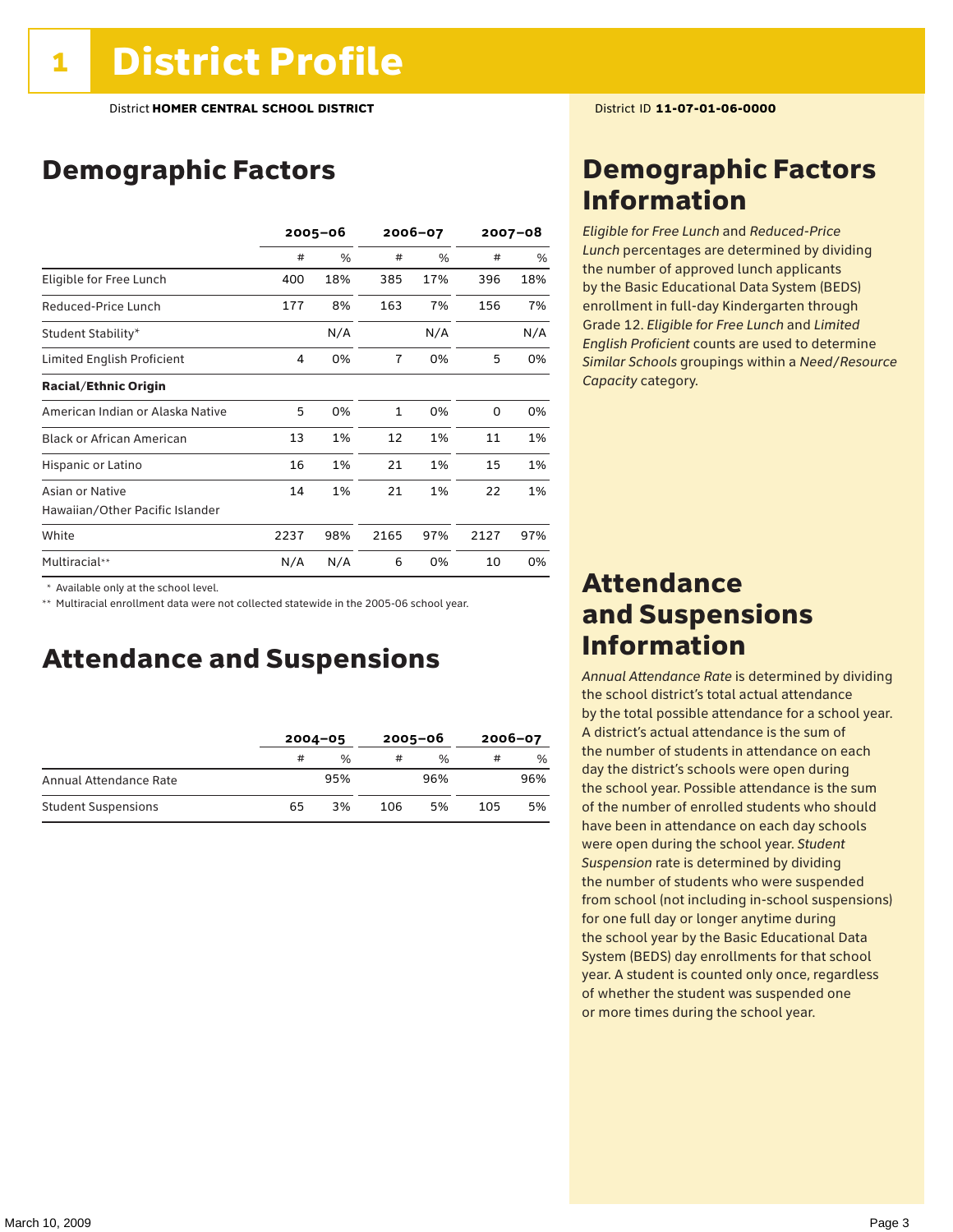### Teacher Qualifications

|                                                                 | $2005 - 06$ | $2006 - 07$ | $2007 - 08$ |
|-----------------------------------------------------------------|-------------|-------------|-------------|
| <b>Total Number of Teachers</b>                                 | 192         | 171         | 195         |
| Percent with No Valid<br><b>Teaching Certificate</b>            | 1%          | 1%          | 1%          |
| Percent Teaching Out<br>of Certification                        | 1%          | 1%          | 2%          |
| Percent with Fewer Than<br>Three Years of Experience            | 6%          | 9%          | 7%          |
| Percentage with Master's Degree<br>Plus 30 Hours or Doctorate   | 8%          | 10%         | 8%          |
| <b>Total Number of Core Classes</b>                             | 688         | 452         | 491         |
| Percent Not Taught by<br><b>Highly Qualified Teachers</b>       | 1%          | 3%          | 3%          |
| <b>Total Number of Classes</b>                                  | 612         | 647         | 642         |
| Percent Taught by Teachers Without<br>Appropriate Certification | 2%          | 3%          | 3%          |

### Teacher Turnover Rate

|                                                                       | $2004 - 05$ | 2005-06 | 2006-07 |
|-----------------------------------------------------------------------|-------------|---------|---------|
| Turnover Rate of Teachers with Fewer<br>than Five Years of Experience | 32%         | 8%      | 12%     |
| Turnover Rate of All Teachers                                         | 15%         | 13%     | 13%     |

### Staff Counts

|                                       | $2005 - 06$ | $2006 - 07$ | $2007 - 08$ |
|---------------------------------------|-------------|-------------|-------------|
| <b>Total Other Professional Staff</b> | 21          | 16          | 23          |
| Total Paraprofessionals*              | 61          | 67          | 70          |
| <b>Assistant Principals</b>           |             |             |             |
| Principals                            |             | 5           |             |

 $*$  Not available at the school level.

### Teacher Qualifications Information

The *Percent Teaching Out of Certification* is the percent doing so more than on an incidental basis; that is, the percent teaching for more than five periods per week outside certification.

*Core Classes* are primarily K-6 common branch, English, mathematics, science, social studies, art, music, and foreign languages. The number of K-6 common branch core classes is multiplied by five so that these core class counts are weighted the same as counts for middle- and secondary-level teachers who report five classes per day. To be *Highly Qualified*, a teacher must have at least a Bachelor's degree, be certified to teach in the subject area, and show subject matter competency.

### Teacher Turnover Rate Information

*Teacher Turnover Rate* for a specified school year is the number of teachers in that school year who were not teaching in the following school year divided by the number of teachers in the specified school year, expressed as a percentage.

### Staff Counts Information

*Other Professionals* includes administrators, guidance counselors, school nurses, psychologists, and other professionals who devote more than half of their time to non-teaching duties. Teachers who are shared between buildings within a district are reported on the district report only.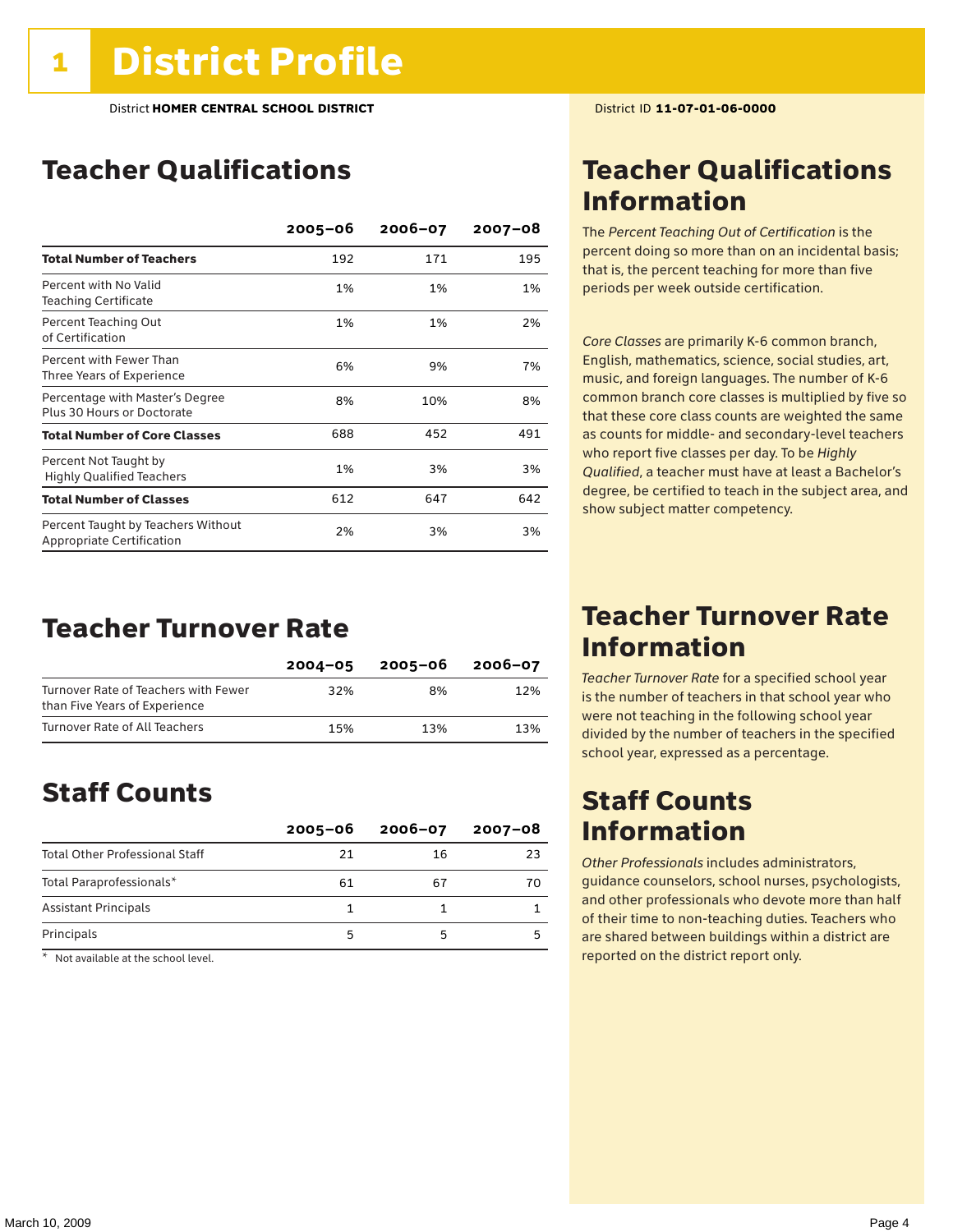### Understanding How Accountability Works in New York State

The federal No Child Left Behind (NCLB) Act requires that states develop and report on measures of student proficiency in 1) English language arts (ELA), in 2) mathematics, and on 3) a third indicator. In New York State in 2007–08, the third indicator is science at the elementary/middle level and graduation rate at the secondary level. Schools or districts that meet predefined goals on these measures are making Adequate Yearly Progress (AYP).



For more information about accountability in New York State, visit: www.emsc.nysed.gov/irts/accountability/home.shtml.

#### 1 English Language Arts (ELA)

To make AYP in ELA, every accountability group must make AYP. For a group to make AYP, it must meet the participation *and* the performance criteria.

#### A Participation Criterion

At the elementary/middle level, 95 percent of Grades 3–8 students enrolled during the test administration period in each group with 40 or more students must be tested on the New York State Testing Program (NYSTP) in ELA or, if appropriate, the New York State English as a Second Language Achievement Test (NYSESLAT), or the New York State Alternate Assessment (NYSAA) in ELA. At the secondary level, 95 percent of seniors in 2007–08 in each accountability group with 40 or more students must have taken an English examination that meets the students' graduation requirement.

#### B Performance Criterion

At the elementary/middle level, the Performance Index (PI) of each group with 30 or more continuously enrolled tested students must equal or exceed its Effective Annual Measurable Objective (AMO) or the group must make Safe Harbor. (NYSESLAT is used only for participation.) At the secondary level, the PI of each group in the 2004 cohort with 30 or more members must equal or exceed its Effective AMO or the group must make Safe Harbor. To make Safe Harbor, the PI of the group must equal or exceed its Safe Harbor Target and the group must qualify for Safe Harbor using the third indicator, science or graduation rate.

#### 2 Mathematics

The same criteria for making AYP in ELA apply to mathematics. At the elementary/middle level, the measures used to determine AYP are the NYSTP and the NYSAA in mathematics. At the secondary level, the measures are mathematics examinations that meet the students' graduation requirement.

#### 3 Third Indicator

In addition to English language arts and mathematics, the school must also make AYP in a third area of achievement. This means meeting the criteria in science at the elementary/middle level and the criteria in graduation rate at the secondary level.

Elementary/Middle-Level Science: To make AYP, the All Students group must meet the participation criterion *and* the performance criterion.

#### A Participation Criterion

Eighty percent of students in Grades 4 and/or 8 enrolled during the test administration period in the All Students group, if it has 40 or more students, must be tested on an accountability measure. In Grade 4, the measures are the Grade 4 elementary-level science test and the Grade 4 NYSAA in science. In Grade 8 science, the measures are the Grade 8 middle-level science test, Regents science examinations, and the Grade 8 NYSAA in science.

#### B Performance Criterion

The PI of the All Students group must equal or exceed the State Science Standard (100) or the Science Progress Target.

Qualifying for Safe Harbor in Elementary/Middle-Level ELA and Math: To qualify, the PI must equal or exceed the State Science Standard or the Science Progress Target in elementary/middle-level science for that group.

Secondary-Level Graduation Rate: For a school to make AYP in graduation rate, the percent of students in the 2003 graduation-rate total cohort in the All Students group earning a high school diploma by August 31, 2007 must equal or exceed the Graduation-Rate Standard (55%) or the Graduation-Rate Progress Target.

Qualifying for Safe Harbor in Secondary-Level ELA and Math: To qualify, the percent of the 2003 graduation-rate total cohort earning a local diploma by August 31, 2007 must equal or exceed the Graduation-Rate Standard (55%) or the Graduation-Rate Progress Target for that group.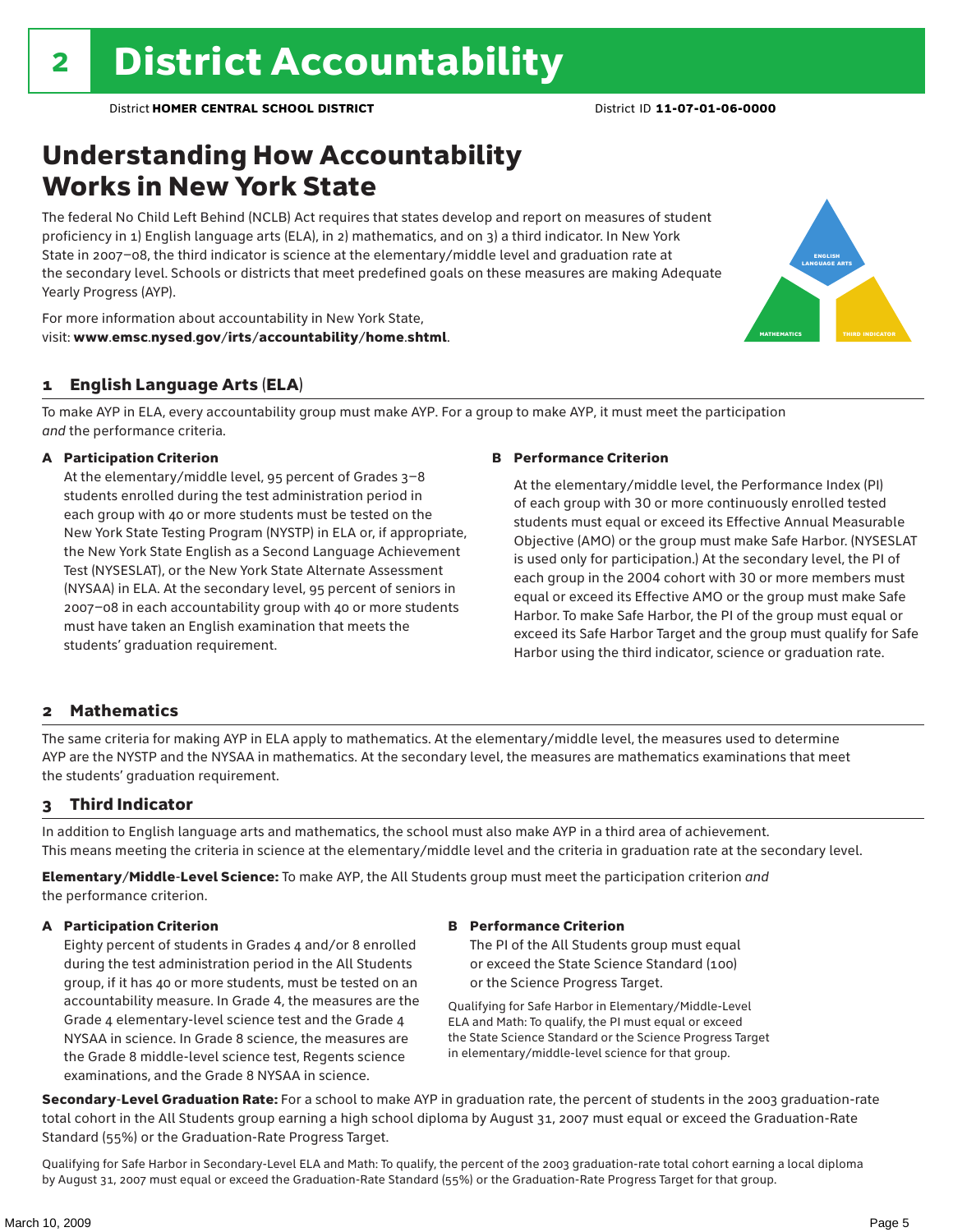## Useful Terms for Understanding Accountability

### Accountability Cohort for English

#### and Mathematics

The 2004 school accountability cohort consists of all students who first entered Grade 9 anywhere in the 2004–05 school year, and all ungraded students with disabilities who reached their seventeenth birthday in the 2004–05 school year, who were enrolled on October 3, 2007 and did not transfer to a diploma granting program. Students who earned a high school equivalency diploma or were enrolled in an approved high school equivalency preparation program on June 30, 2008, are not included in the 2004 school accountability cohort. The 2004 district accountability cohort consists of all students in each school accountability cohort plus students who transferred within the district after BEDS day plus students who were placed outside the district by the Committee on Special Education or district administrators and who met the other requirements for cohort membership. Cohort is defined in Section 100.2 (p) (16) of the Commissioner's Regulations.

#### Adequate Yearly Progress (AYP)

Adequate Yearly Progress (AYP) indicates satisfactory progress by a district or a school toward the goal of proficiency for all students.

#### Annual Measurable Objective (AMO)

The Annual Measurable Objective (AMO) is the Performance Index (PI) value that signifies that an accountability group is making satisfactory progress toward the goal that 100 percent of students will be proficient in the State's learning standards for English language arts and mathematics by 2013–14. The AMO's for each grade level will be increased as specified in CR100.2(p)(14) and will reach 200 in 2013–14. (See Effective AMO for further information.)

#### Continuously Enrolled Students

At the elementary/middle level, continuously enrolled students are those enrolled in the school or district on BEDS day (usually the first Wednesday in October) of the school year until the test administration period. At the secondary level, all students who meet the criteria for inclusion in the accountability cohort are considered to be continuously enrolled.

#### Effective Annual Measurable Objective (Effective AMO)

The Effective Annual Measurable Objective (Effective AMO) is the Performance Index (PI) value that each accountability group within a school or district is expected to achieve to make Adequate Yearly Progress (AYP). The Effective AMO is the lowest PI that an accountability group of a given size can achieve in a subject for the group's PI not to be considered significantly different from the AMO for that subject. If an accountability group's PI equals or exceeds the Effective AMO, it is considered to have made AYP. A more complete definition of Effective AMO and a table showing the PI values that each group size must equal or exceed to make AYP are available at www.emsc.nysed.gov/irts.

#### Graduation-Rate Total Cohort

This term is defined on the graduation-rate accountability page.

#### Performance Index (PI)

Performance Index is a value from 0 to 200 that is assigned to an accountability group, indicating how that group performed on a required State test (or approved alternative) in English language arts, mathematics, or science. Student scores on the tests are converted to four performance levels, from Level 1 to Level 4. (See performance level definitions on the Overview Summary page.) At the elementary/middle level, the PI is calculated using the following equation:

100 × [(Count of Continuously Enrolled Tested Students Performing at Levels 2, 3, and 4 + the Count at Levels 3 and 4) ÷ Count of All Continuously Enrolled Tested Students]

At the secondary level, the PI is calculated using the following equation:

100 × [(Count of Cohort Members Performing at Levels 2, 3, and  $4 +$  the Count at Levels 3 and  $4) \div$  Count of All Cohort Members]

A list of tests used to measure student performance for accountability is available at www.emsc.nysed.gov/irts.

#### Progress Target

For accountability groups below the State Standard in science or graduation rate, the Progress Target is an alternate method for making Adequate Yearly Progress (AYP) or qualifying for Safe Harbor in English language arts and mathematics based on improvement over the previous year's performance.

#### Safe Harbor

Safe Harbor provides an alternate means to demonstrate Adequate Yearly Progress (AYP) for accountability groups that do not achieve their Effective Annual Measurable Objectives (AMOs) in English or mathematics.

#### Safe Harbor Targets

The 2007–08 safe harbor targets were calculated using the following equation:

2006–07 PI + (200 – the 2006–07 PI) × 0.10

#### Science Progress Target

The elementary/middle-level 2007–08 Science Progress Target is calculated by adding one point to the 2006–07 PI. The 2008–09 Science Progress Target is calculated by adding one point to the 2007–08 PI. The 2007–08 target is provided for groups whose PI was below the State Science Standard in 2007–08.

#### Science Standard

The criterion value that represents a minimally satisfactory performance in science. In 2007–08, the State Science Standard at the elementary/middle level is a Performance Index (PI) of 100. The Commissioner may raise the State Science Standard at his discretion in future years.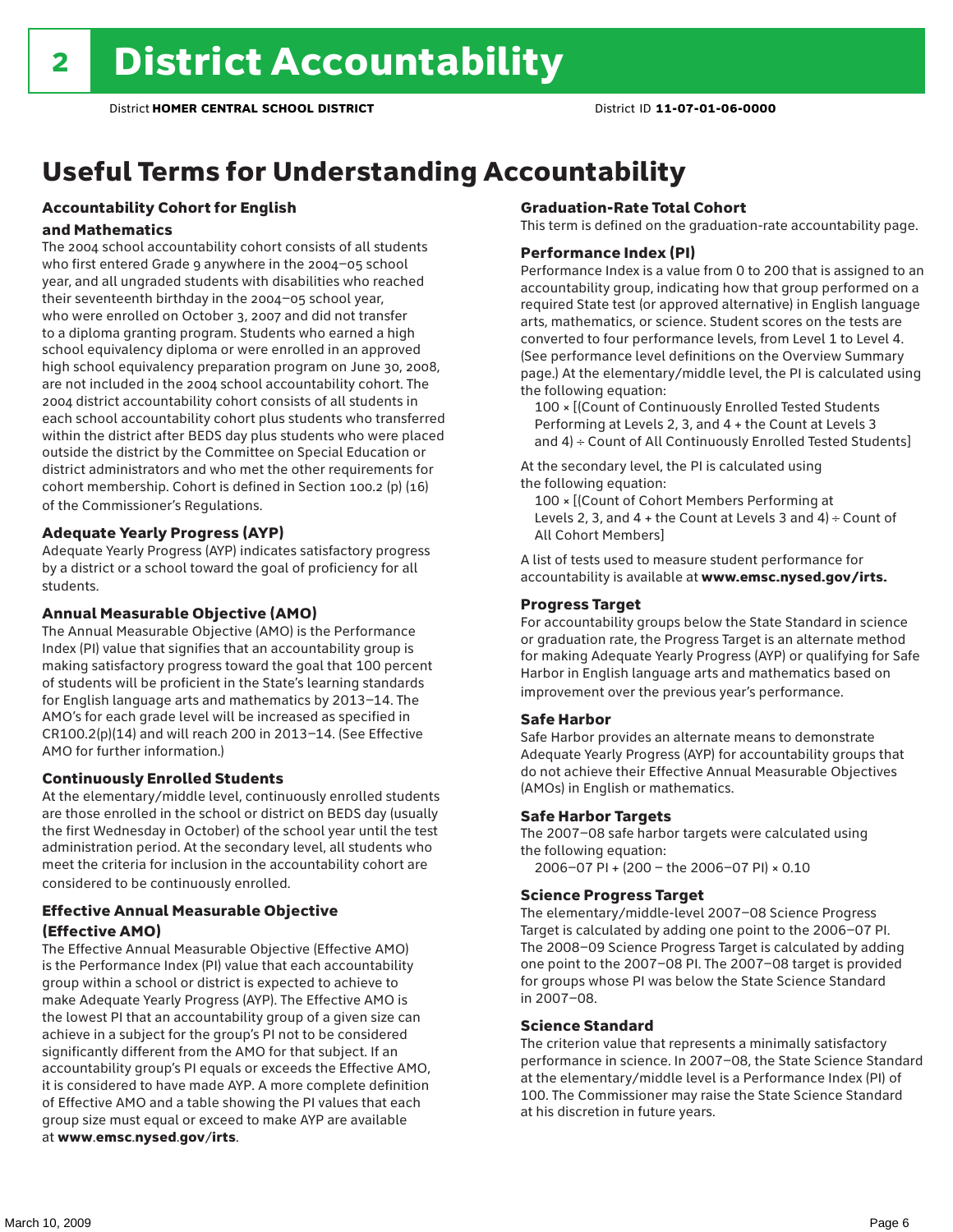### Understanding Your District Accountability Status

The list below defines the district status categories applied to each accountability measure under New York State's district accountability system, which is divided into a Federal Title I component and a State component. Accountability measures for districts are English language arts (ELA), mathematics, elementary/middle-level science, and graduation rate. A district may be assigned a different status for different accountability measures. The overall status of a district is the status assigned to the district for the accountability measure with the most advanced designation in the hierarchy. If the district receives Title I funds, it is the most advanced designation in the Title I hierarchy, unless the district is in good standing under Title I but identified as DRAP under the State hierarchy. A district that does not receive Title I funding in a school year does not have a federal status in that year; however, all districts receive a state status even if they do not receive Title I funding. Consequences for districts not in good standing can be found at: www.emsc.nysed.gov/irts/school-accountability/about.shtml.

#### Federal Title I Status

(Applies to all New York State districts receiving Title I funds)

New York State Status (Applies to New York State districts)

**District Requiring Academic Progress (Year 2)** 

#### District in Good Standing A district is considered to be in good standing if it has not been identified as a District in Need of Improvement or a District Requiring Academic Progress. ◆ District in Need of Improvement (Year 1) **District Requiring Academic Progress (Year 1)** A district that has not made AYP for two consecutive years A district that has not made AYP on the same accountability measure for two consecutive years is considered a District Requiring on the same accountability measure is considered a District in Need of Improvement (Year 1) for the following year, if it Academic Progress (Year 1) for the following year. continues to receive Title I funds.

District in Need of Improvement (Year 2) A District in Need of Improvement (Year 1) that does not make AYP on the accountability measure for which it was identified is considered a District in Need of Improvement (Year 2) for the following year, if it continues to receive Title I funds.

District in Need of Improvement (Year 3) A District in Need of Improvement (Year 2) that does not make AYP on the accountability measure for which it was identified is considered a District in Need of Improvement (Year 3) for the following year, if it continues to receive Title I funds.

◆ District in Need of Improvement (Year 4) A District in Need of Improvement (Year 3) that does not make AYP on the accountability measure for which it was identified is considered a District in Need of Improvement (Year 4) for the following year, if it continues to receive Title I funds.

 $\blacktriangle$  District in Need of Improvement (Year 5 and above) A District in Need of Improvement (Year 4 and above) that does not make AYP on the accountability measure for which it was identified is considered a District in Need of Improvement (Year 5 and above) for the following year, if it continues to receive Title I funds.

A District Requiring Academic Progress (Year 1) that does not make AYP on the accountability measure for which it was identified is considered a District Requiring Academic Progress (Year 2) for the following year.

#### $\mathcal{L}_{\mathcal{A}}$ District Requiring Academic Progress (Year 3) A District Requiring Academic Progress (Year 2) that does not make AYP on the accountability measure for which it was identified is considered a District Requiring Academic Progress (Year 3) for the following year.

**District Requiring Academic Progress (Year 4)** A District Requiring Academic Progress (Year 3) that does not make AYP on the accountability measure for which it was identified is considered a District Requiring Academic Progress (Year 4) for the following year.

■ District Requiring Academic Progress (Year 5 and above) A District Requiring Academic Progress (Year 4 and above) that does not make AYP on the accountability measure for which it was identified is considered a District Requiring Academic Progress (Year 5 and above) for the following year.

Pending - A district's status is "Pending" if the district requires special evaluation procedures and they have not yet been completed.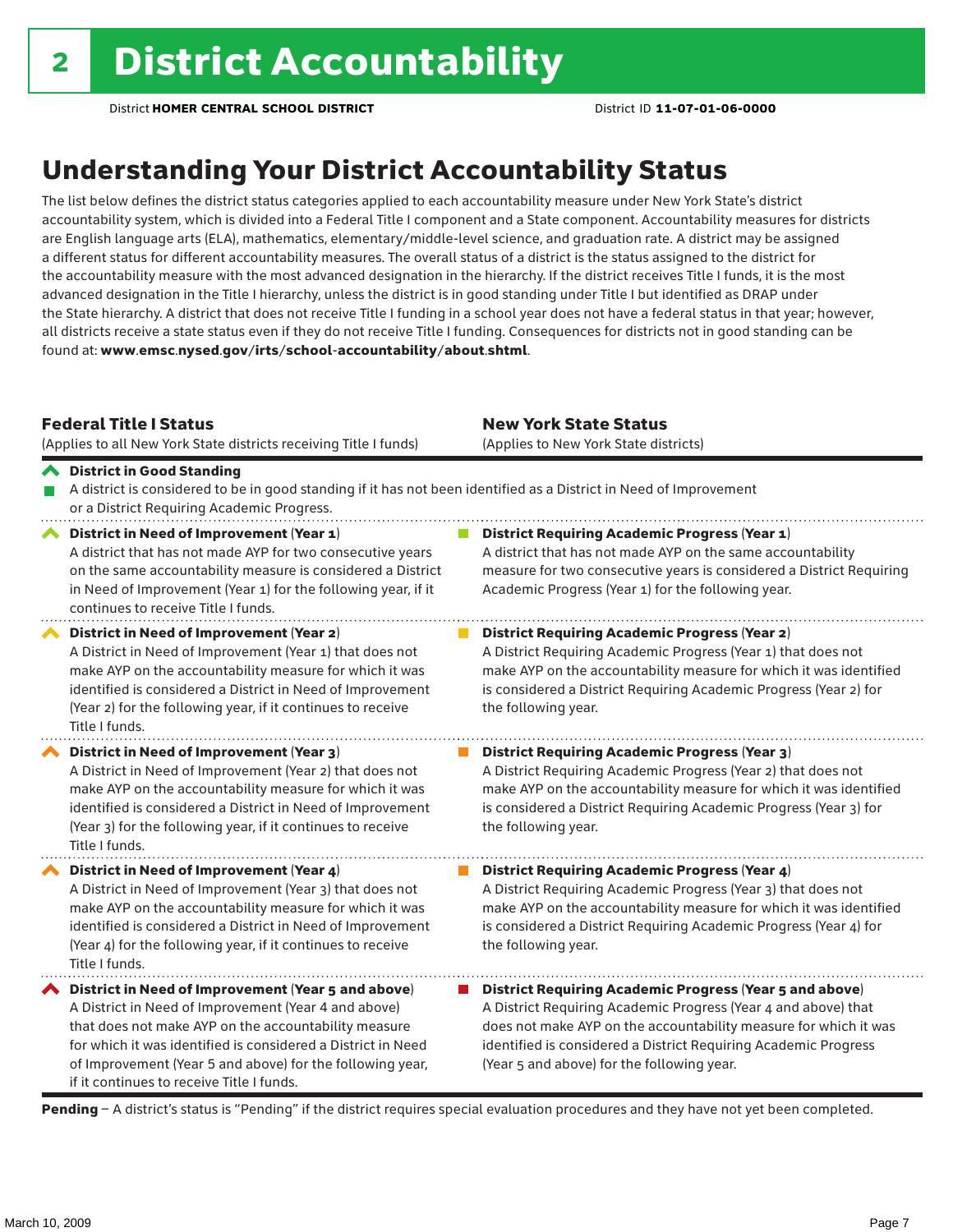## <sup>2</sup> District Accountability

District **HOMER CENTRAL SCHOOL DISTRICT** District ID **11-07-01-06-0000**

### Summary

| <b>Overall Accountability</b><br><b>Status (2008-09)</b> | <b>Good Standing</b> |                                                           |             |                                       |  |  |  |
|----------------------------------------------------------|----------------------|-----------------------------------------------------------|-------------|---------------------------------------|--|--|--|
|                                                          | ELA                  | Good Standing                                             | Science     | Good Standing                         |  |  |  |
|                                                          | Math                 | Good Standing                                             |             | Graduation Rate <a> Good Standing</a> |  |  |  |
| <b>Title I Part A Funding</b>                            |                      | <b>Years the District Received Title I Part A Funding</b> |             |                                       |  |  |  |
|                                                          | $2006 - 07$          |                                                           | $2007 - 08$ | $2008 - 09$                           |  |  |  |
|                                                          | YES                  |                                                           | YES         | <b>YES</b>                            |  |  |  |

#### On which accountability measures did this district make Adequate Yearly Progress (AYP) and which groups made AYP on each measure?

|                                                     | Elementary/Middle Level  |               |               | <b>Secondary Level</b>   |                          |                        |  |
|-----------------------------------------------------|--------------------------|---------------|---------------|--------------------------|--------------------------|------------------------|--|
|                                                     | English                  |               |               | English                  |                          |                        |  |
| <b>Student Groups</b>                               | Language Arts            | Mathematics   | Science       | Language Arts            | Mathematics              | <b>Graduation Rate</b> |  |
| <b>All Students</b>                                 | V                        | V             | V             |                          | V                        | V                      |  |
| <b>Ethnicity</b>                                    |                          |               |               |                          |                          |                        |  |
| American Indian or Alaska Native                    |                          |               |               |                          |                          |                        |  |
| <b>Black or African American</b>                    |                          |               |               |                          |                          |                        |  |
| Hispanic or Latino                                  |                          |               |               |                          |                          |                        |  |
| Asian or Native<br>Hawaiian/Other Pacific Islander  |                          |               |               |                          |                          |                        |  |
| White                                               | V                        |               |               |                          |                          |                        |  |
| Multiracial                                         |                          |               |               |                          |                          |                        |  |
| <b>Other Groups</b>                                 |                          |               |               |                          |                          |                        |  |
| <b>Students with Disabilities</b>                   | $\mathbf{V}_{\text{SH}}$ | ✔             |               | $\mathbf{V}_{\text{SH}}$ | $\mathbf{V}_{\text{SH}}$ |                        |  |
| Limited English Proficient                          |                          |               |               |                          |                          |                        |  |
| Economically Disadvantaged                          | V                        | V             |               |                          |                          |                        |  |
| <b>Student groups making</b><br>AYP in each subject | $\vee$ 4 of 4            | $\vee$ 4 of 4 | $\vee$ 1 of 1 | $\vee$ 3 of 3            | $\vee$ 3 of 3            | $\vee$ 1 of 1          |  |

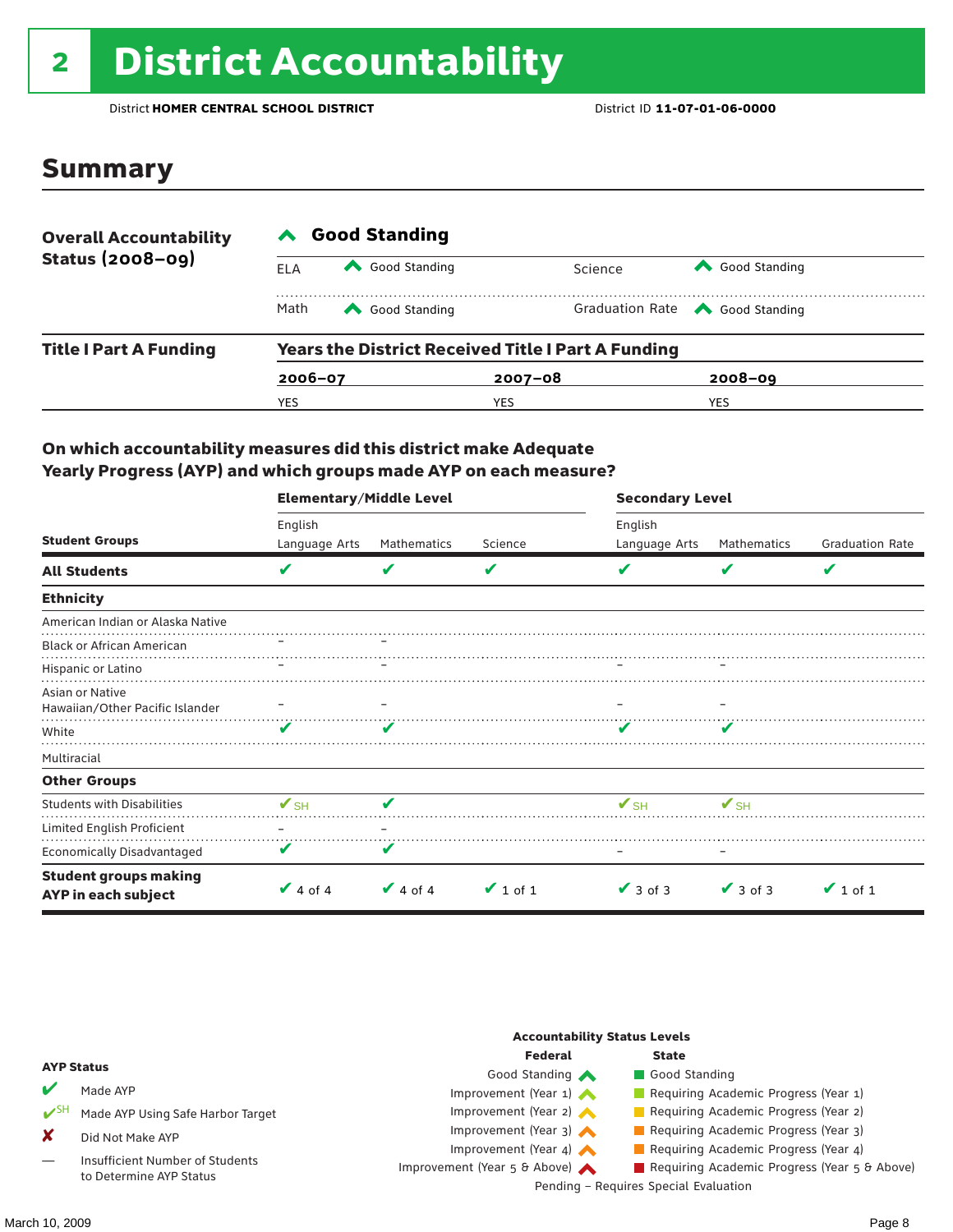### **Elementary/Middle-Level English Language Arts**

| <b>Accountability Status</b><br>for This Subject<br>$(2008 - 09)$ | ▰      | Good Standing                                            |
|-------------------------------------------------------------------|--------|----------------------------------------------------------|
| <b>Accountability Measures</b>                                    | 4 of 4 | Student groups making AYP in English language arts       |
|                                                                   |        | Made AYP                                                 |
| <b>Prospective Status</b>                                         |        | This district will be in good standing in 2009-10. [201] |

#### How did students in each accountability group perform on **elementary/middle-level English language arts accountability measures?**

|                                                              | Participation $2$<br><b>AYP</b> |           |               | Test Performance <sup>3</sup> |            | <b>Performance Objectives</b> |             |             |                    |  |
|--------------------------------------------------------------|---------------------------------|-----------|---------------|-------------------------------|------------|-------------------------------|-------------|-------------|--------------------|--|
| <b>Student Group</b>                                         |                                 |           |               | Met                           | Percentage | Met                           | Performance | Effective   | Safe Harbor Target |  |
| (Total: Continuous Enrollment) <sup>1</sup>                  | <b>Status</b>                   | Criterion | <b>Tested</b> | Criterion                     | Index      | AMO                           | $2007 - 08$ | $2008 - 09$ |                    |  |
| <b>All Students (1029:1004)</b>                              | V                               | ✔         | 100%          | V                             | 165        | 130                           |             |             |                    |  |
| <b>Ethnicity</b>                                             |                                 |           |               |                               |            |                               |             |             |                    |  |
| American Indian or Alaska Native<br>(0:0)                    |                                 |           |               |                               |            |                               |             |             |                    |  |
| <b>Black or African American</b><br>(7:7)                    |                                 |           |               |                               |            |                               |             |             |                    |  |
| Hispanic or Latino (5:5)                                     |                                 |           |               |                               |            |                               |             |             |                    |  |
| Asian or Native Hawaiian/Other Pacific<br>Islander $(14:14)$ |                                 |           |               |                               |            |                               |             |             |                    |  |
| White (1003:978)                                             | ✔                               | V         | 100%          | V                             | 166        | 129                           |             |             |                    |  |
| Multiracial (0:0)                                            |                                 |           |               |                               |            |                               |             |             |                    |  |
| <b>Other Groups</b>                                          |                                 |           |               |                               |            |                               |             |             |                    |  |
| Students with Disabilities <sup>4</sup><br>(179:172)         | $\mathbf{V}_{\text{SH}}$        | V         | 99%           | $\mathbf{V}_{\text{SH}}$      | 104        | 125                           | 97          | 114         |                    |  |
| Limited English Proficient <sup>5</sup>                      |                                 |           |               |                               |            |                               |             |             |                    |  |
| (1:1)                                                        |                                 |           |               |                               |            |                               |             |             |                    |  |
| Economically Disadvantaged<br>(292:272)                      | V                               | V         | 99%           | V                             | 146        | 126                           |             |             |                    |  |
| <b>Final AYP Determination</b>                               | $\sqrt{4}$ of 4                 |           |               |                               |            |                               |             |             |                    |  |

#### NOTES

- <sup>1</sup> These data show the count of students enrolled during the test administration period (used for Participation) followed by the count of continuously enrolled tested students (used for Performance). For accountability calculations,
- students who were excused from testing for medical reasons are not included in the enrollment count.<br>Groups with fewer than 40 students enrolled during the test administration period are not required to meet the participation criterion. If the participation rate of a group fell below 95 percent in 2007–08, the enrollment shown is the sum of 2006–07 and 2007–08 enrollments and the percent tested is the weighted average of the participation
- rates over those two years.<br><sup>3</sup> For districts with fewer than 30 continuously enrolled tested students in the All Students group in 2007–08, data for 2006–07 and 2007–08 were combined to determine counts and PIs. For districts with 30 or more continuously enrolled students in the All Students group in 2007–08, student groups with fewer than 30 continuously enrolled
- tested students are not required to meet the performance criterion. <sup>4</sup> If the district failed to make AYP solely because of the performance of students with disabilities, met the 95% participation requirement for this group, and would meet or exceed the AMO for this subject if 34 points were
- added to the PI, then the district is considered to have made AYP for students with disabilities.<br> $^5$  If the count of LEP students is equal to or greater than 30, former LEP students are also included in the performance calculations.

‡ This student group did not make AYP in science; therefore, it did not qualify for Safe Harbor.

AYP Status

Made AYP

X Did Not Make AYP

Made AYP Using Safe Harbor Target

Insufficient Number of Students to Determine AYP Status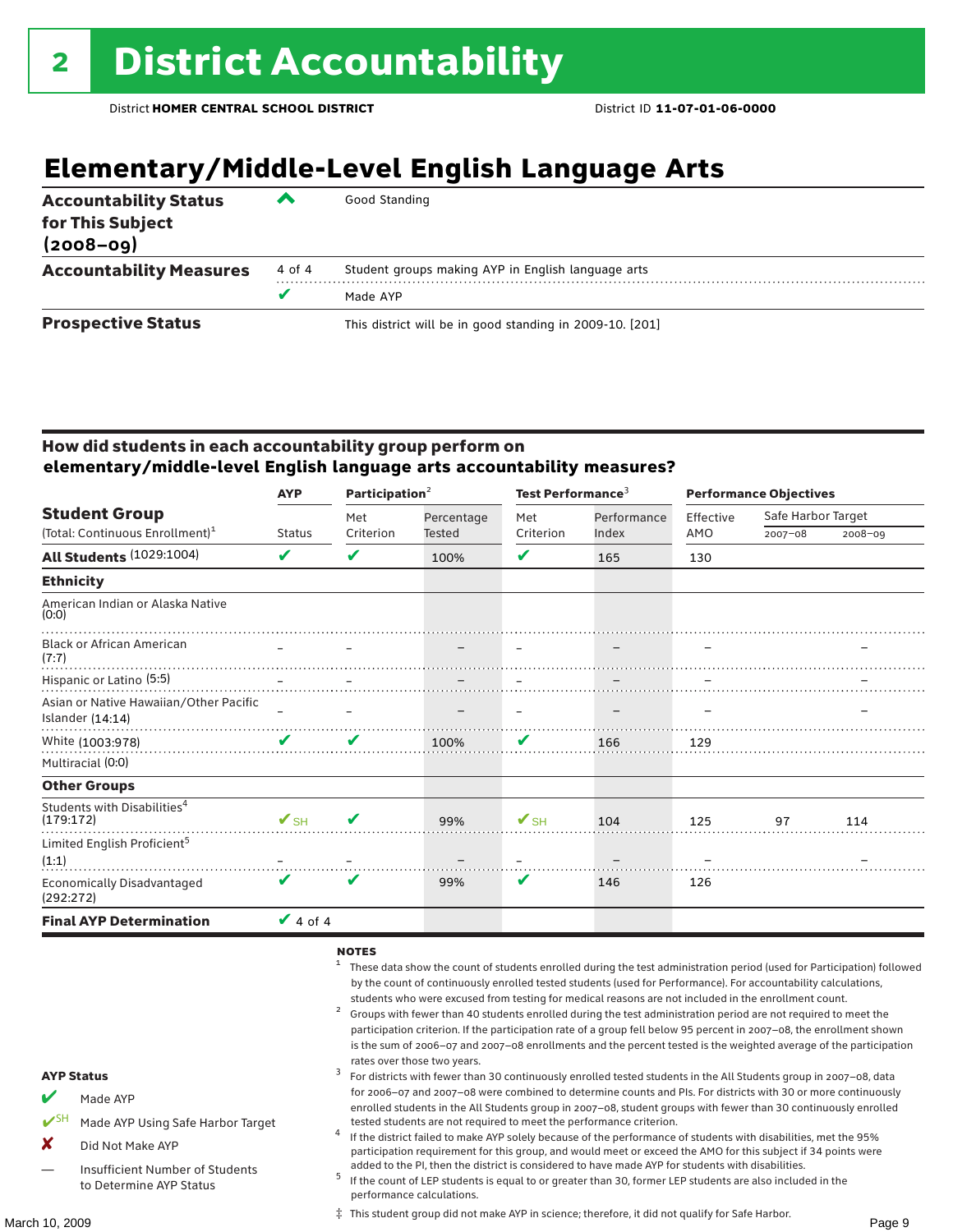### **Elementary/Middle-Level Mathematics**

| <b>Accountability Status</b><br>for This Subject<br>$(2008 - 09)$ | ▰      | Good Standing                                            |
|-------------------------------------------------------------------|--------|----------------------------------------------------------|
| <b>Accountability Measures</b>                                    | 4 of 4 | Student groups making AYP in mathematics                 |
|                                                                   | v      | Made AYP                                                 |
| <b>Prospective Status</b>                                         |        | This district will be in good standing in 2009-10. [201] |

#### How did students in each accountability group perform on **elementary/middle-level mathematics accountability measures?**

|                                                      | <b>AYP</b>    | Participation $2$ |                      | Test Performance <sup>3</sup> |             | <b>Performance Objectives</b> |                    |             |
|------------------------------------------------------|---------------|-------------------|----------------------|-------------------------------|-------------|-------------------------------|--------------------|-------------|
| <b>Student Group</b>                                 |               | Met               | Percentage<br>Tested | Met<br>Criterion              | Performance | Effective                     | Safe Harbor Target |             |
| (Total: Continuous Enrollment) <sup>1</sup>          | <b>Status</b> | Criterion         |                      |                               | Index       | AMO                           | $2007 - 08$        | $2008 - 09$ |
| All Students (1031:996)                              | V             | ✔                 | 99%                  | V                             | 178         | 99                            |                    |             |
| <b>Ethnicity</b>                                     |               |                   |                      |                               |             |                               |                    |             |
| American Indian or Alaska Native<br>(0:0)            |               |                   |                      |                               |             |                               |                    |             |
| <b>Black or African American</b><br>(7:7)            |               |                   |                      |                               |             |                               |                    |             |
| Hispanic or Latino (5:5)                             |               |                   |                      |                               |             |                               |                    |             |
| Asian or Native Hawaiian/Other Pacific               |               |                   |                      |                               |             |                               |                    |             |
| Islander (14:14)                                     |               |                   |                      |                               |             |                               |                    |             |
| White (1005:970)                                     | V             | V                 | 99%                  | V                             | 178         | 98                            |                    |             |
| Multiracial (0:0)                                    |               |                   |                      |                               |             |                               |                    |             |
| <b>Other Groups</b>                                  |               |                   |                      |                               |             |                               |                    |             |
| Students with Disabilities <sup>4</sup><br>(179:170) | V             | ✔                 | 98%                  | V                             | 124         | 94                            |                    |             |
| Limited English Proficient <sup>5</sup><br>(1:1)     |               |                   |                      |                               |             |                               |                    |             |
| Economically Disadvantaged<br>(293:267)              | V             | V                 | 99%                  | V                             | 166         | 95                            |                    |             |
| <b>Final AYP Determination</b>                       | $\vee$ 4 of 4 |                   |                      |                               |             |                               |                    |             |

#### NOTES

- <sup>1</sup> These data show the count of students enrolled during the test administration period (used for Participation) followed by the count of continuously enrolled tested students (used for Performance). For accountability calculations,
- students who were excused from testing for medical reasons are not included in the enrollment count.<br><sup>2</sup> Groups with fewer than 40 students enrolled during the test administration period are not required to meet the participation criterion. If the participation rate of a group fell below 95 percent in 2007–08, the enrollment shown is the sum of 2006–07 and 2007–08 enrollments and the percent tested is the weighted average of the participation
- rates over those two years.<br><sup>3</sup> For districts with fewer than 30 continuously enrolled tested students in the All Students group in 2007–08, data for 2006–07 and 2007–08 were combined to determine counts and PIs. For districts with 30 or more continuously enrolled students in the All Students group in 2007–08, student groups with fewer than 30 continuously enrolled
- tested students are not required to meet the performance criterion. <sup>4</sup> If the district failed to make AYP solely because of the performance of students with disabilities, met the 95% participation requirement for this group, and would meet or exceed the AMO for this subject if 34 points were
- added to the PI, then the district is considered to have made AYP for students with disabilities.<br> $^5$  If the count of LEP students is equal to or greater than 30, former LEP students are also included in the performance calculations.

‡ This student group did not make AYP in science; therefore, it did not qualify for Safe Harbor.

### Made AYP Using Safe Harbor Target

AYP Status

X Did Not Make AYP

Made AYP

Insufficient Number of Students to Determine AYP Status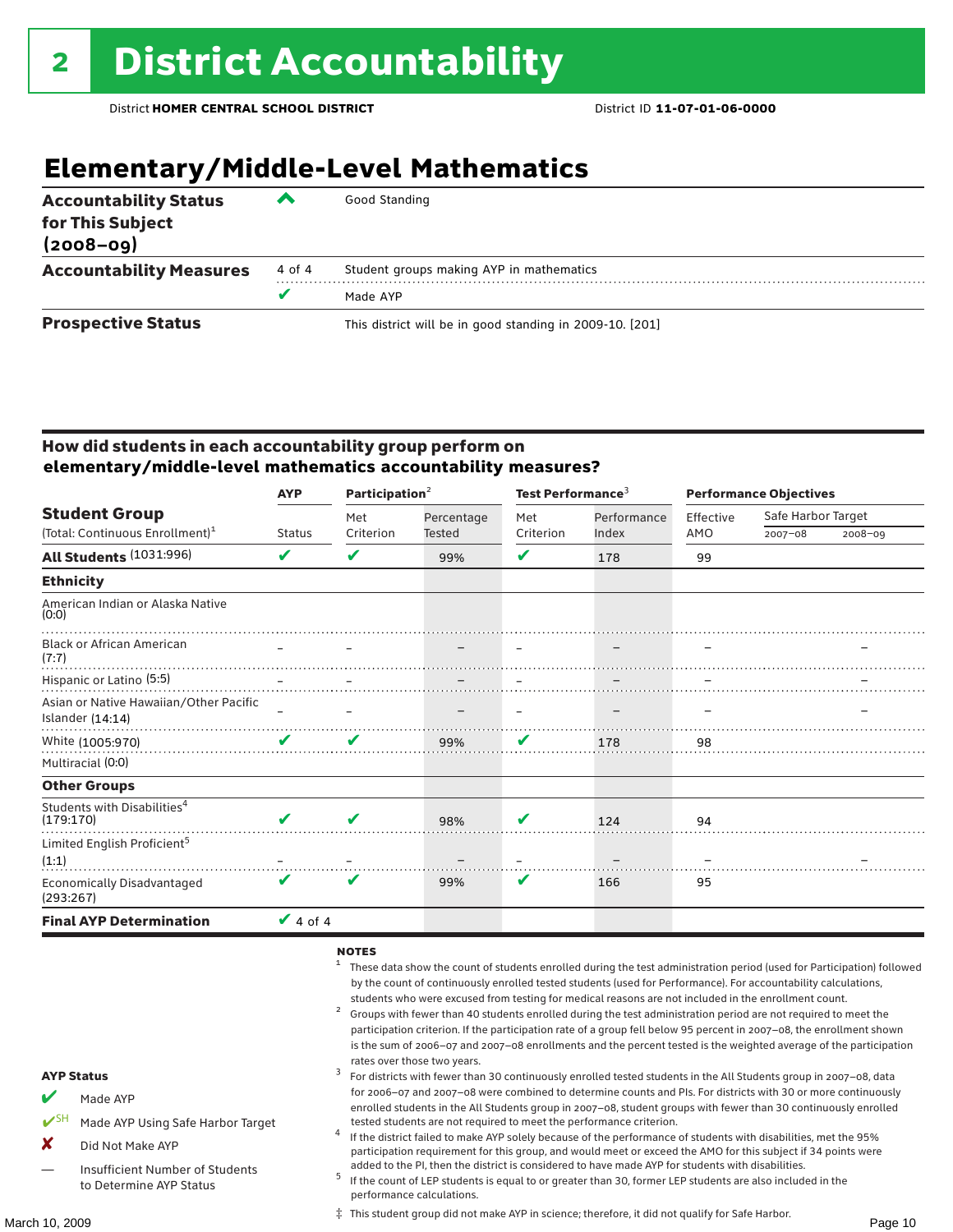### Elementary/Middle-Level Science

| <b>Accountability Status</b><br>for This Subject<br>$(2008 - 09)$ | ◚      | Good Standing                                            |
|-------------------------------------------------------------------|--------|----------------------------------------------------------|
| <b>Accountability Measures</b>                                    | 1 of 1 | Student groups making AYP in science                     |
|                                                                   | v      | Made AYP                                                 |
| <b>Prospective Status</b>                                         |        | This district will be in good standing in 2009-10. [201] |

#### How did students in each accountability group perform on elementary/middle-level science accountability measures?

| <b>Student Group</b> |                                                                                                                                                      | <b>AYP</b>    |                      | Participation <sup>2</sup>                               |                                                            | Test Performance <sup>3</sup> |                                                                                                                                                                                                                                                                                                                                                                                                                                                                                                                                                                                                                                                                                                                                                                                                                                                                                                                                                                                                                                                                        | <b>Performance Objectives</b> |                 |         |
|----------------------|------------------------------------------------------------------------------------------------------------------------------------------------------|---------------|----------------------|----------------------------------------------------------|------------------------------------------------------------|-------------------------------|------------------------------------------------------------------------------------------------------------------------------------------------------------------------------------------------------------------------------------------------------------------------------------------------------------------------------------------------------------------------------------------------------------------------------------------------------------------------------------------------------------------------------------------------------------------------------------------------------------------------------------------------------------------------------------------------------------------------------------------------------------------------------------------------------------------------------------------------------------------------------------------------------------------------------------------------------------------------------------------------------------------------------------------------------------------------|-------------------------------|-----------------|---------|
|                      |                                                                                                                                                      |               | Safe Harbor          | Met                                                      | Percentage                                                 | Met                           | Performance                                                                                                                                                                                                                                                                                                                                                                                                                                                                                                                                                                                                                                                                                                                                                                                                                                                                                                                                                                                                                                                            | State                         | Progress Target |         |
|                      | (Total: Continuous Enrollment) <sup>1</sup>                                                                                                          |               | Status Qualification | Criterion                                                | Tested                                                     | Criterion                     | Index                                                                                                                                                                                                                                                                                                                                                                                                                                                                                                                                                                                                                                                                                                                                                                                                                                                                                                                                                                                                                                                                  | Standard                      | 2007-08         | 2008-09 |
|                      | <b>All Students (359:349)</b>                                                                                                                        | $\mathbf v$   | <b>Oualified</b>     | V                                                        | 99%                                                        | V                             | 191                                                                                                                                                                                                                                                                                                                                                                                                                                                                                                                                                                                                                                                                                                                                                                                                                                                                                                                                                                                                                                                                    | 100                           |                 |         |
|                      | <b>Ethnicity</b>                                                                                                                                     |               |                      |                                                          |                                                            |                               |                                                                                                                                                                                                                                                                                                                                                                                                                                                                                                                                                                                                                                                                                                                                                                                                                                                                                                                                                                                                                                                                        |                               |                 |         |
| (0:0)                | American Indian or Alaska Native                                                                                                                     |               |                      |                                                          |                                                            |                               |                                                                                                                                                                                                                                                                                                                                                                                                                                                                                                                                                                                                                                                                                                                                                                                                                                                                                                                                                                                                                                                                        |                               |                 |         |
| (1:1)                | <b>Black or African American</b>                                                                                                                     |               |                      |                                                          |                                                            |                               |                                                                                                                                                                                                                                                                                                                                                                                                                                                                                                                                                                                                                                                                                                                                                                                                                                                                                                                                                                                                                                                                        |                               |                 |         |
|                      | Hispanic or Latino (1:1)                                                                                                                             |               |                      |                                                          |                                                            |                               |                                                                                                                                                                                                                                                                                                                                                                                                                                                                                                                                                                                                                                                                                                                                                                                                                                                                                                                                                                                                                                                                        |                               |                 |         |
|                      | Asian or Native Hawaiian/Other Pacific<br>Islander (8:8)                                                                                             |               |                      |                                                          |                                                            |                               |                                                                                                                                                                                                                                                                                                                                                                                                                                                                                                                                                                                                                                                                                                                                                                                                                                                                                                                                                                                                                                                                        |                               |                 |         |
|                      | White (349:339)                                                                                                                                      |               | <b>Oualified</b>     | V                                                        | 99%                                                        | V                             | 191                                                                                                                                                                                                                                                                                                                                                                                                                                                                                                                                                                                                                                                                                                                                                                                                                                                                                                                                                                                                                                                                    | 100                           |                 |         |
|                      | Multiracial (0:0)                                                                                                                                    |               |                      |                                                          |                                                            |                               |                                                                                                                                                                                                                                                                                                                                                                                                                                                                                                                                                                                                                                                                                                                                                                                                                                                                                                                                                                                                                                                                        |                               |                 |         |
|                      | <b>Other Groups</b>                                                                                                                                  |               |                      |                                                          |                                                            |                               |                                                                                                                                                                                                                                                                                                                                                                                                                                                                                                                                                                                                                                                                                                                                                                                                                                                                                                                                                                                                                                                                        |                               |                 |         |
| (62:59)              | <b>Students with Disabilities</b>                                                                                                                    |               | <b>Oualified</b>     |                                                          | 95%                                                        | V                             | 166                                                                                                                                                                                                                                                                                                                                                                                                                                                                                                                                                                                                                                                                                                                                                                                                                                                                                                                                                                                                                                                                    | 100                           |                 |         |
| (1:1)                | Limited English Proficient <sup>4</sup>                                                                                                              |               |                      |                                                          |                                                            |                               |                                                                                                                                                                                                                                                                                                                                                                                                                                                                                                                                                                                                                                                                                                                                                                                                                                                                                                                                                                                                                                                                        |                               |                 |         |
| (96:88)              | <b>Economically Disadvantaged</b>                                                                                                                    |               | <b>Oualified</b>     | v                                                        | 98%                                                        | V                             | 186                                                                                                                                                                                                                                                                                                                                                                                                                                                                                                                                                                                                                                                                                                                                                                                                                                                                                                                                                                                                                                                                    | 100                           |                 |         |
|                      | <b>Final AYP Determination</b>                                                                                                                       | $\vee$ 1 of 1 |                      |                                                          |                                                            |                               |                                                                                                                                                                                                                                                                                                                                                                                                                                                                                                                                                                                                                                                                                                                                                                                                                                                                                                                                                                                                                                                                        |                               |                 |         |
| $V^{\text{SH}}$<br>X | <b>AYP Status</b><br>Made AYP<br>Made AYP Using Safe Harbor Target<br>Did Not Make AYP<br>Insufficient Number of Students<br>to Determine AYP Status |               | <b>NOTES</b>         | rates over those two years.<br>performance calculations. | were combined to determine counts and performance indices. |                               | These data show the count of students enrolled during the test administration period (used for Participation) followed<br>by the count of continuously enrolled tested students (used for Performance). For accountability calculations,<br>students who were excused from testing for medical reasons are not included in the enrollment count.<br>Groups with fewer than 40 students enrolled during the test administration period are not required to meet the<br>participation criterion. If the participation rate of a group fell below 80 percent in 2007-08, the enrollment shown<br>is the sum of 2006-07 and 2007-08 enrollments and the percent tested is the weighted average of the participation<br>Groups with fewer than 30 continuously enrolled tested students are not required to meet the performance criterion.<br>For districts with fewer than 30 continuously enrolled tested students in 2007-08, data for 2006-07 and 2007-08<br>If the count of LEP students is equal to or greater than 30, former LEP students are also included in the |                               |                 |         |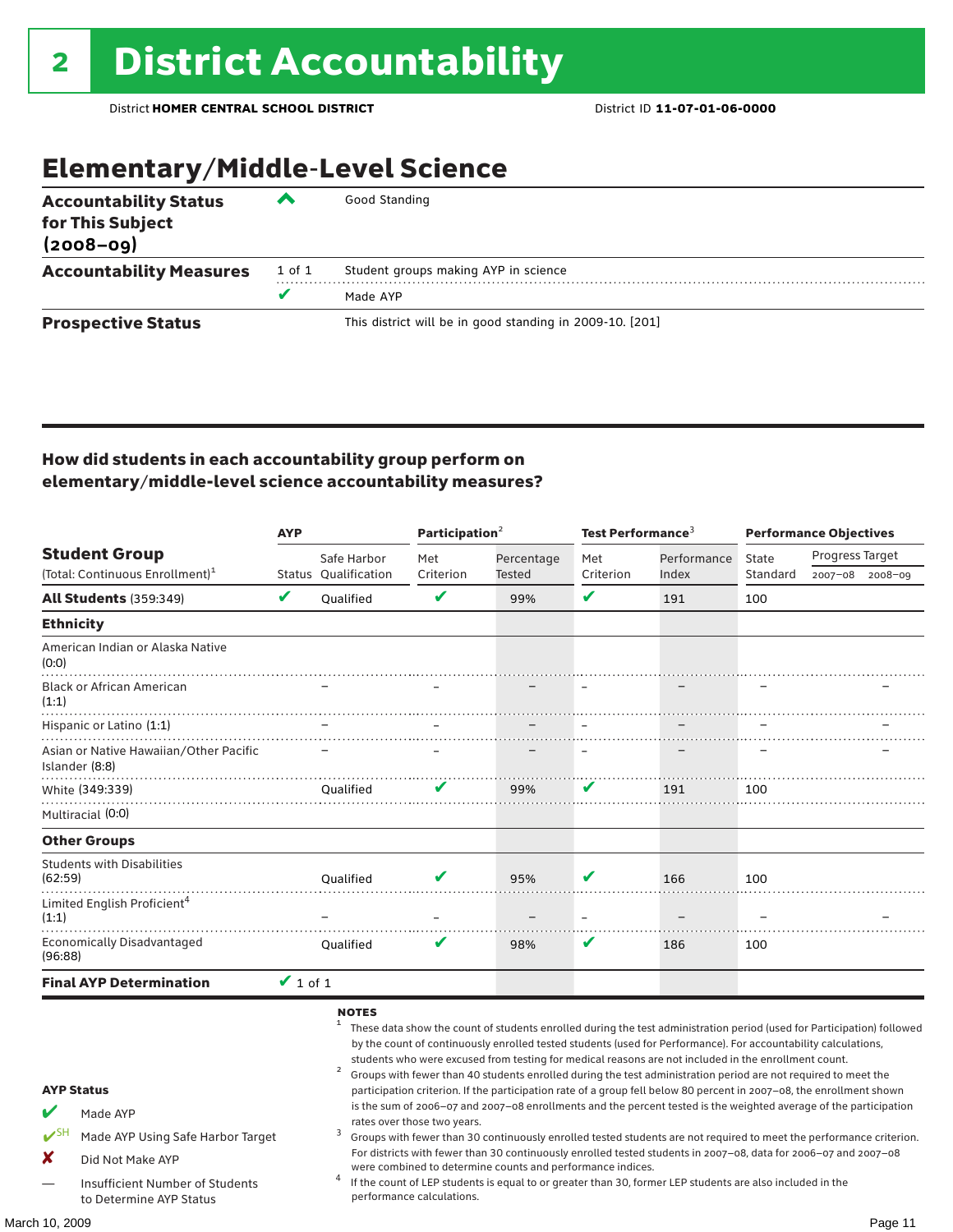### **Secondary-Level English Language Arts**

| <b>Accountability Status</b><br>for This Subject<br>$(2008 - 09)$ | ▰      | Good Standing                                            |  |  |  |
|-------------------------------------------------------------------|--------|----------------------------------------------------------|--|--|--|
| <b>Accountability Measures</b>                                    | 3 of 3 | Student groups making AYP in English language arts       |  |  |  |
|                                                                   |        | Made AYP                                                 |  |  |  |
| <b>Prospective Status</b>                                         |        | This district will be in good standing in 2009-10. [201] |  |  |  |

#### How did students in each accountability group perform on **secondary-level English language arts accountability measures?**

|                                                  | <b>AYP</b>               | Participation $2$ |            | Test Performance <sup>3</sup> |             | <b>Performance Objectives</b> |                    |             |
|--------------------------------------------------|--------------------------|-------------------|------------|-------------------------------|-------------|-------------------------------|--------------------|-------------|
| <b>Student Group</b>                             |                          | Met               | Percentage | Met                           | Performance | Effective                     | Safe Harbor Target |             |
| $(12th$ Graders: 2004 Cohort) <sup>1</sup>       | Status                   | Criterion         | Tested     | Criterion                     | Index       | AMO                           | $2007 - 08$        | $2008 - 09$ |
| All Students (182:181)                           | V                        | V                 | 100%       | V                             | 186         | 157                           |                    |             |
| <b>Ethnicity</b>                                 |                          |                   |            |                               |             |                               |                    |             |
| American Indian or Alaska Native<br>(0:0)        |                          |                   |            |                               |             |                               |                    |             |
| <b>Black or African American</b>                 |                          |                   |            |                               |             |                               |                    |             |
| (0:0)                                            |                          |                   |            |                               |             |                               |                    |             |
| Hispanic or Latino (2:2)                         |                          |                   |            |                               |             |                               |                    |             |
| Asian or Native Hawaiian/Other Pacific           |                          |                   |            |                               |             |                               |                    |             |
| Islander (3:3)                                   |                          |                   |            |                               |             |                               |                    |             |
| White (177:176)                                  | $\mathbf{v}$             | V                 | 100%       | V                             | 186         | 157                           |                    |             |
| Multiracial (0:0)                                |                          |                   |            |                               |             |                               |                    |             |
| <b>Other Groups</b>                              |                          |                   |            |                               |             |                               |                    |             |
| <b>Students with Disabilities</b><br>(23:30)     | $\mathbf{V}_{\text{SH}}$ |                   |            | $V$ SH                        | 147         | 148                           | 110                | 152         |
| Limited English Proficient <sup>4</sup><br>(0:0) |                          |                   |            |                               |             |                               |                    |             |
| Economically Disadvantaged<br>(15:18)            |                          |                   |            |                               |             |                               |                    |             |
| <b>Final AYP Determination</b>                   | $\vee$ 3 of 3            |                   |            |                               |             |                               |                    |             |

|                         |                                   | <b>NOTES</b><br>These data show the count of 12th graders in 2007-08 (used for Participation) followed by the count of students<br>in the 2004 cohort (used for Performance).<br>Groups with fewer than 40 students in the 12th grade are not required to meet the participation criterion.<br>If the participation rate of a group fell below 95 percent in 2007-08, the enrollment shown is the sum of 2006-07 |
|-------------------------|-----------------------------------|------------------------------------------------------------------------------------------------------------------------------------------------------------------------------------------------------------------------------------------------------------------------------------------------------------------------------------------------------------------------------------------------------------------|
| <b>AYP Status</b>       |                                   | and 2007-08 Grade 12 enrollments and the percent tested is the weighted average of the participation rates over                                                                                                                                                                                                                                                                                                  |
| $\overline{\mathbf{v}}$ | Made AYP                          | those two years.<br>For districts with fewer than 30 students in the 2004 cohort, data for 2003 and 2004 cohort members were combined                                                                                                                                                                                                                                                                            |
|                         | Made AYP Using Safe Harbor Target | to determine counts and PIs. For districts with 30 or more students in the 2004 cohort in the All Students group,                                                                                                                                                                                                                                                                                                |
| X                       | Did Not Make AYP                  | groups with fewer than 30 students in the 2004 cohort are not required to meet the performance criterion.<br>If the count of LEP students is equal to or greater than 30, former LEP students are also included in the                                                                                                                                                                                           |
|                         | Insufficient Number of Students   | performance calculations.                                                                                                                                                                                                                                                                                                                                                                                        |

‡ This student group did not make AYP in graduation rate; therefore, it did not qualify for Safe Harbor.

to Determine AYP Status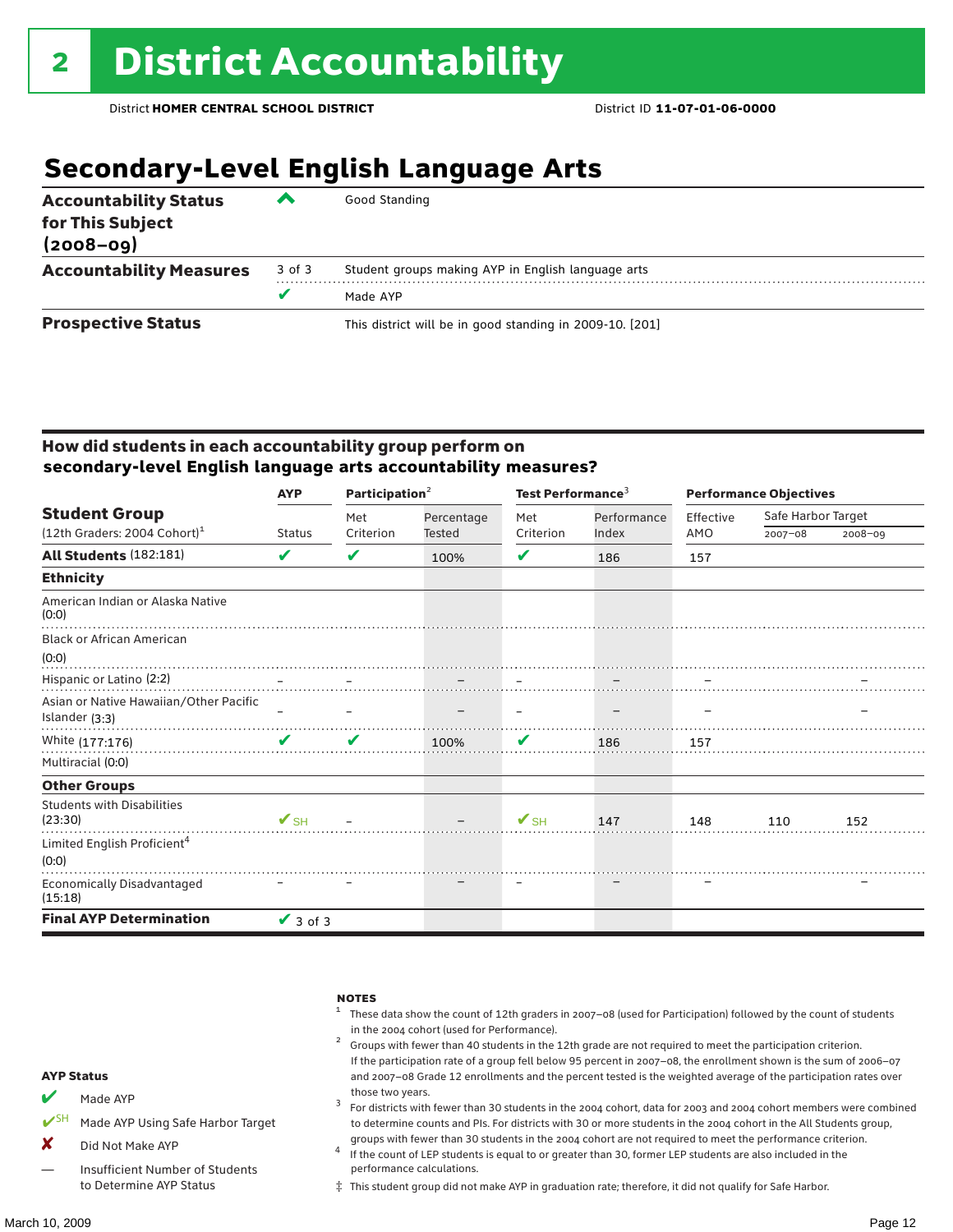### **Secondary-Level Mathematics**

| <b>Accountability Status</b><br>for This Subject<br>$(2008 - 09)$ | ‴      | Good Standing                                            |  |  |  |  |
|-------------------------------------------------------------------|--------|----------------------------------------------------------|--|--|--|--|
| <b>Accountability Measures</b>                                    | 3 of 3 | Student groups making AYP in mathematics                 |  |  |  |  |
|                                                                   | v      | Made AYP                                                 |  |  |  |  |
| <b>Prospective Status</b>                                         |        | This district will be in good standing in 2009-10. [201] |  |  |  |  |

#### How did students in each accountability group perform on **secondary-level mathematics accountability measures?**

|                                                  | <b>AYP</b>               | Participation <sup>2</sup> |            | Test Performance <sup>3</sup> |             | <b>Performance Objectives</b> |                    |             |
|--------------------------------------------------|--------------------------|----------------------------|------------|-------------------------------|-------------|-------------------------------|--------------------|-------------|
| <b>Student Group</b>                             |                          | Met                        | Percentage | Met                           | Performance | Effective                     | Safe Harbor Target |             |
| (12th Graders: 2004 Cohort) <sup>1</sup>         | Status                   | Criterion                  | Tested     | Criterion                     | Index       | AMO                           | $2007 - 08$        | $2008 - 09$ |
| <b>All Students (182:181)</b>                    | V                        | ✔                          | 100%       | V                             | 183         | 151                           |                    |             |
| <b>Ethnicity</b>                                 |                          |                            |            |                               |             |                               |                    |             |
| American Indian or Alaska Native<br>(0:0)        |                          |                            |            |                               |             |                               |                    |             |
| <b>Black or African American</b>                 |                          |                            |            |                               |             |                               |                    |             |
| (0:0)                                            |                          |                            |            |                               |             |                               |                    |             |
| Hispanic or Latino (2:2)                         |                          |                            |            |                               |             |                               |                    |             |
| Asian or Native Hawaiian/Other Pacific           |                          |                            |            |                               |             |                               |                    |             |
| Islander (3:3)                                   |                          |                            |            |                               |             |                               |                    |             |
| White (177:176)                                  | V                        | V                          | 100%       | V                             | 183         | 151                           |                    |             |
| Multiracial (0:0)                                |                          |                            |            |                               |             |                               |                    |             |
| <b>Other Groups</b>                              |                          |                            |            |                               |             |                               |                    |             |
| <b>Students with Disabilities</b><br>(23:30)     | $\mathbf{V}_{\text{SH}}$ |                            |            | $\mathbf{V}_{\text{SH}}$      | 133         | 142                           | 113                | 140         |
| Limited English Proficient <sup>4</sup><br>(0:0) |                          |                            |            |                               |             |                               |                    |             |
| Economically Disadvantaged<br>(15:18)            |                          |                            |            |                               |             |                               |                    |             |
| <b>Final AYP Determination</b>                   | $\vee$ 3 of 3            |                            |            |                               |             |                               |                    |             |

|                    |                                        | <b>NOTES</b><br>These data show the count of 12th graders in 2007-08 (used for Participation) followed by the count of students<br>in the 2004 cohort (used for Performance).<br>Groups with fewer than 40 students in the 12th grade are not required to meet the participation criterion.<br>If the participation rate of a group fell below 95 percent in 2007-08, the enrollment shown is the sum of 2006-07 |
|--------------------|----------------------------------------|------------------------------------------------------------------------------------------------------------------------------------------------------------------------------------------------------------------------------------------------------------------------------------------------------------------------------------------------------------------------------------------------------------------|
| <b>AYP Status</b>  |                                        | and 2007-08 Grade 12 enrollments and the percent tested is the weighted average of the participation rates over                                                                                                                                                                                                                                                                                                  |
| $\boldsymbol{\nu}$ | Made AYP                               | those two years.<br>For districts with fewer than 30 students in the 2004 cohort, data for 2003 and 2004 cohort members were combined                                                                                                                                                                                                                                                                            |
|                    | Made AYP Using Safe Harbor Target      | to determine counts and PIs. For districts with 30 or more students in the 2004 cohort in the All Students group,                                                                                                                                                                                                                                                                                                |
| x                  | Did Not Make AYP                       | groups with fewer than 30 students in the 2004 cohort are not required to meet the performance criterion.<br>If the count of LEP students is equal to or greater than 30, former LEP students are also included in the                                                                                                                                                                                           |
|                    | <b>Insufficient Number of Students</b> | performance calculations.                                                                                                                                                                                                                                                                                                                                                                                        |

‡ This student group did not make AYP in graduation rate; therefore, it did not qualify for Safe Harbor.

— Insufficient Number of Students to Determine AYP Status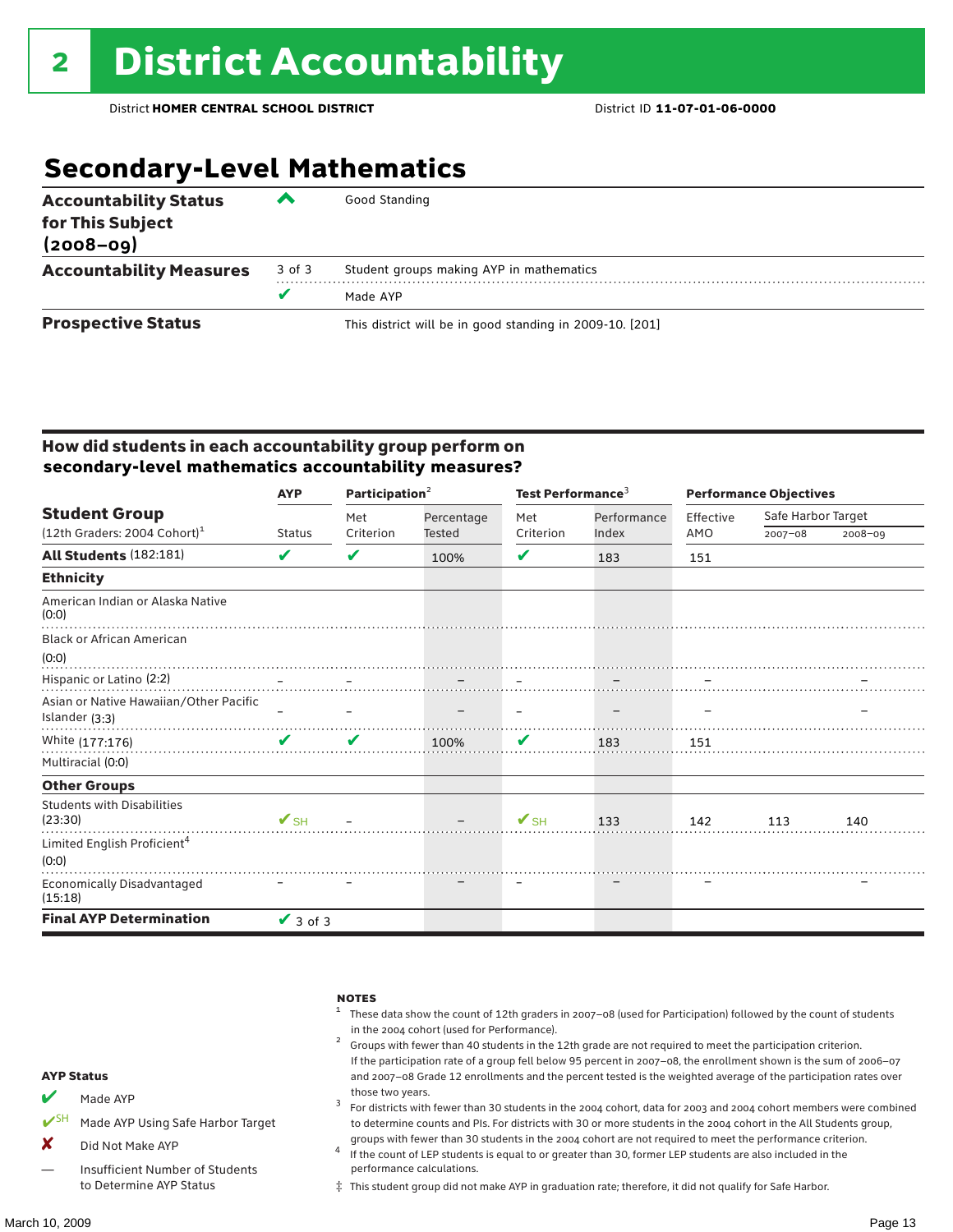### Graduation Rate

| <b>Accountability Status</b><br>for This Indicator<br>$(2008 - 09)$ | ∕∿     | Good Standing                                            |
|---------------------------------------------------------------------|--------|----------------------------------------------------------|
| <b>Accountability Measures</b>                                      | 1 of 1 | Student groups making AYP in graduation rate             |
|                                                                     |        | Made AYP                                                 |
| <b>Prospective Status</b>                                           |        | This district will be in good standing in 2009-10. [201] |

#### How did students in each accountability group perform on graduation rate accountability measures?

|                                                  |               | <b>Graduation</b> |                   | <b>Objectives</b> |                 |         |  |
|--------------------------------------------------|---------------|-------------------|-------------------|-------------------|-----------------|---------|--|
| <b>Student Group</b>                             |               | Met               | Graduation        | State             | Progress Target |         |  |
| (Cohort Count) <sup>1</sup>                      | AYP           | Criterion         | Rate <sup>2</sup> | Standard          | 2007-08         | 2008-09 |  |
| All Students (191)                               | $\checkmark$  | $\mathbf v$       | 77%               | 55%               |                 |         |  |
| <b>Ethnicity</b>                                 |               |                   |                   |                   |                 |         |  |
| American Indian or<br>Alaska Native (0)          |               |                   |                   |                   |                 |         |  |
| Black or African<br>American (0)                 |               |                   |                   |                   |                 |         |  |
| Hispanic or<br>Latino (0)                        |               |                   |                   |                   |                 |         |  |
| Asian or Native<br>Hawaiian/Other                |               |                   |                   |                   |                 |         |  |
| Pacific Islander (0)                             |               |                   |                   |                   |                 |         |  |
| White (191)                                      |               | V                 | 77%<br>.          | 55%               |                 |         |  |
| Multiracial (0)                                  |               |                   |                   |                   |                 |         |  |
| <b>Other Groups</b>                              |               |                   |                   |                   |                 |         |  |
| Students with<br>Disabilities (33)               |               |                   | 39%               | 55%               | 1%              | 40%     |  |
| Limited English<br>Proficient <sup>3</sup> $(0)$ |               |                   |                   |                   |                 |         |  |
| Economically<br>Disadvantaged (31)               |               |                   | 71%               | 55%               |                 |         |  |
| <b>Final AYP</b><br><b>Determination</b>         | $\vee$ 1 of 1 |                   |                   |                   |                 |         |  |

#### **NOTES**

<sup>1</sup> Graduation-rate total cohort differs from the accountability cohort in that the graduation-rate total cohort includes students who left school prior to BEDS day of the fourth year after first entering

grade 9 and students who enrolled after BEDS day of the fourth year after first entering grade 9.<br>
<sup>2</sup> Percentage of the 2003 cohort that earned a local or Regents diploma by August 31, 2007.<br>
<sup>3</sup> If the count of LEP stud in the performance calculations.

### Graduation Rate Information

For a school or a district to make AYP in graduation rate, the percentage of 2003 graduation-rate total cohort members earning a local or Regents diploma by August 31, 2007 for the "All Students" group must equal or exceed the Graduation-Rate Standard or the Graduation-Rate Progress Target for 2007–08.

The Graduation Rate Standard is the criterion value that represents a minimally satisfactory percentage of cohort members earning a local diploma. The State Graduation-Rate Standard for the 2003 cohort is 55 percent. The Commissioner may raise the Graduation-Rate Standard at his discretion in future years.

The 2007–08 Graduation-Rate Progress Target is calculated by adding one point to the percentage of the 2002 cohort earning a local or Regents diploma by August 31, 2006. The 2008–09 Graduation-Rate Progress Target is calculated by adding one point to the percentage of the 2003 cohort earning a local or Regents diploma by August 31, 2007. This target is provided for each group whose percentage earning a local or Regents diploma by August 31, 2007 is below the Graduation-Rate Standard in 2007–08 (55%). Groups with fewer than 30 cohort members are not subject to this criterion.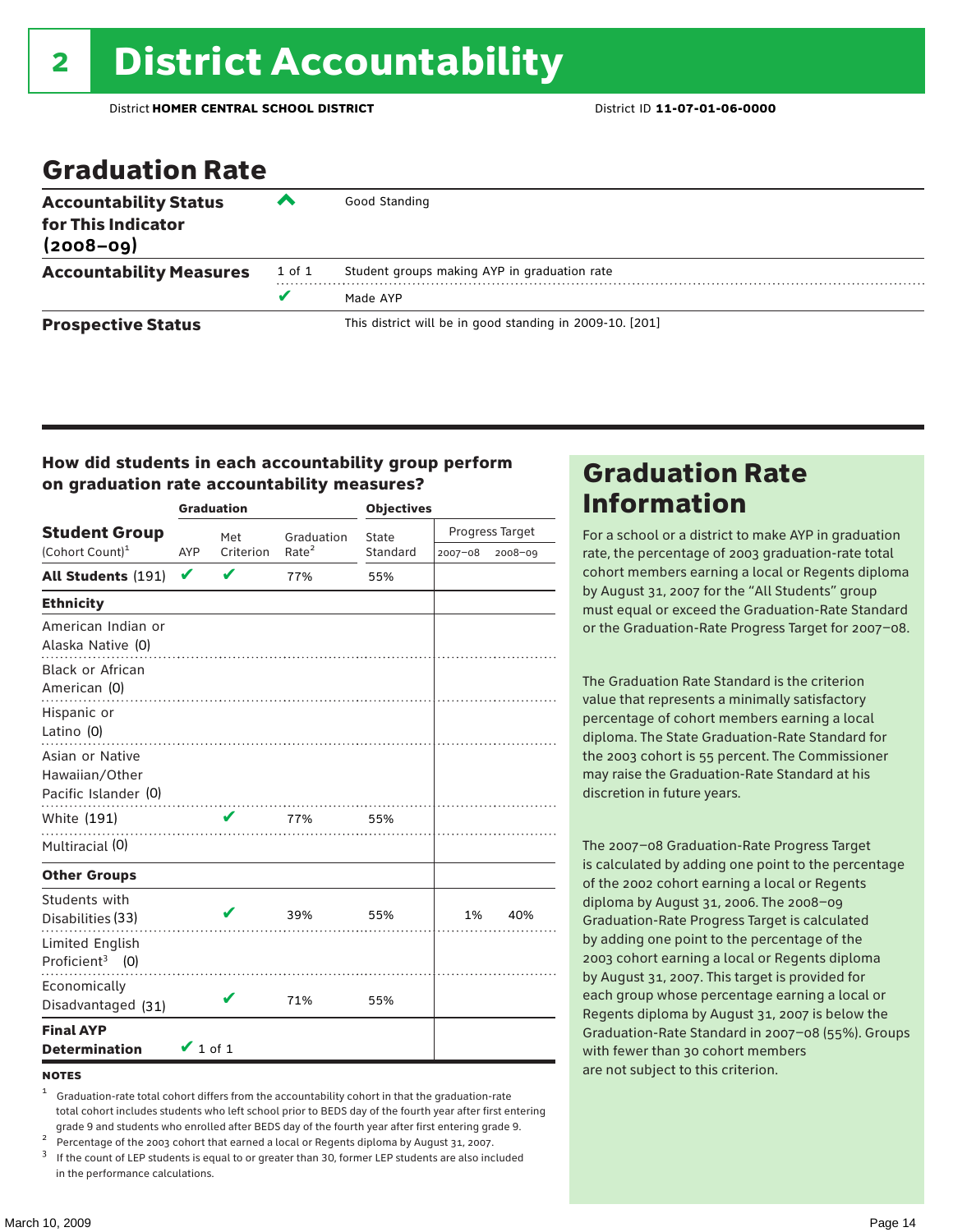### 2008–09 Accountability Status of Schools in Your District

This section lists all schools in your district by 2008–09 accountability status.

| <b>Federal Title I Status</b> |                                   | <b>New York State Status</b>      |  |
|-------------------------------|-----------------------------------|-----------------------------------|--|
|                               | Good Standing                     | Good Standing                     |  |
|                               | 2 schools identified 40% of total | 2 schools identified 40% of total |  |
|                               | HARTNETT ELEMENTARY SCHOOL        | HOMER JUNIOR HIGH SCHOOL          |  |
|                               | HOMER ELEMENTARY SCHOOL           | HOMER SENIOR HIGH SCHOOL          |  |
|                               | Improvement (Year 1)              |                                   |  |
|                               | 1 school identified 20% of total  |                                   |  |
|                               | HOMER INTERMEDIATE SCHOOL         |                                   |  |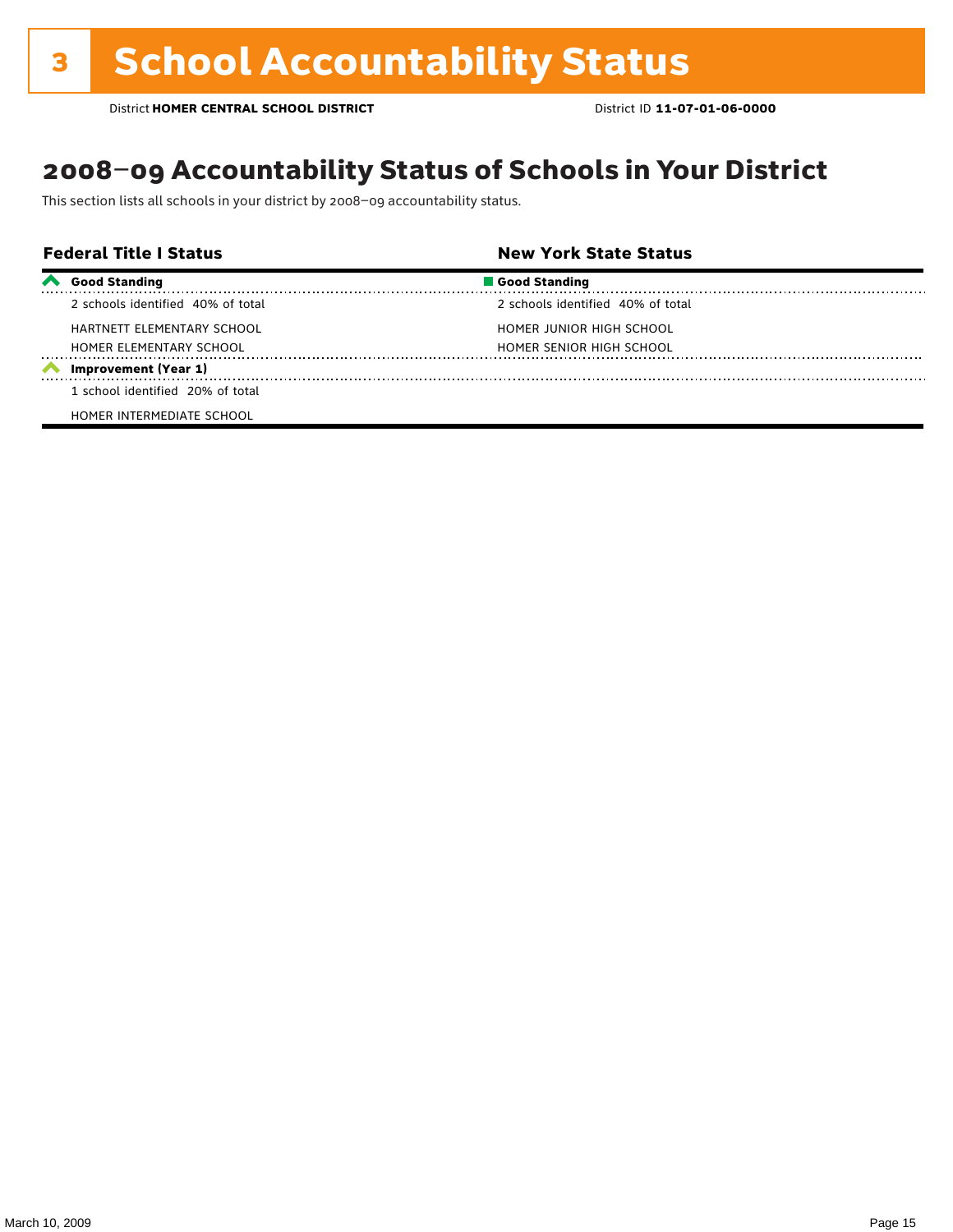### Summary of 2007–08 **District Performance**

Performance on the State assessments in English language arts, mathematics, and science at the elementary and middle levels is reported in terms of mean scores and the percentage of tested students scoring at or above Level 2, Level 3, and Level 4. Performance on the State assessments in ELA and mathematics at the secondary level is reported in terms of the percentage of students in a cohort scoring at these levels.

|                              | Percentage of students that<br>scored at or above Level 3 | Total<br>Tested                                           |                      |
|------------------------------|-----------------------------------------------------------|-----------------------------------------------------------|----------------------|
| <b>English Language Arts</b> | 0%                                                        | 50%                                                       | 100%                 |
| Grade 3                      | 73%                                                       |                                                           | 152                  |
| Grade 4<br>.                 | 73%                                                       |                                                           | 162                  |
| Grade 5                      | 69%                                                       |                                                           | 175                  |
| Grade 6                      | 72%                                                       |                                                           | 160                  |
| Grade 7                      | 72%                                                       |                                                           | 181                  |
| Grade 8                      | 50%                                                       |                                                           | 193                  |
| <b>Mathematics</b>           |                                                           |                                                           |                      |
| Grade 3                      | 92%                                                       |                                                           | 152                  |
| Grade 4                      | 86%                                                       |                                                           | 163                  |
| Grade 5                      | 79%                                                       |                                                           | 174                  |
| Grade 6                      | 89%                                                       |                                                           | 161                  |
| Grade 7                      | 76%                                                       |                                                           | 181                  |
| Grade 8                      | 67%                                                       |                                                           | 190                  |
| <b>Science</b>               |                                                           |                                                           |                      |
| Grade 4                      | 94%                                                       |                                                           | 163                  |
| Grade 8                      | 90%                                                       |                                                           | 191                  |
|                              |                                                           | Percentage of students that<br>scored at or above Level 3 | 2004 Total<br>Cohort |
| <b>Secondary Level</b>       | 0%                                                        | 50%                                                       | 100%                 |

English 85% 196 Mathematics 85% 85% 196

#### About the Performance Level Descriptors

#### Level 1: Not Meeting Learning Standards.

Student performance does not demonstrate an understanding of the content expected in the subject and grade level.

#### Level 2: Partially Meeting Learning Standards.

Student performance demonstrates a partial understanding of the content expected in the subject and grade level.

#### Level 3: Meeting Learning Standards.

Student performance demonstrates an understanding of the content expected in the subject and grade level.

#### Level 4: Meeting Learning Standards with Distinction.

Student performance demonstrates a thorough understanding of the content expected in the subject and grade level.

#### How are Need/Resource Capacity (N/RC) categories determined?

Districts are divided into high, average, and low need categories based on their ability to meet the special needs of their students with local resources. Districts in the high need category are subdivided into four categories based on enrollment size and, in some cases, number of students per square mile. More information about the categories can be found in the *Report to the Governor and the Legislature on the Educational Status of the State's Schools* at www.emsc.nysed.gov/irts.

In this section, this district's performance is compared with that of public schools statewide.

#### This District's N/RC Category:

#### **Average Need Districts**

This is a school district with average student needs in relation to district resource capacity.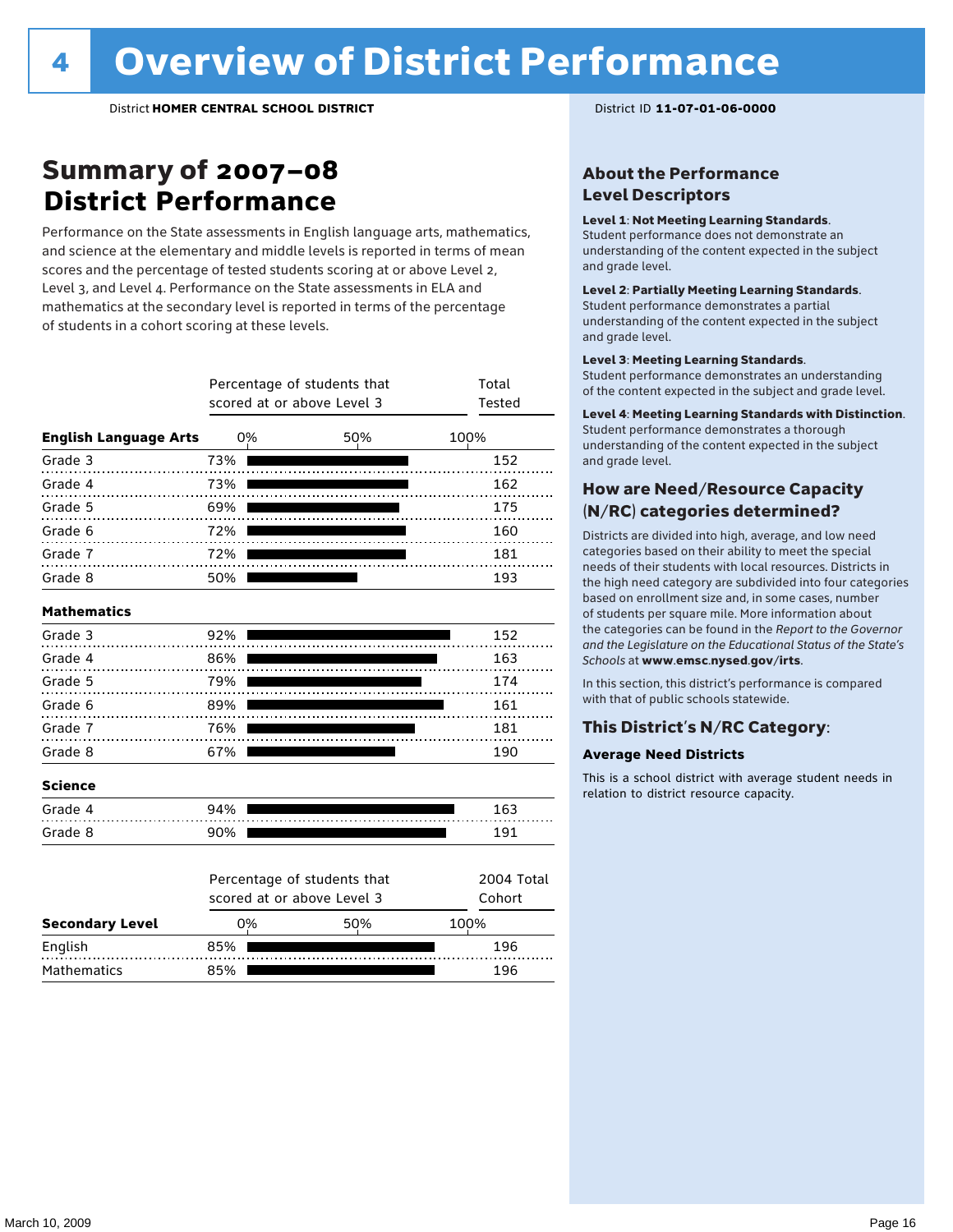### **This District's Results in Grade 3 English Language Arts**

|                                                    |        | <b>This District</b>            |         |                                 |           | <b>NY State Public</b>          |         |                                 |         |  |
|----------------------------------------------------|--------|---------------------------------|---------|---------------------------------|-----------|---------------------------------|---------|---------------------------------|---------|--|
|                                                    |        | Percentage scoring at level(s): |         |                                 |           | Percentage scoring at level(s): |         |                                 |         |  |
|                                                    |        | $2 - 4$                         | $3 - 4$ | 4                               |           | $2 - 4$                         | $3 - 4$ | 4                               |         |  |
| 2008 Mean Score: 677                               | Range: | 616-780                         | 650-780 |                                 | 720-780*  |                                 |         |                                 |         |  |
| 2007 Mean Score: 660                               | 100%   | 98% 91%                         | 73%     | 58%                             |           | 94% 91%                         | 70% 67% |                                 |         |  |
| $\blacksquare$ 2007-08<br>$2006 - 07$              |        |                                 |         |                                 | 17%<br>5% |                                 |         |                                 | 12% 10% |  |
| Number of Tested Students:                         |        | 149 145                         | 111     | 93                              | 8<br>26   |                                 |         |                                 |         |  |
| <b>Results by</b>                                  |        | 2007-08 School Year             |         |                                 |           | 2006-07 School Year             |         |                                 |         |  |
|                                                    |        | Total                           |         | Percentage scoring at level(s): |           | Total                           |         | Percentage scoring at level(s): |         |  |
| <b>Student Group</b>                               |        | Tested                          | $2 - 4$ | $3 - 4$                         | 4         | Tested                          | $2 - 4$ | $3 - 4$                         | 4       |  |
| <b>All Students</b>                                |        | 152                             | 98%     | 73%                             | 17%       | 160                             | 91%     | 58%                             | 5%      |  |
| Female                                             |        | 77                              | 100%    | 71%                             | 21%       | 65                              | 89%     | 65%                             | 8%      |  |
| Male                                               |        | 75                              | 96%     | 75%                             | 13%       | 95                              | 92%     | 54%                             | 3%      |  |
| American Indian or Alaska Native                   |        |                                 |         |                                 |           |                                 |         |                                 |         |  |
| Black or African American                          |        | 2                               |         |                                 |           | 1                               |         |                                 |         |  |
| Hispanic or Latino                                 |        |                                 |         |                                 |           | 1                               |         |                                 |         |  |
| Asian or Native Hawaiian/Other<br>Pacific Islander |        | $\mathbf{1}$                    |         |                                 |           | $\mathbf{1}$                    |         |                                 |         |  |
| White                                              |        | 149                             |         |                                 |           | 157                             |         |                                 |         |  |
| Multiracial                                        |        |                                 |         |                                 |           |                                 |         |                                 |         |  |
| Small Group Totals                                 |        | 152                             | 98%     | 73%                             | 17%       | 160                             | 91%     | 58%                             | 5%      |  |
| <b>General-Education Students</b>                  |        | 140                             | 99%     | 77%                             | 18%       | 140                             | 97%     | 66%                             | 5%      |  |
| <b>Students with Disabilities</b>                  |        | 12                              | 83%     | 25%                             | 8%        | 20                              | 45%     | 5%                              | 5%      |  |
| English Proficient                                 |        | 152                             | 98%     | 73%                             | 17%       | 158                             |         |                                 |         |  |
| Limited English Proficient                         |        |                                 |         |                                 |           | $\overline{2}$                  |         |                                 |         |  |
| Economically Disadvantaged                         |        | 46                              | 98%     | 59%                             | 4%        | 46                              | 76%     | 33%                             | 0%      |  |
| Not Disadvantaged                                  |        | 106                             | 98%     | 79%                             | 23%       | 114                             | 96%     | 68%                             | 7%      |  |
| Migrant                                            |        |                                 |         |                                 |           |                                 |         |                                 |         |  |
| Not Migrant                                        |        | 152                             | 98%     | 73%                             | 17%       | 160                             | 91%     | 58%                             | 5%      |  |

**NOTES** 

The – symbol indicates that data for a group of students have been suppressed. If a group has fewer than five students,<br>data for that group and the next smallest group(s) are suppressed to protect the privacy of individual

\* Level 4 range is for 2007–08 only. The 2006–07 range is 730–780.

|                                                                                                                                                                                                       | 2007-08 School Year |         |                             |     | 2006-07 School Year |                             |         |     |  |
|-------------------------------------------------------------------------------------------------------------------------------------------------------------------------------------------------------|---------------------|---------|-----------------------------|-----|---------------------|-----------------------------|---------|-----|--|
| <b>Other</b><br><b>Assessments</b><br>New York State Alternate Assessment<br>(NYSAA): Grade 3 Equivalent<br>New York State English as a Second<br>Language Achievement Test (NYSESLAT) <sup>+</sup> : | Total<br>Tested     |         | Number scoring at level(s): |     |                     | Number scoring at level(s): |         |     |  |
|                                                                                                                                                                                                       |                     | $2 - 4$ | $3 - 4$                     | 4   | Tested              | $2 - 4$                     | $3 - 4$ | 4   |  |
|                                                                                                                                                                                                       |                     |         |                             |     |                     |                             |         |     |  |
| Grade 3                                                                                                                                                                                               |                     | N/A     | N/A                         | N/A | 0                   | N/A                         | N/A     | N/A |  |

† These counts represent recently arrived LEP students who used the NYSESLAT to fulfill the English language arts participation requirement.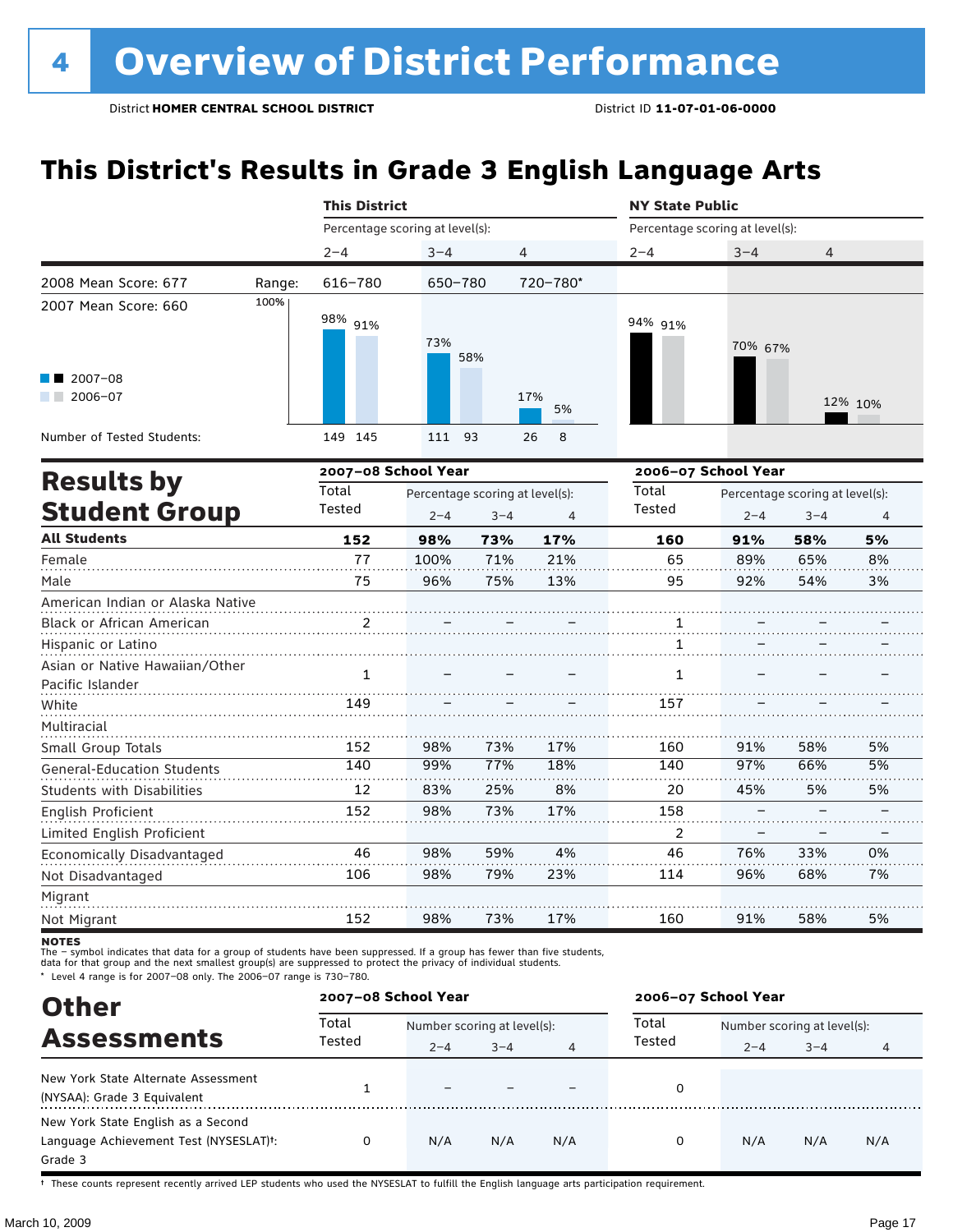### **This District's Results in Grade 3 Mathematics**

|                                                               |        | <b>This District</b>            |                                            |         |                | <b>NY State Public</b>          |                     |                                            |         |
|---------------------------------------------------------------|--------|---------------------------------|--------------------------------------------|---------|----------------|---------------------------------|---------------------|--------------------------------------------|---------|
|                                                               |        | Percentage scoring at level(s): |                                            |         |                | Percentage scoring at level(s): |                     |                                            |         |
|                                                               |        | $2 - 4$                         | $3 - 4$                                    |         | 4              | $2 - 4$                         | $3 - 4$             | 4                                          |         |
| 2008 Mean Score: 687                                          | Range: | 624-770                         | 650-770                                    |         | 703-770        |                                 |                     |                                            |         |
| 2007 Mean Score: 677                                          | 100%   | 98% 96%                         | 92%                                        | 80%     |                | 98% 96%                         | 90% 85%             |                                            |         |
| 2007-08<br>2006-07                                            |        |                                 |                                            |         | 25% 22%        |                                 |                     |                                            | 26% 29% |
| Number of Tested Students:                                    |        | 149 154                         | 140 128                                    |         | 38<br>36       |                                 |                     |                                            |         |
| <b>Results by</b>                                             |        | 2007-08 School Year             |                                            |         |                |                                 | 2006-07 School Year |                                            |         |
| <b>Student Group</b>                                          |        | Total<br>Tested                 | Percentage scoring at level(s):<br>$2 - 4$ | $3 - 4$ | $\overline{4}$ | Total<br><b>Tested</b>          | $2 - 4$             | Percentage scoring at level(s):<br>$3 - 4$ | 4       |
| <b>All Students</b>                                           |        | 152                             | 98%                                        | 92%     | 25%            | 161                             | 96%                 | 80%                                        | 22%     |
| Female                                                        |        | 77                              | 100%                                       | 94%     | 19%            | 65                              | 97%                 | 80%                                        | 22%     |
| Male                                                          |        | 75                              | 96%                                        | 91%     | 31%            | 96                              | 95%                 | 79%                                        | 23%     |
| American Indian or Alaska Native<br>Black or African American |        | 2                               |                                            |         |                | 1                               |                     |                                            |         |
| Hispanic or Latino                                            |        |                                 |                                            |         |                | 1                               |                     |                                            |         |
| Asian or Native Hawaiian/Other<br>Pacific Islander            |        | $\mathbf{1}$                    |                                            |         |                | $\mathbf{1}$                    |                     |                                            |         |
| White                                                         |        | 149                             |                                            |         |                | 158                             |                     |                                            |         |
| Multiracial<br>Small Group Totals                             |        | 152                             | 98%                                        | 92%     | 25%            | 161                             | 96%                 | 80%                                        | 22%     |
| General-Education Students                                    |        | 138                             | 100%                                       | 95%     | 25%            | 140                             | 99%                 | 86%                                        | 25%     |
| Students with Disabilities                                    |        | 14                              | 79%                                        | 64%     | 21%            | 21                              | 76%                 | 38%                                        | 5%      |
| English Proficient                                            |        | 152                             | 98%                                        | 92%     | 25%            | 159                             |                     |                                            |         |
| Limited English Proficient                                    |        |                                 |                                            |         |                | 2                               |                     |                                            |         |
| Economically Disadvantaged                                    |        | 46                              | 98%                                        | 83%     | 13%            | 46                              | 85%                 | 59%                                        | 11%     |
| Not Disadvantaged                                             |        | 106                             | 98%                                        | 96%     | 30%            | 115                             | 100%                | 88%                                        | 27%     |
| Migrant                                                       |        |                                 |                                            |         |                |                                 |                     |                                            |         |
| Not Migrant                                                   |        | 152                             | 98%                                        | 92%     | 25%            | 161                             | 96%                 | 80%                                        | 22%     |

**NOTES** 

|                                                                    | 2007-08 School Year |                             |         |  | 2006-07 School Year |                             |         |  |  |
|--------------------------------------------------------------------|---------------------|-----------------------------|---------|--|---------------------|-----------------------------|---------|--|--|
| <b>Other</b><br><b>Assessments</b>                                 | Total               | Number scoring at level(s): |         |  | Total               | Number scoring at level(s): |         |  |  |
|                                                                    | Tested              | $2 - 4$                     | $3 - 4$ |  | Tested              | $2 - 4$                     | $3 - 4$ |  |  |
| New York State Alternate Assessment<br>(NYSAA): Grade 3 Equivalent |                     | $\equiv$                    |         |  | 0                   |                             |         |  |  |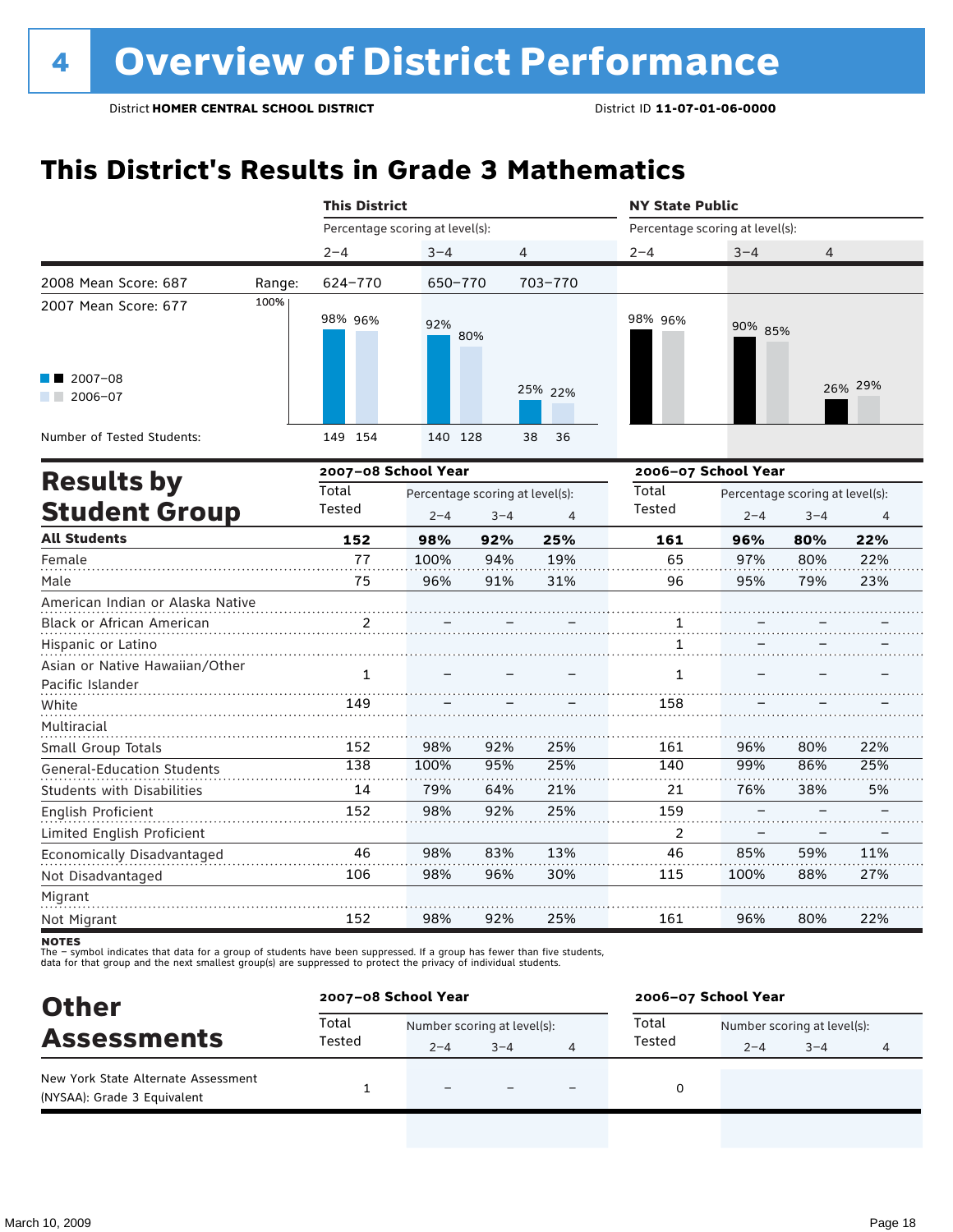### **This District's Results in Grade 4 English Language Arts**

|                                                    |        | <b>This District</b>            |                                            |                |             | <b>NY State Public</b>          |                     |                                            |                |  |
|----------------------------------------------------|--------|---------------------------------|--------------------------------------------|----------------|-------------|---------------------------------|---------------------|--------------------------------------------|----------------|--|
|                                                    |        | Percentage scoring at level(s): |                                            |                |             | Percentage scoring at level(s): |                     |                                            |                |  |
|                                                    |        | $2 - 4$                         | $3 - 4$                                    | $\overline{4}$ |             | $2 - 4$                         | $3 - 4$             | 4                                          |                |  |
| 2008 Mean Score: 672                               | Range: | $612 - 775$                     | 650-775                                    |                | $716 - 775$ |                                 |                     |                                            |                |  |
| 2007 Mean Score: 655                               | 100%   | 96% 88%                         | 73%                                        | 61%            |             | 93% 92%                         | 71% 68%             |                                            |                |  |
| $2007 - 08$<br>$2006 - 07$<br>a sa ta              |        |                                 |                                            |                | 10%<br>3%   |                                 |                     | 8%                                         | 8%             |  |
| Number of Tested Students:                         |        | 155 152                         | 118 105                                    |                | 17<br>5     |                                 |                     |                                            |                |  |
|                                                    |        | 2007-08 School Year             |                                            |                |             |                                 | 2006-07 School Year |                                            |                |  |
| <b>Results by</b><br><b>Student Group</b>          |        | Total<br>Tested                 | Percentage scoring at level(s):<br>$2 - 4$ | $3 - 4$        | 4           | Total<br>Tested                 | $2 - 4$             | Percentage scoring at level(s):<br>$3 - 4$ | $\overline{4}$ |  |
| <b>All Students</b>                                |        | 162                             | 96%                                        | 73%            | 10%         | 173                             | 88%                 | 61%                                        | 3%             |  |
| Female                                             |        | 65                              | 95%                                        | 75%            | 11%         | 71                              | 93%                 | 66%                                        | 3%             |  |
| Male                                               |        | 97                              | 96%                                        | 71%            | 10%         | 102                             | 84%                 | 57%                                        | 3%             |  |
| American Indian or Alaska Native                   |        |                                 |                                            |                |             |                                 |                     |                                            |                |  |
| Black or African American                          |        |                                 |                                            |                |             | 3                               |                     |                                            |                |  |
| Hispanic or Latino                                 |        |                                 |                                            |                |             | 2                               |                     |                                            |                |  |
| Asian or Native Hawaiian/Other<br>Pacific Islander |        | 2                               |                                            |                |             | 3                               |                     |                                            |                |  |
| White                                              |        | 160                             |                                            |                |             | 165                             | 88%                 | 61%                                        | 3%             |  |
| Multiracial<br>Small Group Totals                  |        | 162                             | 96%                                        | 73%            | 10%         | 8                               | 88%                 | 63%                                        | 0%             |  |
| <b>General-Education Students</b>                  |        | 143                             | 99%                                        | 80%            | 12%         | 140                             | 97%                 | 73%                                        | 4%             |  |
| <b>Students with Disabilities</b>                  |        | 19                              | 74%                                        | 16%            | 0%          | 33                              | 48%                 | 9%                                         | 0%             |  |
| English Proficient                                 |        | 162                             | 96%                                        | 73%            | 10%         | 173                             | 88%                 | 61%                                        | 3%             |  |
| Limited English Proficient                         |        |                                 |                                            |                |             |                                 |                     |                                            |                |  |
| Economically Disadvantaged                         |        | 43                              | 88%                                        | 53%            | 5%          | 57                              | 75%                 | 42%                                        | 2%             |  |
| Not Disadvantaged                                  |        | 119                             | 98%                                        | 80%            | 13%         | 116                             | 94%                 | 70%                                        | 3%             |  |
| Migrant                                            |        |                                 |                                            |                |             |                                 |                     |                                            |                |  |
| Not Migrant                                        |        | 162                             | 96%                                        | 73%            | 10%         | 173                             | 88%                 | 61%                                        | 3%             |  |

**NOTES** 

The – symbol indicates that data for a group of students have been suppressed. If a group has fewer than five students,<br>data for that group and the next smallest group(s) are suppressed to protect the privacy of individual

| <b>Other</b>                                                                            |        | 2007-08 School Year         |         |     |        | 2006-07 School Year         |         |     |  |
|-----------------------------------------------------------------------------------------|--------|-----------------------------|---------|-----|--------|-----------------------------|---------|-----|--|
|                                                                                         | Total  | Number scoring at level(s): |         |     | Total  | Number scoring at level(s): |         |     |  |
| <b>Assessments</b>                                                                      | Tested | $2 - 4$                     | $3 - 4$ | 4   | Tested | $2 - 4$                     | $3 - 4$ | 4   |  |
| New York State Alternate Assessment<br>(NYSAA): Grade 4 Equivalent                      | 0      |                             |         |     | 0      |                             |         |     |  |
| New York State English as a Second<br>Language Achievement Test (NYSESLAT)t:<br>Grade 4 | 0      | N/A                         | N/A     | N/A | 0      | N/A                         | N/A     | N/A |  |

† These counts represent recently arrived LEP students who used the NYSESLAT to fulfill the English language arts participation requirement.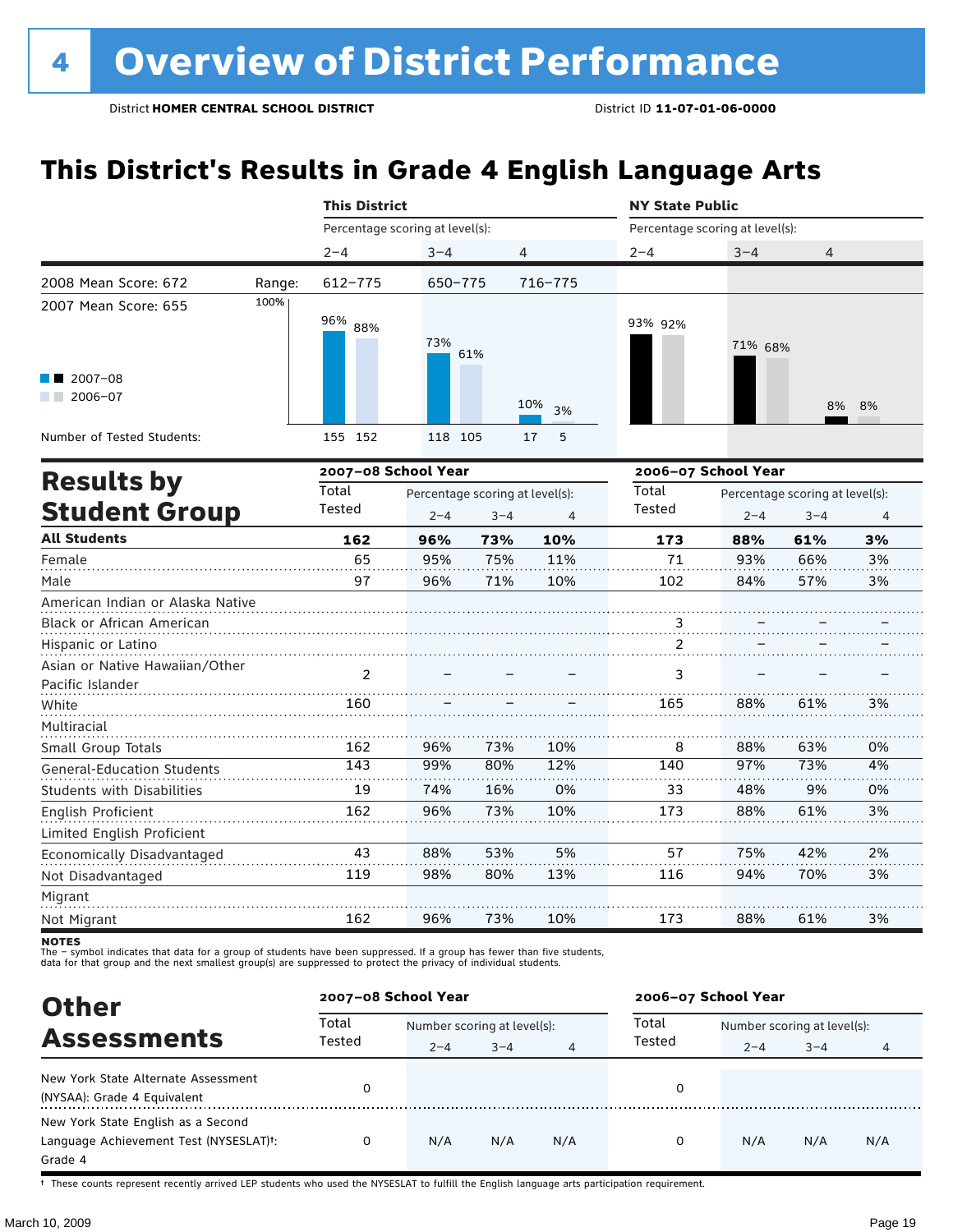### **This District's Results in Grade 4 Mathematics**

|                                                    |        | <b>This District</b>                     |         |         |          | <b>NY State Public</b>                   |                     |         |         |  |
|----------------------------------------------------|--------|------------------------------------------|---------|---------|----------|------------------------------------------|---------------------|---------|---------|--|
|                                                    |        | Percentage scoring at level(s):          |         |         |          | Percentage scoring at level(s):          |                     |         |         |  |
|                                                    |        | $2 - 4$                                  | $3 - 4$ | 4       |          | $2 - 4$                                  | $3 - 4$             | 4       |         |  |
| 2008 Mean Score: 677                               | Range: | 622-800                                  | 650-800 |         | 702-800  |                                          |                     |         |         |  |
| 2007 Mean Score: 667                               | 100%   | 96% 90%                                  | 86%     | 72%     |          | 95% 94%                                  | 84% 80%             |         |         |  |
| $2007 - 08$                                        |        |                                          |         |         | 20%      |                                          |                     |         | 29% 28% |  |
| $2006 - 07$                                        |        |                                          |         |         | 13%      |                                          |                     |         |         |  |
| Number of Tested Students:                         |        | 156 157                                  | 140 125 |         | 32<br>22 |                                          |                     |         |         |  |
| <b>Results by</b>                                  |        | 2007-08 School Year                      |         |         |          |                                          | 2006-07 School Year |         |         |  |
|                                                    |        | Total<br>Percentage scoring at level(s): |         |         |          | Total<br>Percentage scoring at level(s): |                     |         |         |  |
| <b>Student Group</b>                               |        | Tested                                   | $2 - 4$ | $3 - 4$ | 4        | Tested                                   | $2 - 4$             | $3 - 4$ | 4       |  |
| <b>All Students</b>                                |        | 163                                      | 96%     | 86%     | 20%      | 174                                      | 90%                 | 72%     | 13%     |  |
| Female                                             |        | 65                                       | 95%     | 88%     | 15%      | 73                                       | 84%                 | 67%     | 12%     |  |
| Male                                               |        | 98                                       | 96%     | 85%     | 22%      | 101                                      | 95%                 | 75%     | 13%     |  |
| American Indian or Alaska Native                   |        |                                          |         |         |          |                                          |                     |         |         |  |
| Black or African American                          |        |                                          |         |         |          | $\ddot{3}$                               |                     |         |         |  |
| Hispanic or Latino                                 |        |                                          |         |         |          | 2                                        |                     |         |         |  |
| Asian or Native Hawaiian/Other<br>Pacific Islander |        | $\overline{2}$                           |         |         |          | 3                                        |                     |         |         |  |
| White                                              |        | 161                                      |         |         |          | 166                                      | 92%                 | 72%     | 12%     |  |
| Multiracial                                        |        |                                          |         |         |          |                                          |                     |         |         |  |
| Small Group Totals                                 |        | 163                                      | 96%     | 86%     | 20%      | 8                                        | 63%                 | 63%     | 25%     |  |
| <b>General-Education Students</b>                  |        | 144                                      | 97%     | 90%     | 22%      | 142                                      | 96%                 | 82%     | 15%     |  |
| <b>Students with Disabilities</b>                  |        | 19                                       | 84%     | 53%     | 0%       | 32                                       | 63%                 | 28%     | 0%      |  |
| <b>English Proficient</b>                          |        | 163                                      | 96%     | 86%     | 20%      | 174                                      | 90%                 | 72%     | 13%     |  |
| Limited English Proficient                         |        |                                          |         |         |          |                                          |                     |         |         |  |
| Economically Disadvantaged                         |        | 44                                       | 93%     | 77%     | 5%       | 57                                       | 84%                 | 58%     | 7%      |  |
| Not Disadvantaged                                  |        | 119                                      | 97%     | 89%     | 25%      | 117                                      | 93%                 | 79%     | 15%     |  |
| Migrant                                            |        |                                          |         |         |          |                                          |                     |         |         |  |
| Not Migrant                                        |        | 163                                      | 96%     | 86%     | 20%      | 174                                      | 90%                 | 72%     | 13%     |  |

**NOTES** 

| <b>Other</b><br><b>Assessments</b>                                 |        | 2007-08 School Year |                             |  |        | 2006-07 School Year |                             |  |  |
|--------------------------------------------------------------------|--------|---------------------|-----------------------------|--|--------|---------------------|-----------------------------|--|--|
|                                                                    | Total  |                     | Number scoring at level(s): |  |        |                     | Number scoring at level(s): |  |  |
|                                                                    | Tested | $2 - 4$             | $3 - 4$                     |  | Tested | $2 - 4$             | $3 - 4$                     |  |  |
| New York State Alternate Assessment<br>(NYSAA): Grade 4 Equivalent |        |                     |                             |  | 0      |                     |                             |  |  |
|                                                                    |        |                     |                             |  |        |                     |                             |  |  |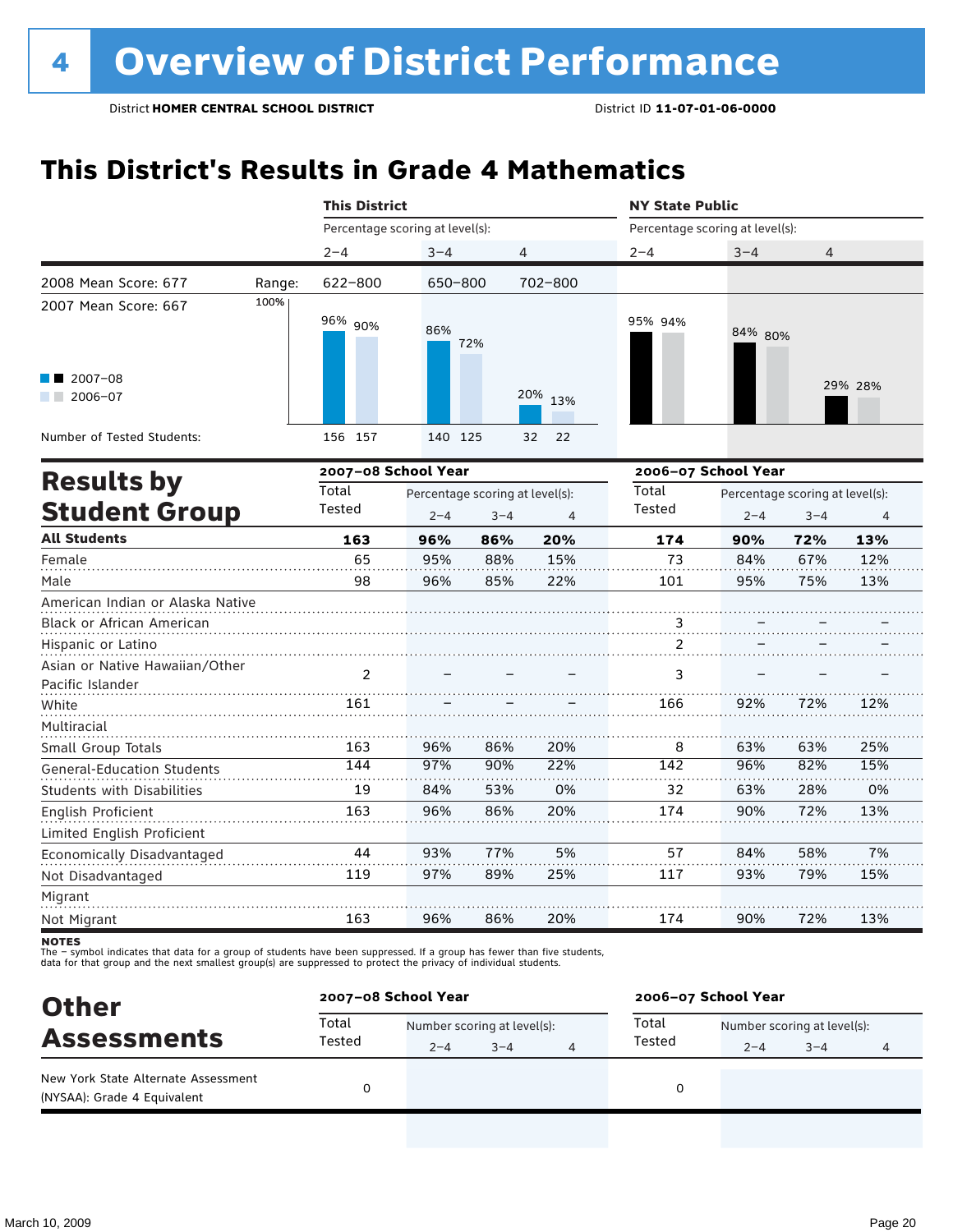### **This District's Results in Grade 4 Science**

|                                                    |        | <b>This District</b>            |                                 |         |            | <b>NY State Public</b>          |                     |         |                                 |  |
|----------------------------------------------------|--------|---------------------------------|---------------------------------|---------|------------|---------------------------------|---------------------|---------|---------------------------------|--|
|                                                    |        | Percentage scoring at level(s): |                                 |         |            | Percentage scoring at level(s): |                     |         |                                 |  |
|                                                    |        | $2 - 4$                         | $3 - 4$                         |         | 4          | $2 - 4$                         | $3 - 4$             | 4       |                                 |  |
| 2008 Mean Score: 83                                | Range: | $45 - 100$                      | 65-100                          |         | $85 - 100$ |                                 |                     |         |                                 |  |
| 2007 Mean Score: 81                                | 100%   | 99% 100%                        | 94% 92%                         |         | 54%        | 97% 97%                         | 85% 85%             |         | 50% 49%                         |  |
| $2007 - 08$<br>$12006 - 07$                        |        |                                 |                                 |         | 43%        |                                 |                     |         |                                 |  |
| Number of Tested Students:                         |        | 162 172                         | 153 158                         |         | 88<br>74   |                                 |                     |         |                                 |  |
|                                                    |        | 2007-08 School Year             |                                 |         |            |                                 | 2006-07 School Year |         |                                 |  |
| <b>Results by</b>                                  |        | Total                           | Percentage scoring at level(s): |         |            | Total                           |                     |         | Percentage scoring at level(s): |  |
| <b>Student Group</b>                               |        | Tested                          | $2 - 4$                         | $3 - 4$ | 4          | Tested                          | $2 - 4$             | $3 - 4$ | 4                               |  |
| <b>All Students</b>                                |        | 163                             | 99%                             | 94%     | 54%        | 172                             | 100%                | 92%     | 43%                             |  |
| Female                                             |        | 65                              | 100%                            | 91%     | 48%        | 71                              | 100%                | 90%     | 34%                             |  |
| Male                                               |        | 98                              | 99%                             | 96%     | 58%        | 101                             | 100%                | 93%     | 50%                             |  |
| American Indian or Alaska Native                   |        |                                 |                                 |         |            |                                 |                     |         |                                 |  |
| Black or African American                          |        |                                 |                                 |         |            | 3                               |                     |         |                                 |  |
| Hispanic or Latino                                 |        |                                 |                                 |         |            | 2                               |                     |         |                                 |  |
| Asian or Native Hawaiian/Other<br>Pacific Islander |        | 2                               |                                 |         |            | 3                               |                     |         |                                 |  |
| White                                              |        | 161                             |                                 |         |            | 164                             | 100%                | 93%     | 44%                             |  |
| Multiracial<br>Small Group Totals                  |        | 163                             | 99%                             | 94%     | 54%        | 8                               | 100%                | 63%     | 25%                             |  |
| <b>General-Education Students</b>                  |        | 144                             | 99%                             | 94%     | 56%        | 139                             | 100%                | 96%     | 47%                             |  |
| Students with Disabilities                         |        | 19                              | 100%                            | 95%     | 37%        | 33                              | 100%                | 76%     | 27%                             |  |
| <b>English Proficient</b>                          |        | 163                             | 99%                             | 94%     | 54%        | 172                             | 100%                | 92%     | 43%                             |  |
| Limited English Proficient                         |        |                                 |                                 |         |            |                                 |                     |         |                                 |  |
| Economically Disadvantaged                         |        | 44                              | 98%                             | 89%     | 36%        | 56                              | 100%                | 91%     | 39%                             |  |
| Not Disadvantaged                                  |        | 119                             | 100%                            | 96%     | 61%        | 116                             | 100%                | 92%     | 45%                             |  |
| Migrant                                            |        |                                 |                                 |         |            |                                 |                     |         |                                 |  |
| Not Migrant                                        |        | 163                             | 99%                             | 94%     | 54%        | 172                             | 100%                | 92%     | 43%                             |  |

**NOTES** 

| <b>Other</b><br><b>Assessments</b>                                 |                 | 2007-08 School Year |                             |   |        | 2006-07 School Year         |         |   |  |
|--------------------------------------------------------------------|-----------------|---------------------|-----------------------------|---|--------|-----------------------------|---------|---|--|
|                                                                    | Total<br>Tested |                     | Number scoring at level(s): |   |        | Number scoring at level(s): |         |   |  |
|                                                                    |                 | $2 - 4$             | $3 - 4$                     | 4 | Tested | $2 - 4$                     | $3 - 4$ | 4 |  |
| New York State Alternate Assessment<br>(NYSAA): Grade 4 Equivalent |                 |                     |                             |   |        |                             |         |   |  |
|                                                                    |                 |                     |                             |   |        |                             |         |   |  |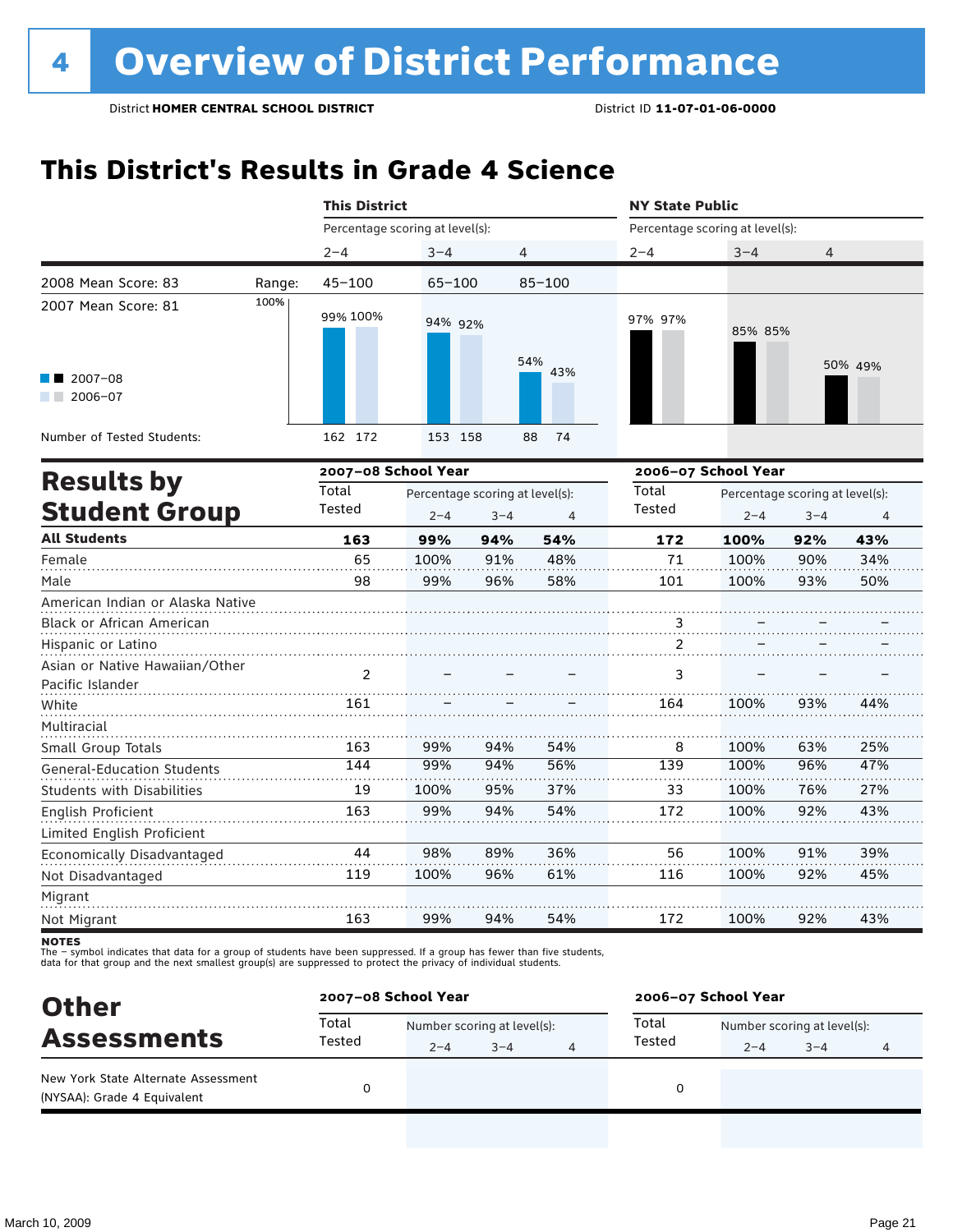### **This District's Results in Grade 5 English Language Arts**

|                                                    |        | <b>This District</b>            |         |                                 |          | <b>NY State Public</b>          |                     |                                 |                |  |
|----------------------------------------------------|--------|---------------------------------|---------|---------------------------------|----------|---------------------------------|---------------------|---------------------------------|----------------|--|
|                                                    |        | Percentage scoring at level(s): |         |                                 |          | Percentage scoring at level(s): |                     |                                 |                |  |
|                                                    |        | $2 - 4$                         | $3 - 4$ |                                 | 4        | $2 - 4$                         | $3 - 4$             | 4                               |                |  |
| 2008 Mean Score: 661                               | Range: | 608-795                         | 650-795 |                                 | 711-795  |                                 |                     |                                 |                |  |
| 2007 Mean Score: 665                               | 100%   | 98% 98%                         | 69%     | 78%                             |          | 98% 95%                         | 78%<br>68%          |                                 |                |  |
| 2007-08<br>$2006 - 07$<br>a sa Bala                |        |                                 |         |                                 | 2%<br>3% |                                 |                     | 6%                              | 7%             |  |
| Number of Tested Students:                         |        | 171 154                         | 121 123 |                                 | 4<br>4   |                                 |                     |                                 |                |  |
| <b>Results by</b>                                  |        | 2007-08 School Year             |         |                                 |          |                                 | 2006-07 School Year |                                 |                |  |
|                                                    |        | Total                           |         | Percentage scoring at level(s): |          | Total                           |                     | Percentage scoring at level(s): |                |  |
| <b>Student Group</b>                               |        | Tested                          | $2 - 4$ | $3 - 4$                         | 4        | Tested                          | $2 - 4$             | $3 - 4$                         | $\overline{4}$ |  |
| <b>All Students</b>                                |        | 175                             | 98%     | 69%                             | 2%       | 157                             | 98%                 | 78%                             | 3%             |  |
| Female                                             |        | 75                              | 99%     | 71%                             | 3%       | 75                              | 97%                 | 76%                             | 4%             |  |
| Male                                               |        | 100                             | 97%     | 68%                             | 2%       | 82                              | 99%                 | 80%                             | 1%             |  |
| American Indian or Alaska Native                   |        |                                 |         |                                 |          |                                 |                     |                                 |                |  |
| Black or African American                          |        | $\frac{3}{2}$                   |         |                                 |          | 1                               |                     |                                 |                |  |
| Hispanic or Latino                                 |        | 2                               |         |                                 |          | 1                               |                     |                                 |                |  |
| Asian or Native Hawaiian/Other<br>Pacific Islander |        | 3                               |         |                                 |          | $\mathbf{1}$                    |                     |                                 |                |  |
| White                                              |        | 167                             | 98%     | 69%                             | 2%       | 154                             |                     |                                 |                |  |
| Multiracial                                        |        |                                 |         |                                 |          |                                 |                     |                                 |                |  |
| Small Group Totals                                 |        | 8                               | 100%    | 63%                             | 13%      | 157                             | 98%                 | 78%                             | 3%             |  |
| <b>General-Education Students</b>                  |        | 134                             | 100%    | 84%                             | 3%       | 125                             | 100%                | 87%                             | 3%             |  |
| <b>Students with Disabilities</b>                  |        | 41                              | 90%     | 22%                             | 0%       | 32                              | 91%                 | 44%                             | 0%             |  |
| English Proficient                                 |        | 175                             | 98%     | 69%                             | 2%       | 157                             | 98%                 | 78%                             | 3%             |  |
| Limited English Proficient                         |        |                                 |         |                                 |          |                                 |                     |                                 |                |  |
| Economically Disadvantaged                         |        | 60                              | 98%     | 48%                             | 2%       | 54                              | 96%                 | 63%                             | 0%             |  |
| Not Disadvantaged                                  |        | 115                             | 97%     | 80%                             | 3%       | 103                             | 99%                 | 86%                             | 4%             |  |
| Migrant                                            |        |                                 |         |                                 |          |                                 |                     |                                 |                |  |
| Not Migrant                                        |        | 175                             | 98%     | 69%                             | 2%       | 157                             | 98%                 | 78%                             | 3%             |  |

notes

The – symbol indicates that data for a group of students have been suppressed. If a group has fewer than five students,<br>data for that group and the next smallest group(s) are suppressed to protect the privacy of individual

| <b>Other</b>                           | 2007-08 School Year |                             |         |     | 2006-07 School Year |                             |         |     |  |
|----------------------------------------|---------------------|-----------------------------|---------|-----|---------------------|-----------------------------|---------|-----|--|
| <b>Assessments</b>                     | Total<br>Tested     | Number scoring at level(s): |         |     | Total               | Number scoring at level(s): |         |     |  |
|                                        |                     | $2 - 4$                     | $3 - 4$ | 4   | Tested              | $2 - 4$                     | $3 - 4$ | 4   |  |
| New York State Alternate Assessment    | 0                   |                             |         |     | 0                   |                             |         |     |  |
| (NYSAA): Grade 5 Equivalent            |                     |                             |         |     |                     |                             |         |     |  |
| New York State English as a Second     |                     |                             |         |     |                     |                             |         |     |  |
| Language Achievement Test (NYSESLAT)t: | 0                   | N/A                         | N/A     | N/A | 0                   | N/A                         | N/A     | N/A |  |
| Grade 5                                |                     |                             |         |     |                     |                             |         |     |  |

† These counts represent recently arrived LEP students who used the NYSESLAT to fulfill the English language arts participation requirement.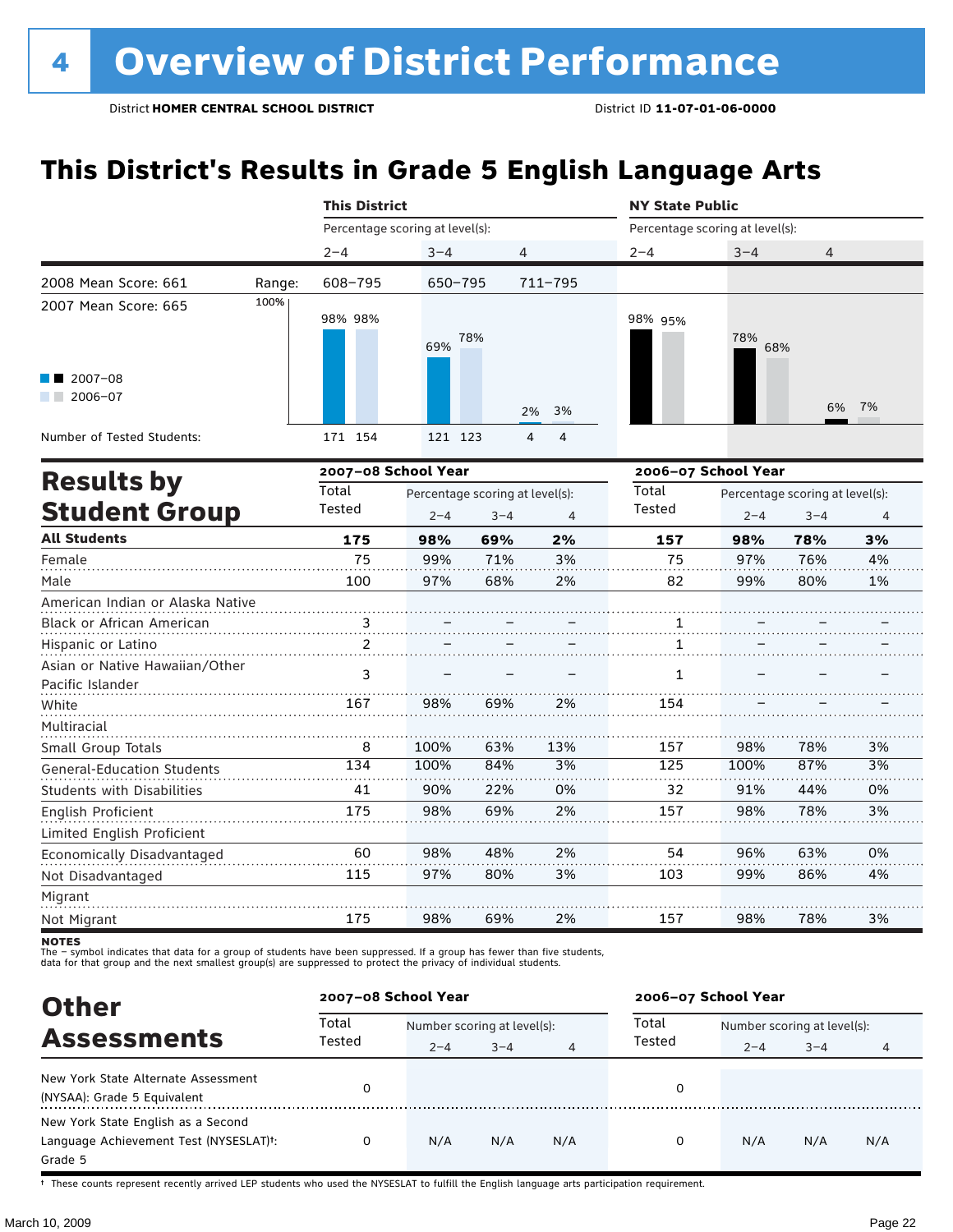### **This District's Results in Grade 5 Mathematics**

|                                                    |        | <b>This District</b>            |         |                                 |                | <b>NY State Public</b>          |         |                                 |         |  |
|----------------------------------------------------|--------|---------------------------------|---------|---------------------------------|----------------|---------------------------------|---------|---------------------------------|---------|--|
|                                                    |        | Percentage scoring at level(s): |         |                                 |                | Percentage scoring at level(s): |         |                                 |         |  |
|                                                    |        | $2 - 4$                         | $3 - 4$ | 4                               |                | $2 - 4$                         | $3 - 4$ | $\overline{4}$                  |         |  |
| 2008 Mean Score: 673                               | Range: | 619-780                         | 650-780 |                                 | 699-780        |                                 |         |                                 |         |  |
| 2007 Mean Score: 674                               | 100%   | 96% 97%                         | 79% 83% |                                 |                | 96% 94%                         | 83% 76% |                                 |         |  |
| $2007 - 08$<br>$2006 - 07$<br><b>Contract</b>      |        |                                 |         |                                 | 17% 15%        |                                 |         |                                 | 27% 22% |  |
| Number of Tested Students:                         |        | 167 151                         | 137 130 |                                 | 23<br>30       |                                 |         |                                 |         |  |
| <b>Results by</b>                                  |        | 2007-08 School Year             |         |                                 |                | 2006-07 School Year<br>Total    |         |                                 |         |  |
|                                                    |        | Total                           |         | Percentage scoring at level(s): |                |                                 |         | Percentage scoring at level(s): |         |  |
| <b>Student Group</b>                               |        | Tested                          | $2 - 4$ | $3 - 4$                         | $\overline{4}$ | Tested                          | $2 - 4$ | $3 - 4$                         | 4       |  |
| <b>All Students</b>                                |        | 174                             | 96%     | 79%                             | 17%            | 156                             | 97%     | 83%                             | 15%     |  |
| Female                                             |        | 76                              | 95%     | 75%                             | 12%            | 73                              | 96%     | 82%                             | 7%      |  |
| Male                                               |        | 98                              | 97%     | 82%                             | 21%            | 83                              | 98%     | 84%                             | 22%     |  |
| American Indian or Alaska Native                   |        |                                 |         |                                 |                |                                 |         |                                 |         |  |
| Black or African American                          |        | $\frac{3}{2}$                   |         |                                 |                | 1                               |         |                                 |         |  |
| Hispanic or Latino                                 |        | 2                               |         |                                 |                | 1                               |         |                                 |         |  |
| Asian or Native Hawaiian/Other<br>Pacific Islander |        | 3                               |         |                                 |                | $\mathbf{1}$                    |         |                                 |         |  |
| White                                              |        | 166                             | 96%     | 80%                             | 17%            | 153                             |         |                                 |         |  |
| Multiracial                                        |        |                                 |         |                                 |                |                                 |         |                                 |         |  |
| Small Group Totals                                 |        | 8                               | 88%     | 63%                             | 25%            | 156                             | 97%     | 83%                             | 15%     |  |
| <b>General-Education Students</b>                  |        | 134                             | 100%    | 86%                             | 19%            | 126                             | 100%    | 93%                             | 17%     |  |
| <b>Students with Disabilities</b>                  |        | 40                              | 83%     | 55%                             | 13%            | 30                              | 83%     | 43%                             | 3%      |  |
| <b>English Proficient</b>                          |        | 174                             | 96%     | 79%                             | 17%            | 156                             | 97%     | 83%                             | 15%     |  |
| Limited English Proficient                         |        |                                 |         |                                 |                |                                 |         |                                 |         |  |
| Economically Disadvantaged                         |        | 59                              | 95%     | 75%                             | 10%            | 53                              | 94%     | 68%                             | 2%      |  |
| Not Disadvantaged                                  |        | 115                             | 97%     | 81%                             | 21%            | 103                             | 98%     | 91%                             | 21%     |  |
| Migrant                                            |        |                                 |         |                                 |                |                                 |         |                                 |         |  |
| Not Migrant                                        |        | 174                             | 96%     | 79%                             | 17%            | 156                             | 97%     | 83%                             | 15%     |  |

**NOTES** 

| <b>Other</b>                                                       | 2007-08 School Year |                             |         |   | 2006-07 School Year |                             |         |   |  |
|--------------------------------------------------------------------|---------------------|-----------------------------|---------|---|---------------------|-----------------------------|---------|---|--|
| <b>Assessments</b>                                                 | Total<br>Tested     | Number scoring at level(s): |         |   | Total               | Number scoring at level(s): |         |   |  |
|                                                                    |                     | $2 - 4$                     | $3 - 4$ | 4 | Tested              | $2 - 4$                     | $3 - 4$ | 4 |  |
| New York State Alternate Assessment<br>(NYSAA): Grade 5 Equivalent |                     |                             |         |   | 0                   |                             |         |   |  |
|                                                                    |                     |                             |         |   |                     |                             |         |   |  |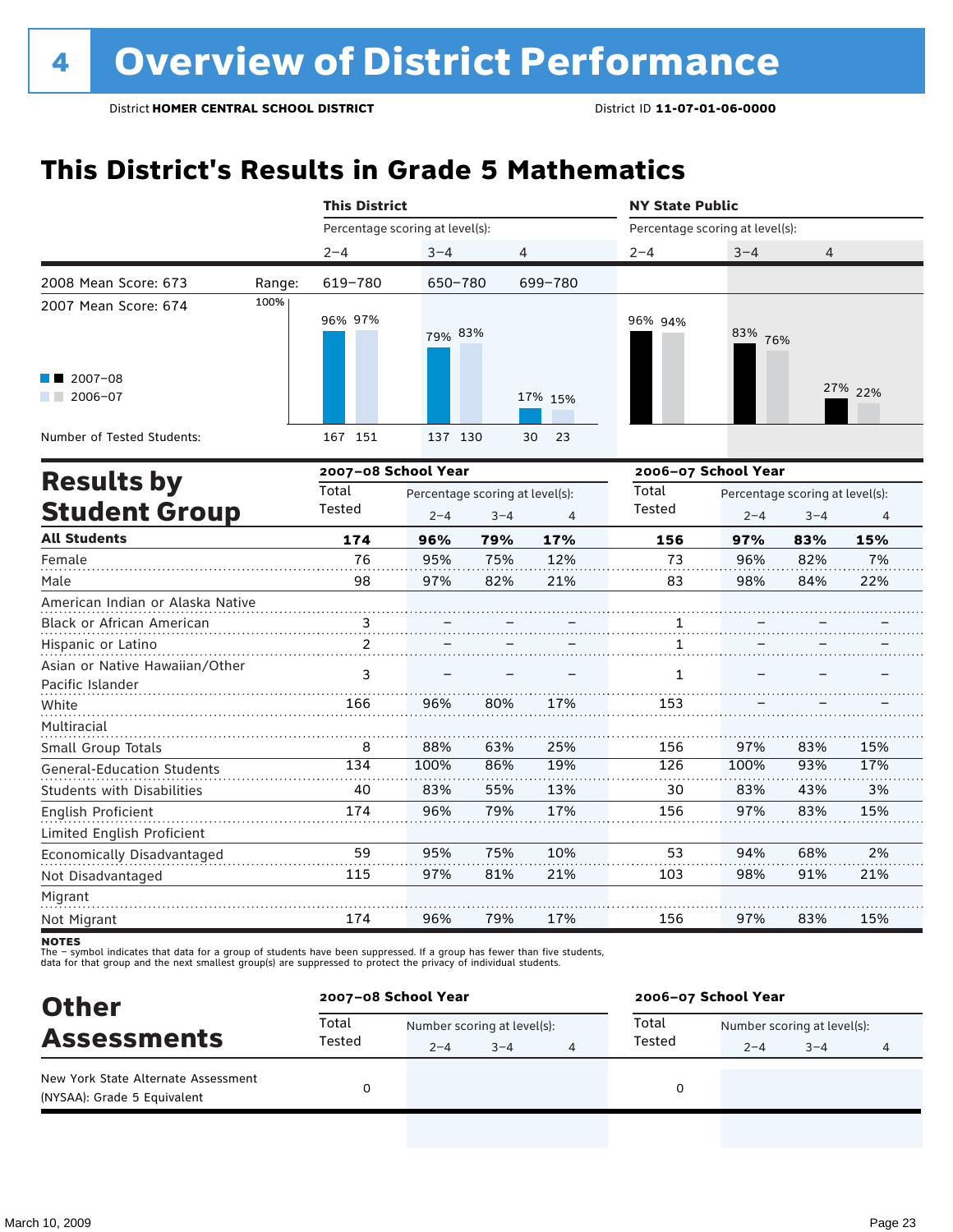### **This District's Results in Grade 6 English Language Arts**

|                                                                  |        | <b>This District</b>            |         |                                            |                | <b>NY State Public</b>          |                     |                                            |                |
|------------------------------------------------------------------|--------|---------------------------------|---------|--------------------------------------------|----------------|---------------------------------|---------------------|--------------------------------------------|----------------|
|                                                                  |        | Percentage scoring at level(s): |         |                                            |                | Percentage scoring at level(s): |                     |                                            |                |
|                                                                  |        | $2 - 4$                         | $3 - 4$ | 4                                          |                | $2 - 4$                         | $3 - 4$             | 4                                          |                |
| 2008 Mean Score: 666                                             | Range: | 598-785                         | 650-785 |                                            | 705-785        |                                 |                     |                                            |                |
| 2007 Mean Score: 656                                             | 100%   | 99% 97%                         | 72%     | 56%                                        |                | 98% 98%                         | 67% 63%             |                                            |                |
| $2007 - 08$<br>$2006 - 07$                                       |        |                                 |         |                                            | 6%<br>5%       |                                 |                     | 5%                                         | 9%             |
| Number of Tested Students:                                       |        | 159 171                         | 115 100 |                                            | 10<br>9        |                                 |                     |                                            |                |
|                                                                  |        | 2007-08 School Year             |         |                                            |                |                                 | 2006-07 School Year |                                            |                |
| <b>Results by</b><br><b>Student Group</b><br><b>All Students</b> |        | Total<br>Tested                 | $2 - 4$ | Percentage scoring at level(s):<br>$3 - 4$ | $\overline{4}$ | Total<br><b>Tested</b>          | $2 - 4$             | Percentage scoring at level(s):<br>$3 - 4$ | $\overline{4}$ |
|                                                                  |        | 160                             | 99%     | 72%                                        | 6%             | 177                             | 97%                 | 56%                                        | 5%             |
| Female                                                           |        | 78                              | 99%     | 72%                                        | 6%             | 78                              | 99%                 | 60%                                        | 8%             |
| Male                                                             |        | 82                              | 100%    | 72%                                        | 6%             | 99                              | 95%                 | 54%                                        | 3%             |
| American Indian or Alaska Native                                 |        |                                 |         |                                            |                |                                 |                     |                                            |                |
| Black or African American                                        |        | 1                               |         |                                            |                |                                 |                     |                                            |                |
| Hispanic or Latino                                               |        | $\mathbf{1}$                    |         |                                            |                | 1                               |                     |                                            |                |
| Asian or Native Hawaiian/Other<br>Pacific Islander               |        | $\mathbf{1}$                    |         |                                            |                |                                 |                     |                                            |                |
| White                                                            |        | 157                             |         |                                            |                | 176                             |                     |                                            |                |
| Multiracial<br>Small Group Totals                                |        | 160                             | 99%     | 72%                                        | 6%             | 177                             | 97%                 | 56%                                        | 5%             |
| <b>General-Education Students</b>                                |        | $\overline{127}$                | 100%    | 83%                                        | 8%             | 146                             | 99%                 | 66%                                        | 6%             |
| <b>Students with Disabilities</b>                                |        | 33                              | 97%     | 27%                                        | 0%             | 31                              | 84%                 | 10%                                        | 0%             |
| English Proficient                                               |        | 160                             | 99%     | 72%                                        | 6%             | 177                             | 97%                 | 56%                                        | 5%             |
| Limited English Proficient                                       |        |                                 |         |                                            |                |                                 |                     |                                            |                |
| Economically Disadvantaged                                       |        | 52                              | 98%     | 52%                                        | 0%             | 43                              | 95%                 | 42%                                        | 5%             |
| Not Disadvantaged                                                |        | 108                             | 100%    | 81%                                        | 9%             | 134                             | 97%                 | 61%                                        | 5%             |
| Migrant                                                          |        |                                 |         |                                            |                |                                 |                     |                                            |                |
| Not Migrant                                                      |        | 160                             | 99%     | 72%                                        | 6%             | 177                             | 97%                 | 56%                                        | 5%             |

**NOTES** 

The – symbol indicates that data for a group of students have been suppressed. If a group has fewer than five students,<br>data for that group and the next smallest group(s) are suppressed to protect the privacy of individual

| <b>Other</b>                                                                            |                 | 2007-08 School Year         |         |     | 2006-07 School Year |                             |         |     |  |
|-----------------------------------------------------------------------------------------|-----------------|-----------------------------|---------|-----|---------------------|-----------------------------|---------|-----|--|
| <b>Assessments</b>                                                                      | Total<br>Tested | Number scoring at level(s): |         |     | Total               | Number scoring at level(s): |         |     |  |
|                                                                                         |                 | $2 - 4$                     | $3 - 4$ | 4   | Tested              | $2 - 4$                     | $3 - 4$ |     |  |
| New York State Alternate Assessment<br>(NYSAA): Grade 6 Equivalent                      |                 |                             |         |     | 0                   |                             |         |     |  |
| New York State English as a Second<br>Language Achievement Test (NYSESLAT)t:<br>Grade 6 | 0               | N/A                         | N/A     | N/A | 0                   | N/A                         | N/A     | N/A |  |

† These counts represent recently arrived LEP students who used the NYSESLAT to fulfill the English language arts participation requirement.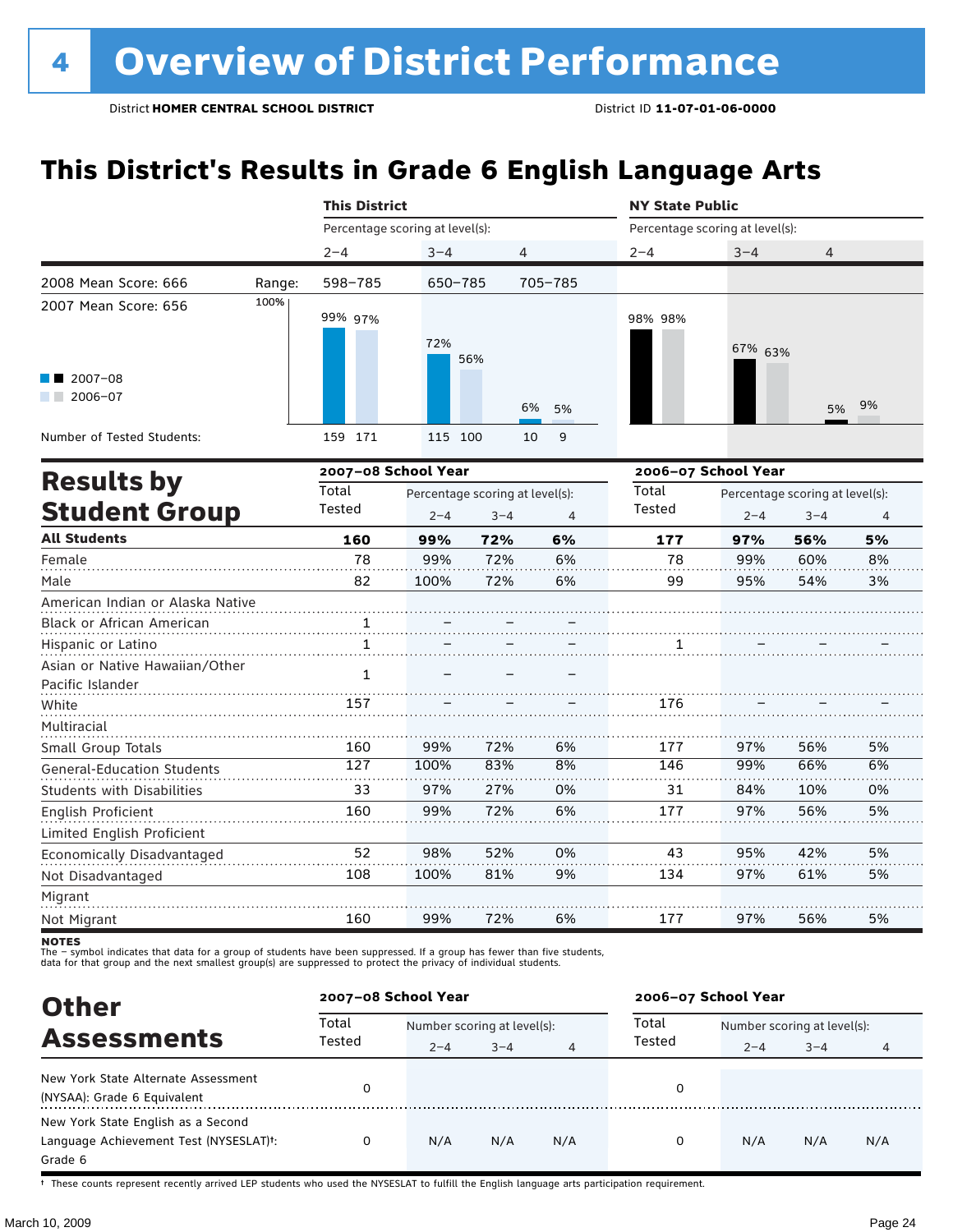### **This District's Results in Grade 6 Mathematics**

|                                                               |        |                                 | <b>This District</b><br><b>NY State Public</b> |                                                 |            |                                 |                                                               |     |         |
|---------------------------------------------------------------|--------|---------------------------------|------------------------------------------------|-------------------------------------------------|------------|---------------------------------|---------------------------------------------------------------|-----|---------|
|                                                               |        | Percentage scoring at level(s): |                                                |                                                 |            | Percentage scoring at level(s): |                                                               |     |         |
|                                                               |        | $2 - 4$                         | $3 - 4$                                        |                                                 | 4          | $2 - 4$                         | $3 - 4$                                                       | 4   |         |
| 2008 Mean Score: 676                                          | Range: | 616-780                         | 650-780                                        |                                                 | 696-780    |                                 |                                                               |     |         |
| 2007 Mean Score: 662                                          | 100%   | 98% 93%                         | 89%                                            | 66%                                             |            | 94% 91%                         | 79%<br>71%                                                    |     |         |
| 2007-08<br>$2006 - 07$                                        |        |                                 |                                                |                                                 | 22%<br>11% |                                 |                                                               |     | 26% 20% |
| Number of Tested Students:                                    |        | 158 166                         | 143 118                                        |                                                 | 35<br>20   |                                 |                                                               |     |         |
|                                                               |        | 2007-08 School Year             |                                                |                                                 |            | 2006-07 School Year             |                                                               |     |         |
| <b>Results by</b><br><b>Student Group</b>                     |        | Total<br>Tested                 | $2 - 4$                                        | Percentage scoring at level(s):<br>$3 - 4$<br>4 |            |                                 | Total<br>Percentage scoring at level(s):<br>Tested<br>$2 - 4$ |     |         |
| <b>All Students</b>                                           |        | 161                             | 98%                                            | 89%                                             | 22%        | 178                             | 93%                                                           | 66% | 11%     |
| Female                                                        |        | 76                              | 99%                                            | 87%                                             | 16%        | 79                              | 94%                                                           | 66% | 13%     |
| Male                                                          |        | 85                              | 98%                                            | 91%                                             | 27%        | 99                              | 93%                                                           | 67% | 10%     |
| American Indian or Alaska Native<br>Black or African American |        | 1                               |                                                |                                                 |            |                                 |                                                               |     |         |
| Hispanic or Latino                                            |        | $\mathbf{1}$                    |                                                |                                                 |            | 1                               |                                                               |     |         |
| Asian or Native Hawaiian/Other<br>Pacific Islander            |        | $\mathbf{1}$                    |                                                |                                                 |            |                                 |                                                               |     |         |
| White                                                         |        | 158                             |                                                |                                                 |            | 177                             |                                                               |     |         |
| Multiracial<br>Small Group Totals                             |        | 161                             | 98%                                            | 89%                                             | 22%        | 178                             | 93%                                                           | 66% | 11%     |
| General-Education Students                                    |        | 128                             | 100%                                           | 95%                                             | 27%        | 147                             | 98%                                                           | 77% | 14%     |
| <b>Students with Disabilities</b>                             |        | 33                              | 91%                                            | 64%                                             | 0%         | 31                              | 71%                                                           | 16% | 0%      |
| English Proficient                                            |        | 161                             | 98%                                            | 89%                                             | 22%        | 178                             | 93%                                                           | 66% | 11%     |
| Limited English Proficient                                    |        |                                 |                                                |                                                 |            |                                 |                                                               |     |         |
| Economically Disadvantaged                                    |        | 52                              | 98%                                            | 81%                                             | 10%        | 44                              | 91%                                                           | 50% | 2%      |
| Not Disadvantaged                                             |        | 109                             | 98%                                            | 93%                                             | 28%        | 134                             | 94%                                                           | 72% | 14%     |
| Migrant                                                       |        |                                 |                                                |                                                 |            |                                 |                                                               |     |         |
| Not Migrant                                                   |        | 161                             | 98%                                            | 89%                                             | 22%        | 178                             | 93%                                                           | 66% | 11%     |

**NOTES** 

| <b>Other</b>                                                       |                 | 2007-08 School Year |                             |   | 2006-07 School Year |         |                             |   |  |
|--------------------------------------------------------------------|-----------------|---------------------|-----------------------------|---|---------------------|---------|-----------------------------|---|--|
| <b>Assessments</b>                                                 | Total<br>Tested |                     | Number scoring at level(s): |   |                     |         | Number scoring at level(s): |   |  |
|                                                                    |                 | $2 - 4$             | $3 - 4$                     | 4 | Tested              | $2 - 4$ | $3 - 4$                     | 4 |  |
| New York State Alternate Assessment<br>(NYSAA): Grade 6 Equivalent |                 |                     |                             |   |                     |         |                             |   |  |
|                                                                    |                 |                     |                             |   |                     |         |                             |   |  |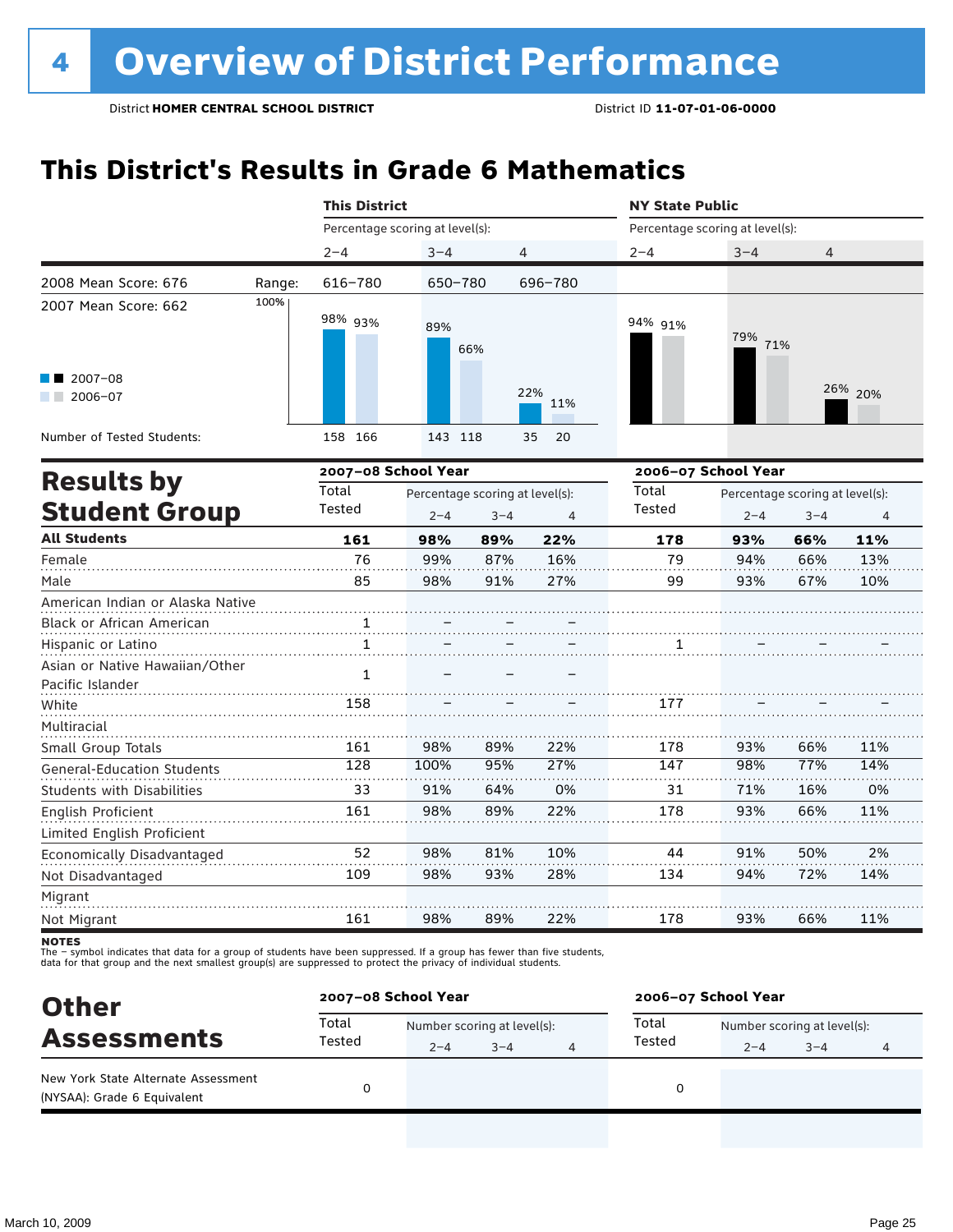### **This District's Results in Grade 7 English Language Arts**

|                                                    |        | <b>This District</b>            |                                                       |     |          | <b>NY State Public</b>          |                     |                                            |                |  |
|----------------------------------------------------|--------|---------------------------------|-------------------------------------------------------|-----|----------|---------------------------------|---------------------|--------------------------------------------|----------------|--|
|                                                    |        | Percentage scoring at level(s): |                                                       |     |          | Percentage scoring at level(s): |                     |                                            |                |  |
|                                                    |        | $2 - 4$                         | $3 - 4$                                               |     | 4        | $2 - 4$                         | $3 - 4$             | 4                                          |                |  |
| 2008 Mean Score: 662                               | Range: | 600-790                         | 650-790                                               |     | 712-790  |                                 |                     |                                            |                |  |
| 2007 Mean Score: 655                               | 100%   | 98% 94%                         | 72%                                                   | 56% |          | 98% 94%                         | 70%<br>58%          |                                            |                |  |
| 2007-08<br>$2006 - 07$<br>a sa Bala                |        |                                 |                                                       |     | 6%<br>3% |                                 |                     | 3%                                         | 6%             |  |
| Number of Tested Students:                         |        | 178 178                         | 130 106                                               |     | 6<br>12  |                                 |                     |                                            |                |  |
| <b>Results by</b>                                  |        | 2007-08 School Year             |                                                       |     |          |                                 | 2006-07 School Year |                                            |                |  |
| <b>Student Group</b>                               |        | Total<br>Tested                 | Percentage scoring at level(s):<br>$2 - 4$<br>$3 - 4$ |     |          | Total<br><b>Tested</b>          | $2 - 4$             | Percentage scoring at level(s):<br>$3 - 4$ | $\overline{4}$ |  |
| <b>All Students</b>                                |        | 181                             | 98%                                                   | 72% | 3%       | 190                             | 94%                 | 56%                                        | 6%             |  |
| Female                                             |        | 83                              | 99%                                                   | 75% | 4%       | 101                             | 96%                 | 55%                                        | 10%            |  |
| Male                                               |        | 98                              | 98%                                                   | 69% | 3%       | 89                              | 91%                 | 56%                                        | 2%             |  |
| American Indian or Alaska Native                   |        |                                 |                                                       |     |          |                                 |                     |                                            |                |  |
| Black or African American                          |        |                                 |                                                       |     |          | 2                               |                     |                                            |                |  |
| Hispanic or Latino                                 |        | 1                               |                                                       |     |          | 1                               |                     |                                            |                |  |
| Asian or Native Hawaiian/Other<br>Pacific Islander |        | $\mathbf{1}$                    |                                                       |     |          | 5                               |                     |                                            |                |  |
| White                                              |        | 179                             |                                                       |     |          | 182                             | 94%                 | 55%                                        | 5%             |  |
| Multiracial                                        |        |                                 |                                                       |     |          |                                 |                     |                                            |                |  |
| Small Group Totals                                 |        | 181                             | 98%                                                   | 72% | 3%       | 8                               | 88%                 | 63%                                        | 25%            |  |
| General-Education Students                         |        | 153                             | 100%                                                  | 81% | 4%       | 154                             | 99%                 | 65%                                        | 7%             |  |
| <b>Students with Disabilities</b>                  |        | 28                              | 89%                                                   | 21% | 0%       | 36                              | 69%                 | 17%                                        | 3%             |  |
| <b>English Proficient</b>                          |        | 181                             | 98%                                                   | 72% | 3%       | 189                             |                     |                                            |                |  |
| Limited English Proficient                         |        |                                 |                                                       |     |          | 1                               |                     |                                            |                |  |
| Economically Disadvantaged                         |        | 38                              | 97%                                                   | 58% | 3%       | 53                              | 91%                 | 38%                                        | 0%             |  |
| Not Disadvantaged                                  |        | 143                             | 99%                                                   | 76% | 3%       | 137                             | 95%                 | 63%                                        | 9%             |  |
| Migrant                                            |        |                                 |                                                       |     |          |                                 |                     |                                            |                |  |
| Not Migrant                                        |        | 181                             | 98%                                                   | 72% | 3%       | 190                             | 94%                 | 56%                                        | 6%             |  |

notes

The – symbol indicates that data for a group of students have been suppressed. If a group has fewer than five students,<br>data for that group and the next smallest group(s) are suppressed to protect the privacy of individual

| <b>Other</b>                                                                            |                 | 2007-08 School Year         |         |     | 2006-07 School Year |                             |         |     |  |
|-----------------------------------------------------------------------------------------|-----------------|-----------------------------|---------|-----|---------------------|-----------------------------|---------|-----|--|
| <b>Assessments</b>                                                                      | Total<br>Tested | Number scoring at level(s): |         |     | Total               | Number scoring at level(s): |         |     |  |
|                                                                                         |                 | $2 - 4$                     | $3 - 4$ | 4   | Tested              | $2 - 4$                     | $3 - 4$ |     |  |
| New York State Alternate Assessment<br>(NYSAA): Grade 7 Equivalent                      |                 |                             |         |     |                     |                             |         |     |  |
| New York State English as a Second<br>Language Achievement Test (NYSESLAT)t:<br>Grade 7 | 0               | N/A                         | N/A     | N/A | 0                   | N/A                         | N/A     | N/A |  |

† These counts represent recently arrived LEP students who used the NYSESLAT to fulfill the English language arts participation requirement.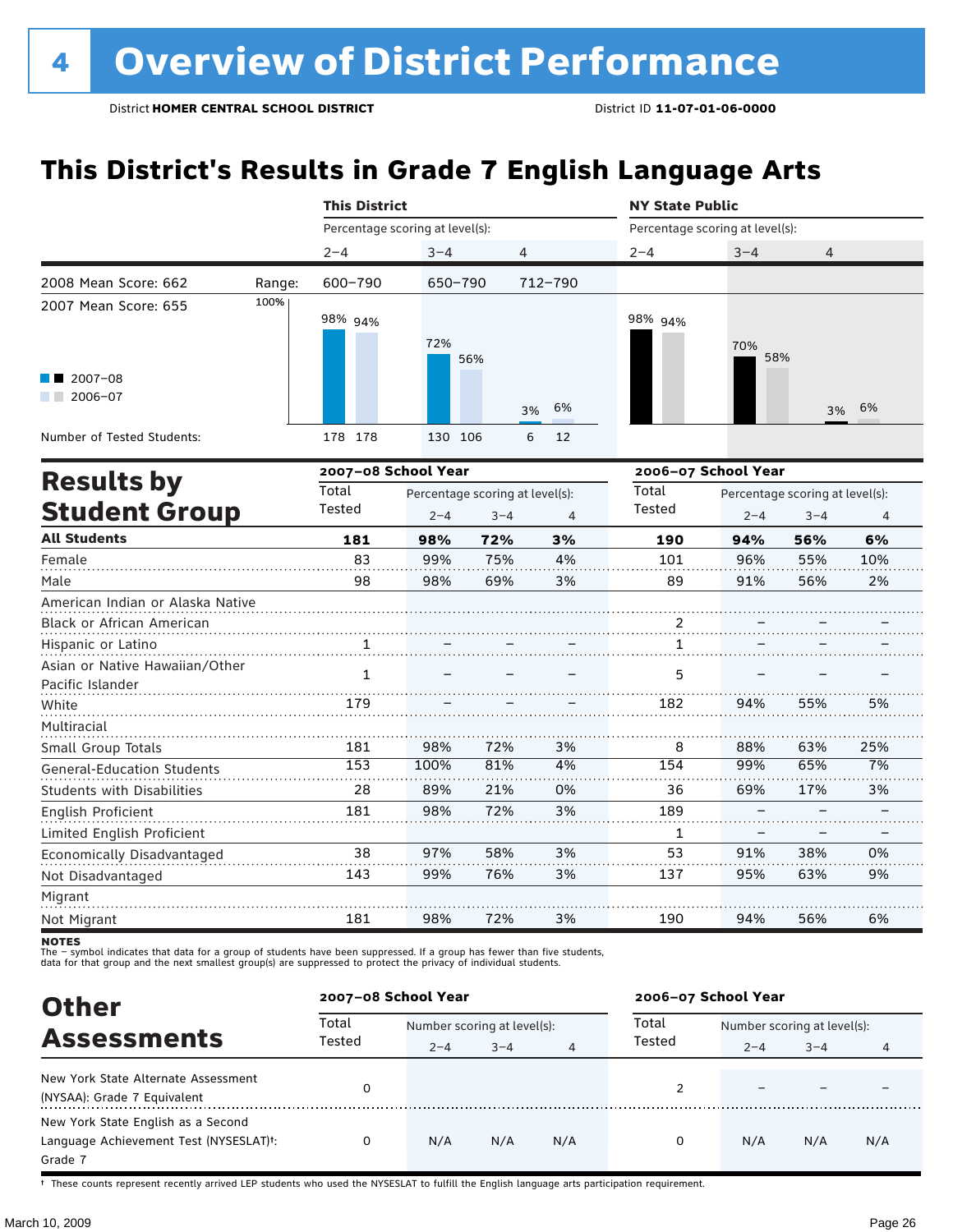### **This District's Results in Grade 7 Mathematics**

|                                                    |                                                                                                                                                                                                 | <b>This District</b>                                                                       |         |     |           | <b>NY State Public</b> |            |                                            |                |  |
|----------------------------------------------------|-------------------------------------------------------------------------------------------------------------------------------------------------------------------------------------------------|--------------------------------------------------------------------------------------------|---------|-----|-----------|------------------------|------------|--------------------------------------------|----------------|--|
|                                                    | Percentage scoring at level(s):<br>Percentage scoring at level(s):<br>$3 - 4$<br>4<br>$2 - 4$<br>$2 - 4$<br>611-800<br>650-800<br>693-800<br>Range:<br>100%<br>97% 92%<br>96% 93%<br>76%<br>56% |                                                                                            |         |     |           |                        |            |                                            |                |  |
|                                                    |                                                                                                                                                                                                 |                                                                                            |         |     |           |                        | $3 - 4$    | 4                                          |                |  |
| 2008 Mean Score: 663                               |                                                                                                                                                                                                 |                                                                                            |         |     |           |                        |            |                                            |                |  |
| 2007 Mean Score: 651                               |                                                                                                                                                                                                 |                                                                                            |         |     |           |                        | 79%<br>67% |                                            |                |  |
| $2007 - 08$<br>$2006 - 07$                         |                                                                                                                                                                                                 |                                                                                            |         |     | 13%<br>7% |                        |            | 28%                                        | 18%            |  |
| Number of Tested Students:                         |                                                                                                                                                                                                 | 175 178                                                                                    | 137 109 |     | 23<br>13  |                        |            |                                            |                |  |
|                                                    |                                                                                                                                                                                                 | 2007-08 School Year                                                                        |         |     |           | 2006-07 School Year    |            |                                            |                |  |
| <b>Results by</b><br><b>Student Group</b>          |                                                                                                                                                                                                 | Total<br>Percentage scoring at level(s):<br>Tested<br>$2 - 4$<br>$3 - 4$<br>$\overline{4}$ |         |     |           | Total<br>Tested        | $2 - 4$    | Percentage scoring at level(s):<br>$3 - 4$ | $\overline{4}$ |  |
| <b>All Students</b>                                |                                                                                                                                                                                                 | 181                                                                                        | 97%     | 76% | 13%       | 193                    | 92%        | 56%                                        | 7%             |  |
| Female                                             |                                                                                                                                                                                                 | 83                                                                                         | 99%     | 77% | 14%       | 103                    | 96%        | 53%                                        | 8%             |  |
| Male                                               |                                                                                                                                                                                                 | 98                                                                                         | 95%     | 74% | 11%       | 90                     | 88%        | 60%                                        | 6%             |  |
| American Indian or Alaska Native                   |                                                                                                                                                                                                 |                                                                                            |         |     |           |                        |            |                                            |                |  |
| Black or African American                          |                                                                                                                                                                                                 |                                                                                            |         |     |           | 1                      |            |                                            |                |  |
| Hispanic or Latino                                 |                                                                                                                                                                                                 | 1                                                                                          |         |     |           | 1                      |            |                                            |                |  |
| Asian or Native Hawaiian/Other<br>Pacific Islander |                                                                                                                                                                                                 | $\mathbf{1}$                                                                               |         |     |           | 5                      |            |                                            |                |  |
| White                                              |                                                                                                                                                                                                 | 179                                                                                        |         |     |           | 186                    | 92%        | 55%                                        | 6%             |  |
| Multiracial                                        |                                                                                                                                                                                                 |                                                                                            |         |     |           |                        |            |                                            |                |  |
| Small Group Totals                                 |                                                                                                                                                                                                 | 181                                                                                        | 97%     | 76% | 13%       | 7                      | 100%       | 86%                                        | 29%            |  |
| <b>General-Education Students</b>                  |                                                                                                                                                                                                 | 153                                                                                        | 100%    | 84% | 15%       | 158                    | 99%        | 66%                                        | 8%             |  |
| <b>Students with Disabilities</b>                  |                                                                                                                                                                                                 | 28                                                                                         | 79%     | 29% | 0%        | 35                     | 63%        | 14%                                        | 0%             |  |
| English Proficient                                 |                                                                                                                                                                                                 | 181                                                                                        | 97%     | 76% | 13%       | 192                    |            |                                            |                |  |
| Limited English Proficient                         |                                                                                                                                                                                                 |                                                                                            |         |     |           | 1                      |            |                                            |                |  |
| Economically Disadvantaged                         |                                                                                                                                                                                                 | 39                                                                                         | 95%     | 59% | 8%        | 53                     | 92%        | 43%                                        | 4%             |  |
| Not Disadvantaged                                  |                                                                                                                                                                                                 | 142                                                                                        | 97%     | 80% | 14%       | 140                    | 92%        | 61%                                        | 8%             |  |
| Migrant                                            |                                                                                                                                                                                                 |                                                                                            |         |     |           |                        |            |                                            |                |  |
| Not Migrant                                        |                                                                                                                                                                                                 | 181                                                                                        | 97%     | 76% | 13%       | 193                    | 92%        | 56%                                        | 7%             |  |

**NOTES** 

| <b>Other</b>                                                       |                 | 2007-08 School Year         |         |  | 2006-07 School Year |         |                             |  |  |
|--------------------------------------------------------------------|-----------------|-----------------------------|---------|--|---------------------|---------|-----------------------------|--|--|
| <b>Assessments</b>                                                 | Total<br>Tested | Number scoring at level(s): |         |  | Total               |         | Number scoring at level(s): |  |  |
|                                                                    |                 | $2 - 4$                     | $3 - 4$ |  | Tested              | $2 - 4$ | $3 - 4$                     |  |  |
| New York State Alternate Assessment<br>(NYSAA): Grade 7 Equivalent |                 |                             |         |  |                     |         | -                           |  |  |
|                                                                    |                 |                             |         |  |                     |         |                             |  |  |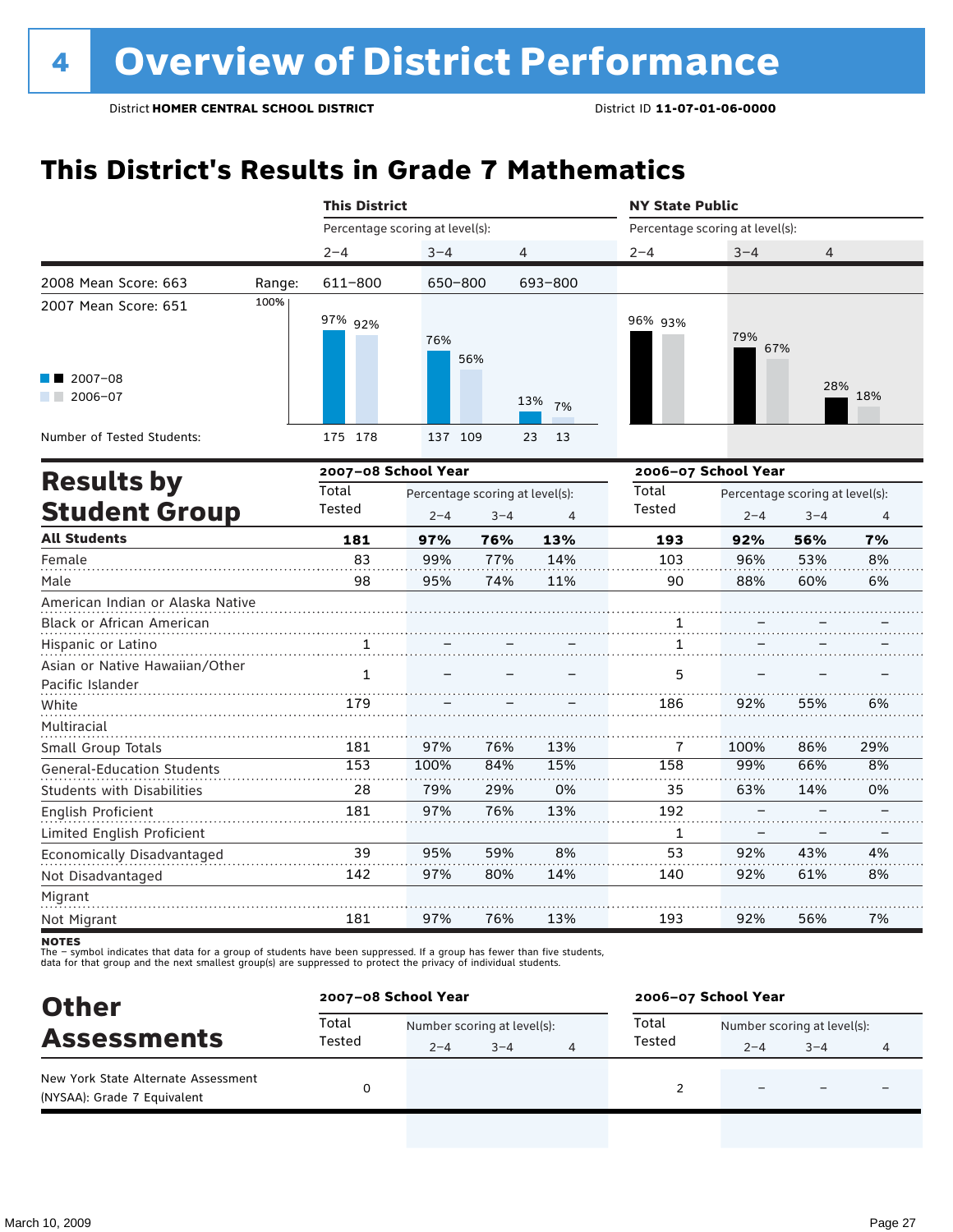### **This District's Results in Grade 8 English Language Arts**

|                                                    |        | <b>This District</b>            |                                 |         |          | <b>NY State Public</b>          |                     |                                 |                |  |
|----------------------------------------------------|--------|---------------------------------|---------------------------------|---------|----------|---------------------------------|---------------------|---------------------------------|----------------|--|
|                                                    |        | Percentage scoring at level(s): |                                 |         |          | Percentage scoring at level(s): |                     |                                 |                |  |
|                                                    |        | $2 - 4$                         | $3 - 4$                         | 4       |          | $2 - 4$                         | $3 - 4$             | 4                               |                |  |
| 2008 Mean Score: 654                               | Range: | 602-790                         | 650-790                         |         | 715-790  |                                 |                     |                                 |                |  |
| 2007 Mean Score: 659                               | 100%   | 92% 92%                         | 50%                             | 63%     |          | 95% 94%                         | 56% 57%             |                                 |                |  |
| $\blacksquare$ 2007-08<br>2006-07                  |        |                                 |                                 |         | 6%<br>6% |                                 |                     | 6%                              | 6%             |  |
| Number of Tested Students:                         |        | 178 172                         | 96                              | 118     | 12<br>11 |                                 |                     |                                 |                |  |
|                                                    |        | 2007-08 School Year             |                                 |         |          |                                 | 2006-07 School Year |                                 |                |  |
| <b>Results by</b>                                  |        | Total                           | Percentage scoring at level(s): |         |          | Total                           |                     | Percentage scoring at level(s): |                |  |
| <b>Student Group</b>                               |        | Tested                          | $2 - 4$                         | $3 - 4$ | 4        | Tested                          | $2 - 4$             | $3 - 4$                         | $\overline{4}$ |  |
| <b>All Students</b>                                |        | 193                             | 92%                             | 50%     | 6%       | 187                             | 92%                 | 63%                             | 6%             |  |
| Female                                             |        | 100                             | 95%                             | 59%     | 11%      | 92                              | 93%                 | 61%                             | 7%             |  |
| Male                                               |        | 93                              | 89%                             | 40%     | 1%       | 95                              | 91%                 | 65%                             | 5%             |  |
| American Indian or Alaska Native                   |        |                                 |                                 |         |          |                                 |                     |                                 |                |  |
| Black or African American                          |        | 1                               |                                 |         |          | $\overline{a}$                  |                     |                                 |                |  |
| Hispanic or Latino                                 |        | $\mathbf{1}$                    |                                 |         |          | 3                               |                     |                                 |                |  |
| Asian or Native Hawaiian/Other<br>Pacific Islander |        | 6                               |                                 |         |          | $\mathbf{1}$                    |                     |                                 |                |  |
| White                                              |        | 185                             | 92%                             | 50%     | 5%       | 181                             | 93%                 | 64%                             | 6%             |  |
| Multiracial                                        |        |                                 |                                 |         |          |                                 |                     |                                 |                |  |
| Small Group Totals                                 |        | 8                               | 88%                             | 50%     | 25%      | 6                               | 67%                 | 33%                             | 0%             |  |
| <b>General-Education Students</b>                  |        | 152                             | 100%                            | 61%     | 8%       | $\overline{152}$                | 97%                 | 76%                             | 7%             |  |
| <b>Students with Disabilities</b>                  |        | 41                              | 63%                             | 10%     | 0%       | 35                              | 69%                 | 6%                              | 0%             |  |
| English Proficient                                 |        | 192                             |                                 |         |          | 187                             | 92%                 | 63%                             | 6%             |  |
| Limited English Proficient                         |        | 1                               |                                 |         |          |                                 |                     |                                 |                |  |
| Economically Disadvantaged                         |        | 51                              | 84%                             | 29%     | 0%       | 43                              | 84%                 | 30%                             | 2%             |  |
| Not Disadvantaged                                  |        | 142                             | 95%                             | 57%     | 8%       | 144                             | 94%                 | 73%                             | 7%             |  |
| Migrant                                            |        |                                 |                                 |         |          |                                 |                     |                                 |                |  |
| Not Migrant                                        |        | 193                             | 92%                             | 50%     | 6%       | 187                             | 92%                 | 63%                             | 6%             |  |

**NOTES** 

The – symbol indicates that data for a group of students have been suppressed. If a group has fewer than five students,<br>data for that group and the next smallest group(s) are suppressed to protect the privacy of individual

| <b>Other</b>                           | 2007-08 School Year |         |                             |     | 2006-07 School Year |                             |         |     |  |
|----------------------------------------|---------------------|---------|-----------------------------|-----|---------------------|-----------------------------|---------|-----|--|
|                                        | Total<br>Tested     |         | Number scoring at level(s): |     |                     | Number scoring at level(s): |         |     |  |
| <b>Assessments</b>                     |                     | $2 - 4$ | $3 - 4$                     | 4   | Tested              | $2 - 4$                     | $3 - 4$ | 4   |  |
| New York State Alternate Assessment    |                     |         |                             |     | 0                   |                             |         |     |  |
| (NYSAA): Grade 8 Equivalent            |                     |         |                             |     |                     |                             |         |     |  |
| New York State English as a Second     |                     |         |                             |     |                     |                             |         |     |  |
| Language Achievement Test (NYSESLAT)t: | 0                   | N/A     | N/A                         | N/A | 0                   | N/A                         | N/A     | N/A |  |
| Grade 8                                |                     |         |                             |     |                     |                             |         |     |  |

† These counts represent recently arrived LEP students who used the NYSESLAT to fulfill the English language arts participation requirement.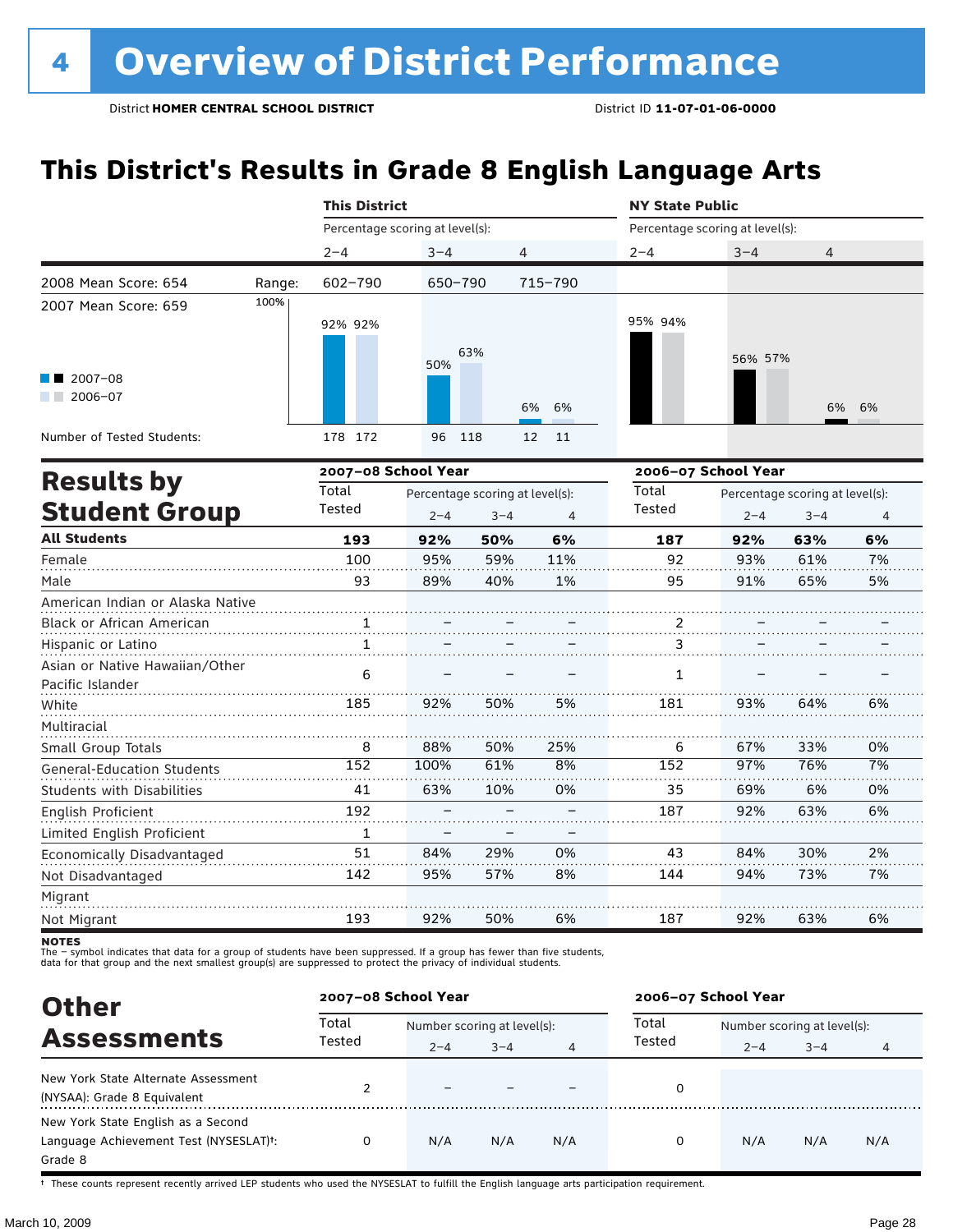### **This District's Results in Grade 8 Mathematics**

|                                   |        | <b>This District</b> |                                 |                                 |                | <b>NY State Public</b>          |                                 |         |         |  |  |
|-----------------------------------|--------|----------------------|---------------------------------|---------------------------------|----------------|---------------------------------|---------------------------------|---------|---------|--|--|
|                                   |        |                      | Percentage scoring at level(s): |                                 |                | Percentage scoring at level(s): |                                 |         |         |  |  |
|                                   |        | $2 - 4$              | $3 - 4$                         | 4                               |                | $2 - 4$                         | $3 - 4$                         | 4       |         |  |  |
| 2008 Mean Score: 665              | Range: | 616-775              | 650-775                         |                                 | 701-775        |                                 |                                 |         |         |  |  |
| 2007 Mean Score: 659              | 100%   |                      |                                 |                                 |                |                                 |                                 |         |         |  |  |
|                                   |        | 93% 92%              |                                 |                                 |                | 93% 88%                         |                                 |         |         |  |  |
|                                   |        |                      | 67% 68%                         |                                 |                |                                 | 70%                             |         |         |  |  |
|                                   |        |                      |                                 |                                 |                |                                 | 59%                             |         |         |  |  |
| $2007 - 08$<br>$2006 - 07$        |        |                      |                                 |                                 |                |                                 |                                 |         |         |  |  |
|                                   |        |                      |                                 |                                 | 13% 10%        |                                 |                                 |         | 17% 12% |  |  |
| Number of Tested Students:        |        | 176 173              | 128 127                         |                                 | 18<br>25       |                                 |                                 |         |         |  |  |
|                                   |        | 2007-08 School Year  |                                 |                                 |                | 2006-07 School Year             |                                 |         |         |  |  |
| <b>Results by</b>                 |        | Total                |                                 | Percentage scoring at level(s): |                |                                 | Percentage scoring at level(s): |         |         |  |  |
| <b>Student Group</b>              |        | Tested               | $2 - 4$                         | $3 - 4$                         | $\overline{4}$ | Tested                          | $2 - 4$                         | $3 - 4$ | 4       |  |  |
| <b>All Students</b>               |        | 190                  | 93%                             | 67%                             | 13%            | 188                             | 92%                             | 68%     | 10%     |  |  |
| Female                            |        | 98                   | 94%                             | 66%                             | 15%            | 92                              | 91%                             | 60%     | 5%      |  |  |
| Male                              |        | 92                   | 91%                             | 68%                             | 11%            | 96                              | 93%                             | 75%     | 14%     |  |  |
| American Indian or Alaska Native  |        |                      |                                 |                                 |                |                                 |                                 |         |         |  |  |
| Black or African American         |        |                      |                                 |                                 |                | 3                               |                                 |         |         |  |  |
| Hispanic or Latino                |        | $\mathbf{1}$         |                                 |                                 |                | 3                               |                                 |         |         |  |  |
| Asian or Native Hawaiian/Other    |        | 6                    |                                 |                                 |                | 1                               |                                 |         |         |  |  |
| Pacific Islander                  |        |                      |                                 |                                 |                |                                 |                                 |         |         |  |  |
| White                             |        | 182                  | 93%                             | 66%                             | 12%            | 181                             | 93%                             | 68%     | 10%     |  |  |
| Multiracial                       |        |                      |                                 |                                 |                |                                 |                                 |         |         |  |  |
| Small Group Totals                |        | 8                    | 88%                             | 88%                             | 50%            | 7                               | 71%                             | 57%     | 0%      |  |  |
| <b>General-Education Students</b> |        | 151                  | 99%                             | 81%                             | 17%            | 154                             | 98%                             | 77%     | 12%     |  |  |
| <b>Students with Disabilities</b> |        | 39                   | 67%                             | 15%                             | 0%             | 34                              | 65%                             | 24%     | 0%      |  |  |
| <b>English Proficient</b>         |        | 189                  |                                 |                                 |                | 188                             | 92%                             | 68%     | 10%     |  |  |
| Limited English Proficient        |        | 1                    |                                 |                                 |                |                                 |                                 |         |         |  |  |
| Economically Disadvantaged        |        | 49                   | 86%                             | 47%                             | 8%             | 43                              | 86%                             | 42%     | 5%      |  |  |
| Not Disadvantaged                 |        | 141                  | 95%                             | 74%                             | 15%            | 145                             | 94%                             | 75%     | 11%     |  |  |
| Migrant                           |        |                      |                                 |                                 |                |                                 |                                 |         |         |  |  |

**NOTES** 

Not Migrant

The – symbol indicates that data for a group of students have been suppressed. If a group has fewer than five students,<br>data for that group and the next smallest group(s) are suppressed to protect the privacy of individual

190

| <b>Other</b><br><b>Assessments</b>                                 | 2007-08 School Year |                             |         |  | 2006-07 School Year |                             |         |   |  |
|--------------------------------------------------------------------|---------------------|-----------------------------|---------|--|---------------------|-----------------------------|---------|---|--|
|                                                                    | Total               | Number scoring at level(s): |         |  | Total               | Number scoring at level(s): |         |   |  |
|                                                                    | Tested              | $2 - 4$                     | $3 - 4$ |  | Tested              | $2 - 4$                     | $3 - 4$ | 4 |  |
| New York State Alternate Assessment<br>(NYSAA): Grade 8 Equivalent |                     | $\equiv$                    |         |  |                     |                             |         |   |  |

67%

13%

188

92%

68%

10%

93%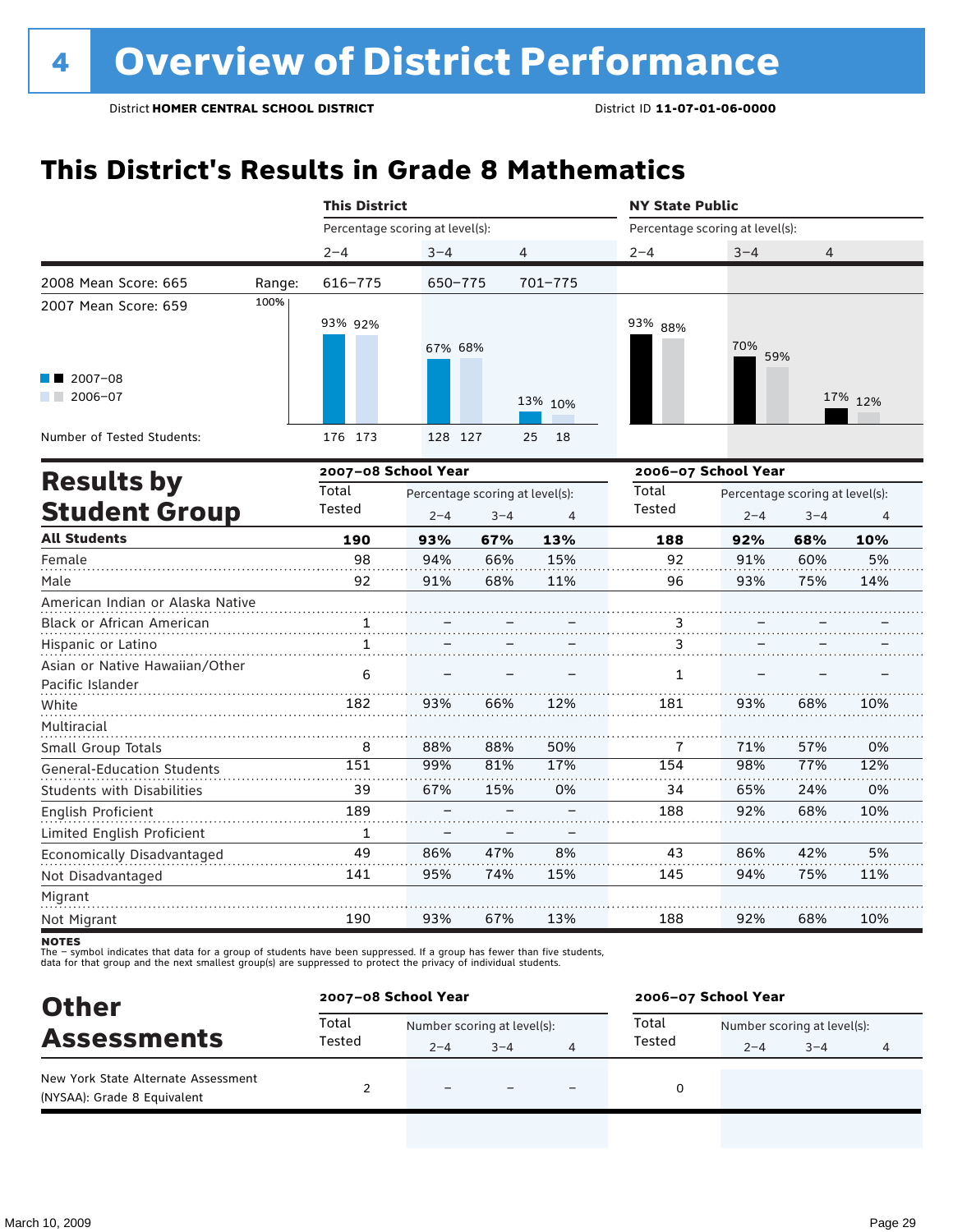### **This District's Results in Grade 8 Science**

|                                                    | <b>This District</b>            |            |                                 | <b>NY State Public</b> |                                 |            |                                 |            |
|----------------------------------------------------|---------------------------------|------------|---------------------------------|------------------------|---------------------------------|------------|---------------------------------|------------|
|                                                    | Percentage scoring at level(s): |            |                                 |                        | Percentage scoring at level(s): |            |                                 |            |
|                                                    | $2 - 4$                         | $3 - 4$    | 4                               |                        | $2 - 4$                         | $3 - 4$    | 4                               |            |
|                                                    |                                 |            |                                 |                        |                                 |            |                                 |            |
| 100%                                               | 97% 98%                         | 90% 84%    |                                 | 49% 46%                | 95% 91%                         | 73% 68%    |                                 |            |
| $2007 - 08$<br>2006-07<br>a sa Bala                |                                 |            |                                 |                        |                                 |            |                                 | 30% 28%    |
| Number of Tested Students:                         | 186 183                         | 171 158    |                                 | 93<br>86               |                                 |            |                                 |            |
| <b>Results by</b>                                  | 2007-08 School Year             |            |                                 | 2006-07 School Year    |                                 |            |                                 |            |
|                                                    | Total                           |            | Percentage scoring at level(s): |                        | Total                           |            | Percentage scoring at level(s): |            |
| <b>Student Group</b>                               | Tested                          | $2 - 4$    | $3 - 4$                         | 4                      | <b>Tested</b>                   | $2 - 4$    | $3 - 4$                         | 4          |
| <b>All Students</b>                                | 191                             | 97%        | 90%                             | 49%                    | 187                             | 98%        | 84%                             | 46%        |
| Female<br>Male                                     | 100<br>91                       | 98%<br>97% | 92%<br>87%                      | 46%<br>52%             | 92<br>95                        | 98%<br>98% | 77%<br>92%                      | 35%<br>57% |
| American Indian or Alaska Native                   |                                 |            |                                 |                        |                                 |            |                                 |            |
| Black or African American                          | 1                               |            |                                 |                        | 2                               |            |                                 |            |
| Hispanic or Latino                                 | 1                               |            |                                 |                        | 3                               |            |                                 |            |
| Asian or Native Hawaiian/Other<br>Pacific Islander | 6                               |            |                                 |                        | 1                               |            |                                 |            |
| White                                              | 183                             | 98%        | 90%                             | 48%                    | 181                             | 98%        | 85%                             | 47%        |
| Multiracial                                        |                                 |            |                                 |                        |                                 |            |                                 |            |
| Small Group Totals                                 | 8                               | 88%        | 88%                             | 75%                    | 6                               | 83%        | 83%                             | 17%        |
| <b>General-Education Students</b>                  | 153                             | 99%        | 97%                             | 59%                    | 154                             | 99%        | 94%                             | 55%        |
| <b>Students with Disabilities</b>                  | 38                              | 89%        | 61%                             | 8%                     | 33                              | 91%        | 42%                             | 3%         |
| <b>English Proficient</b>                          | 190                             |            |                                 |                        | 187                             | 98%        | 84%                             | 46%        |
| Limited English Proficient                         | $\mathbf{1}$                    |            |                                 |                        |                                 |            |                                 |            |
| Economically Disadvantaged                         | 50                              | 96%        | 84%                             | 30%                    | 43                              | 95%        | 70%                             | 21%        |
| Not Disadvantaged                                  | 141                             | 98%        | 91%                             | 55%                    | 144                             | 99%        | 89%                             | 53%        |
| Migrant                                            |                                 |            |                                 |                        |                                 |            |                                 |            |
| Not Migrant                                        | 191                             | 97%        | 90%                             | 49%                    | 187                             | 98%        | 84%                             | 46%        |
| NATES                                              |                                 |            |                                 |                        |                                 |            |                                 |            |

notes

| <b>Other</b><br><b>Assessments</b>                                 |        | 2007-08 School Year |                             |   | 2006-07 School Year |                             |         |   |  |
|--------------------------------------------------------------------|--------|---------------------|-----------------------------|---|---------------------|-----------------------------|---------|---|--|
|                                                                    | Total  |                     | Number scoring at level(s): |   |                     | Number scoring at level(s): |         |   |  |
|                                                                    | Tested | $2 - 4$             | $3 - 4$                     | 4 | Tested              | $2 - 4$                     | $3 - 4$ | 4 |  |
| New York State Alternate Assessment<br>(NYSAA): Grade 8 Equivalent |        | $\equiv$            |                             |   |                     |                             |         |   |  |
| Regents Science                                                    |        |                     |                             |   |                     |                             |         |   |  |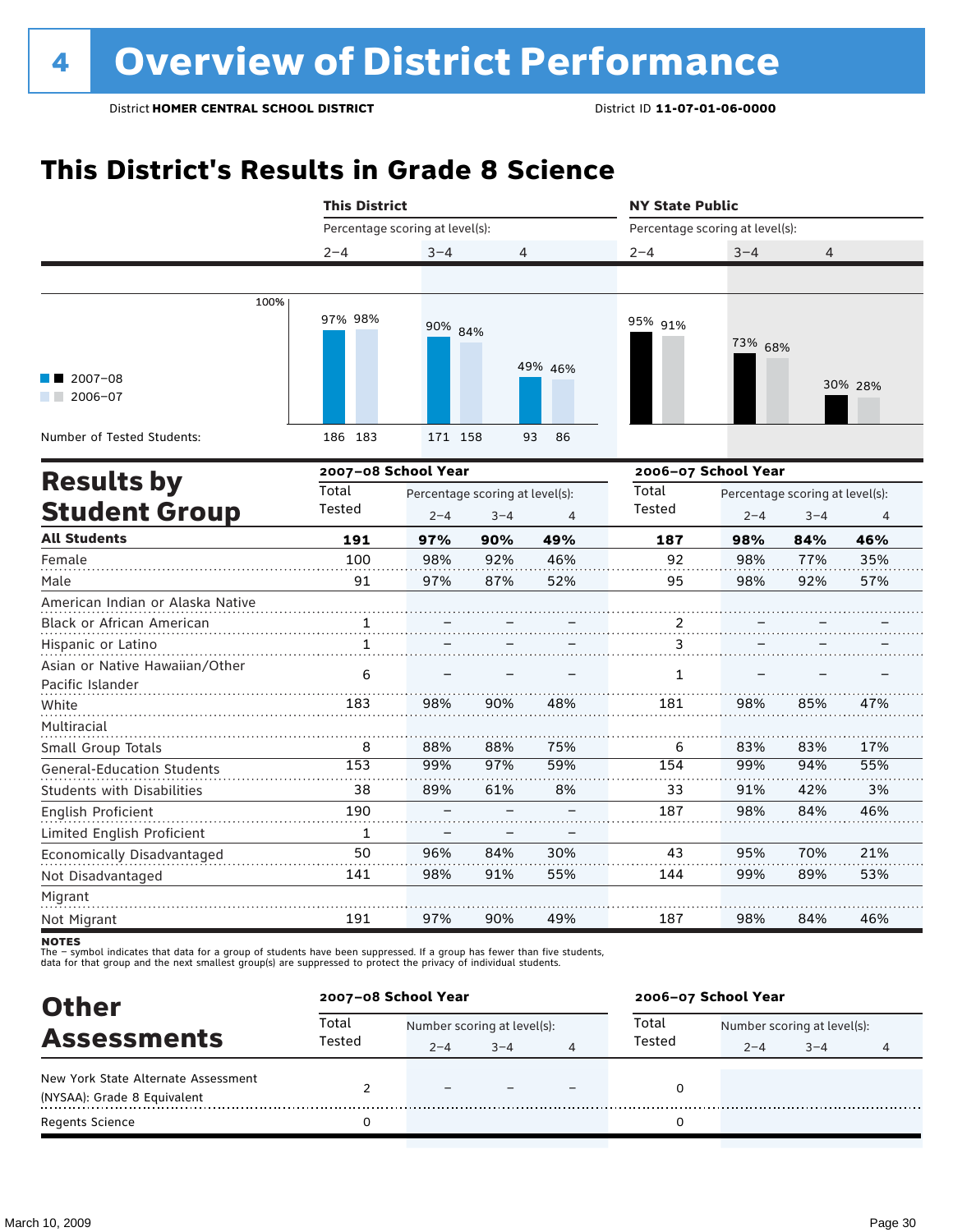### **This District's Total Cohort\* Results in Secondary-Level English after Four Years of Instruction**



| <b>Results by</b>                                  | 2004 Cohort           |         |                                            |     | 2003 Cohort**         |         |                                            |                |  |
|----------------------------------------------------|-----------------------|---------|--------------------------------------------|-----|-----------------------|---------|--------------------------------------------|----------------|--|
| <b>Student Group</b>                               | Number<br>of Students | $2 - 4$ | Percentage scoring at level(s):<br>$3 - 4$ | 4   | Number<br>of Students | $2 - 4$ | Percentage scoring at level(s):<br>$3 - 4$ | $\overline{a}$ |  |
| <b>All Students</b>                                | 196                   | 88%     | 85%                                        | 45% | 193                   | 81%     | 75%                                        | 25%            |  |
| Female                                             | 102                   | 91%     | 88%                                        | 56% | 91                    | 89%     | 82%                                        | 34%            |  |
| Male                                               | 94                    | 85%     | 81%                                        | 33% | 102                   | 75%     | 69%                                        | 18%            |  |
| American Indian or Alaska Native                   |                       |         |                                            |     |                       |         |                                            |                |  |
| <b>Black or African American</b>                   |                       |         |                                            |     |                       |         |                                            |                |  |
| Hispanic or Latino                                 | $\frac{2}{\cdot}$     |         |                                            |     |                       |         |                                            |                |  |
| Asian or Native Hawaiian/Other<br>Pacific Islander | 4                     |         |                                            |     |                       |         |                                            |                |  |
| White                                              | 190                   | 88%     | 84%                                        | 44% | 193                   | 81%     | 75%                                        | 25%            |  |
| Multiracial                                        |                       |         |                                            |     |                       |         |                                            |                |  |
| Small Group Totals                                 | 6                     | 100%    | 100%                                       | 67% |                       |         |                                            |                |  |
| General-Education Students                         | 162                   | 93%     | 90%                                        | 54% | 159                   | 90%     | 85%                                        | 31%            |  |
| Students with Disabilities                         | 34                    | 65%     | 59%                                        | 0%  | 34                    | 41%     | 29%                                        | 0%             |  |
| English Proficient                                 | 196                   | 88%     | 85%                                        | 45% | 193                   | 81%     | 75%                                        | 25%            |  |
| Limited English Proficient                         |                       |         |                                            |     |                       |         |                                            |                |  |
| Economically Disadvantaged                         | 23                    | 65%     | 57%                                        | 17% | 32                    | 69%     | 66%                                        | 16%            |  |
| Not Disadvantaged                                  | 173                   | 91%     | 88%                                        | 49% | 161                   | 84%     | 77%                                        | 27%            |  |
| Migrant                                            |                       |         |                                            |     |                       |         |                                            |                |  |
| Not Migrant                                        | 196                   | 88%     | 85%                                        | 45% |                       |         |                                            |                |  |

**NOTES** 

- symbol indicates that data for a group of students have been suppressed. If a group has fewer than five students,

data for that group and the next smallest group(s) are suppressed to protect the privacy of individual students.

| <b>Other</b>                                                               | 2004 Cohort           |                                        |         | 2003 Cohort           |         |                                        |   |  |  |
|----------------------------------------------------------------------------|-----------------------|----------------------------------------|---------|-----------------------|---------|----------------------------------------|---|--|--|
| <b>Assessments</b>                                                         | Number<br>of Students | Number scoring at level(s):<br>$2 - 4$ | $3 - 4$ | Number<br>of Students | $2 - 4$ | Number scoring at level(s):<br>$3 - 4$ | 4 |  |  |
| New York State Alternate Assessment<br>(NYSAA): High School Equivalent *** |                       |                                        |         |                       |         |                                        |   |  |  |

\* A total cohort consists of all students who first entered Grade 9 in a particular year, and all ungraded students with disabilities who reached their seventeenth birthday in that year, and were enrolled in the school/district for five months. Students are excluded from the cohort if they transferred to another school district, nonpublic school, or criminal justice facility, or left the U.S. and its territories or died before the report date. Statewide total cohort also includes students who were enrolled for fewer than five months.

\*\* 2003 cohort data are those reported in the 2006-07 *Accountability and Overview Report*.

\*\*\* The majority of cohort members took an older version of the NYSAA, developed before 2007.